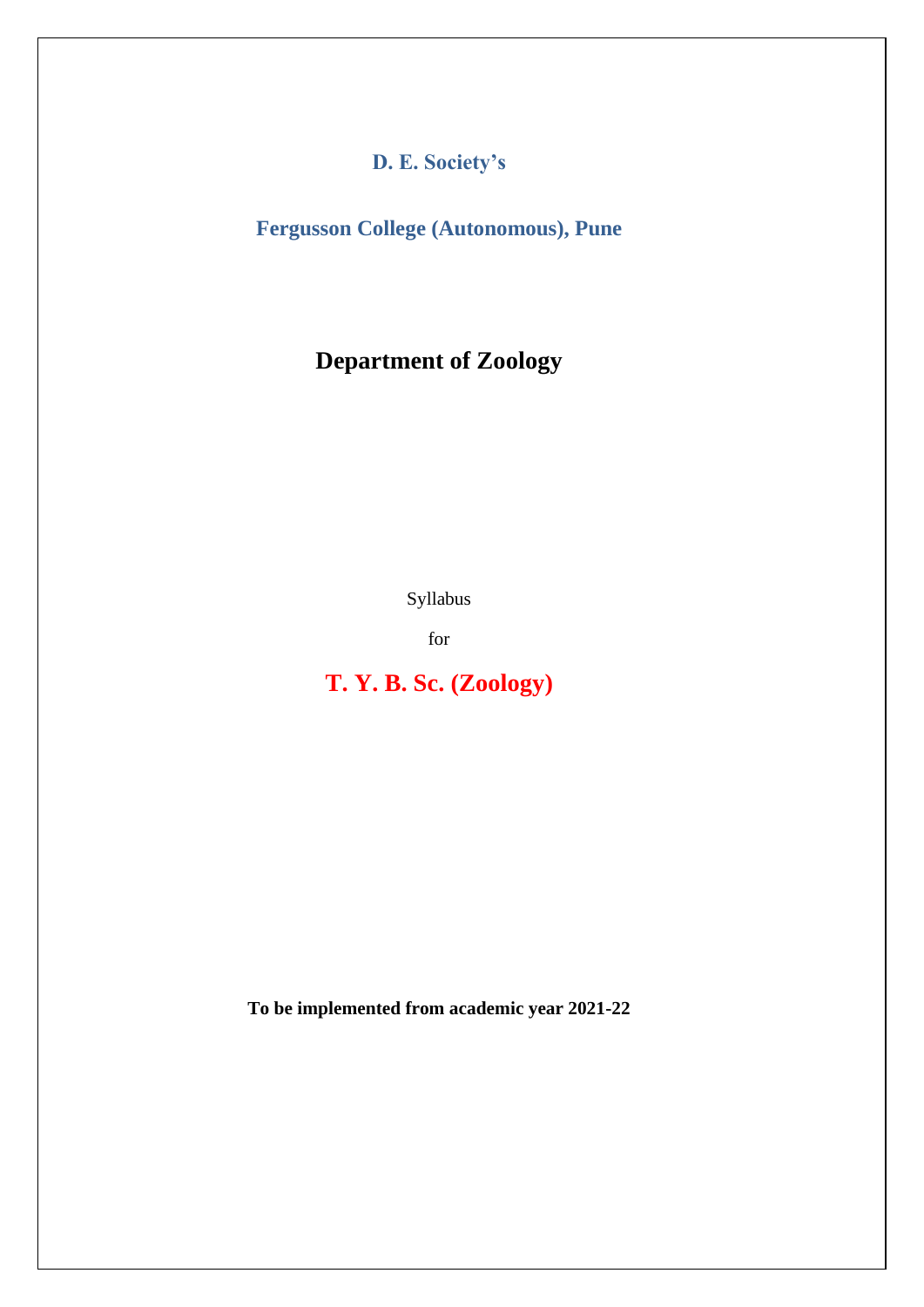#### **Fergusson College (Autonomous), Pune**

#### **Structure of T. Y. B. Sc. (Zoology)**

#### Under CBCS pattern (2019) *effective from June 2021*

| Sem. | Paper    | <b>Course</b> | <b>Title</b>                                              | <b>Credits</b> | CE              | <b>ESE</b>   | <b>Total</b> |
|------|----------|---------------|-----------------------------------------------------------|----------------|-----------------|--------------|--------------|
|      | No.      | code          |                                                           |                | maximum         | maximum      | maximum      |
|      |          |               |                                                           |                | <b>Marks</b>    | <b>Marks</b> | <b>Marks</b> |
| V    | $DSE-1A$ | ZOO3501       | Life and Diversity of Animals-<br>V                       | $\overline{2}$ | 50              | 50           | 100          |
|      | $DSE-1B$ | ZOO 3502      | Fundamentals of Histology                                 | $\sqrt{2}$     | 50              | 50           | 100          |
|      | DSE-2A   | ZOO 3503      | Biochemistry                                              | $\overline{2}$ | 50              | 50           | 100          |
|      | DSE-2B   | ZOO 3504      | Ecology and Environmental<br><b>Biology</b>               | $\overline{2}$ | 50              | 50           | 100          |
|      | DSE-3A   | ZOO 3505      | Immunology                                                | $\overline{2}$ | 50              | 50           | 100          |
|      |          | <b>OR</b>     |                                                           |                |                 |              |              |
|      | DSE-3B   | ZOO 3514      | <b>Insect Pest Management</b>                             | $\overline{2}$ | 50              | 50           | 100          |
|      | DSE-1    | ZOO 3506      | <b>Biological Techniques and</b><br><b>Bioinformatics</b> | $\overline{2}$ | 50              | 50           | 100          |
|      |          | OR            |                                                           |                |                 |              |              |
|      | DSE-2    | ZOO 3515      | Forensic Entomology                                       | $\overline{2}$ | 50              | 50           | 100          |
|      | $SEC-1*$ | ZO03511       | Bee Keeping.                                              | $\overline{2}$ | 50              | 50           | 100          |
|      | $SEC-2*$ | ZOO 3512      | Vermiculture and                                          | $\overline{2}$ | 50              | 50           | 100          |
|      |          |               | Vermicomposting                                           |                |                 |              |              |
|      | DSE-1    | ZO03507       | Zoology Practical-I                                       | $\sqrt{2}$     | 50              | 50           | 100          |
|      | DSE-2    | ZOO3508       | Zoology Practical-II                                      | $\sqrt{2}$     | 50              | 50           | 100          |
|      | DSE-3    | ZOO3509       | Zoology Practical-III                                     | $\overline{2}$ | 50              | 50           | 100          |
|      |          |               | <b>Total Credits</b>                                      | 22             |                 |              | 1100         |
| VI   | DSE-4A   | ZOO 3601      | Life and Diversity of Animals-<br>VI                      | $\sqrt{2}$     | 50              | 50           | 100          |
|      | DSE-4B   | ZOO 3602      | Physiology - Life Sustaining<br>Process                   | $\overline{2}$ | 50              | 50           | 100          |
|      | DSE-5A   | ZOO 3603      | <b>Molecular Biology</b>                                  | $\overline{2}$ | 50              | 50           | 100          |
|      | DSE-5B   | ZOO 3604      | Organic Evolution                                         | $\overline{c}$ | 50              | 50           | 100          |
|      | DSE-6A   | ZOO 3605      | <b>Animal Pathology</b>                                   | $\overline{2}$ | $\overline{50}$ | 50           | 100          |
|      |          | <b>OR</b>     |                                                           |                |                 |              |              |
|      | DSE-6B   | ZOO 3614      | <b>Human Genetics</b>                                     | $\sqrt{2}$     | 50              | 50           | 100          |
|      | DSE-7A   | ZOO 3606      | General Endocrinology                                     | $\overline{2}$ | 50              | 50           | 100          |
|      |          | OR            |                                                           |                |                 |              |              |
|      | DEC-7B   | ZOO 3615      | <b>Poultry Science</b>                                    | $\overline{2}$ | 50              | 50           | 100          |
|      | $SEC-3*$ | ZOO 3611      | <b>Biostatics</b>                                         | $\overline{c}$ | 50              | 50           | 100          |
|      | $SEC-4*$ | ZOO 3612      | Public health and Hygiene                                 | $\overline{c}$ | 50              | 50           | 100          |
|      | DSE-1    | ZOO3607       | Zoology Practical-IV                                      | $\overline{c}$ | 50              | 50           | 100          |
|      | $DSE-2$  | ZOO3608       | Zoology Practical-V                                       | $\overline{c}$ | 50              | 50           | 100          |
|      | DSE-3    | ZOO3609       | Zoology Practical-VI                                      | $\overline{2}$ | 50              | 50           | 100          |
|      |          |               | <b>Total Credits</b>                                      | 22             |                 |              | 1100         |

\* *For SEC courses – CE and ESE exam will be conducted by the department. It will not be conducted centrally*.

Note:

1. **DSE (Department Specific Elective**) – 12 Courses selected by the department. The list provided by UGC CBCS pattern for T.Y.B.Sc. is suggestive in nature and each department has a complete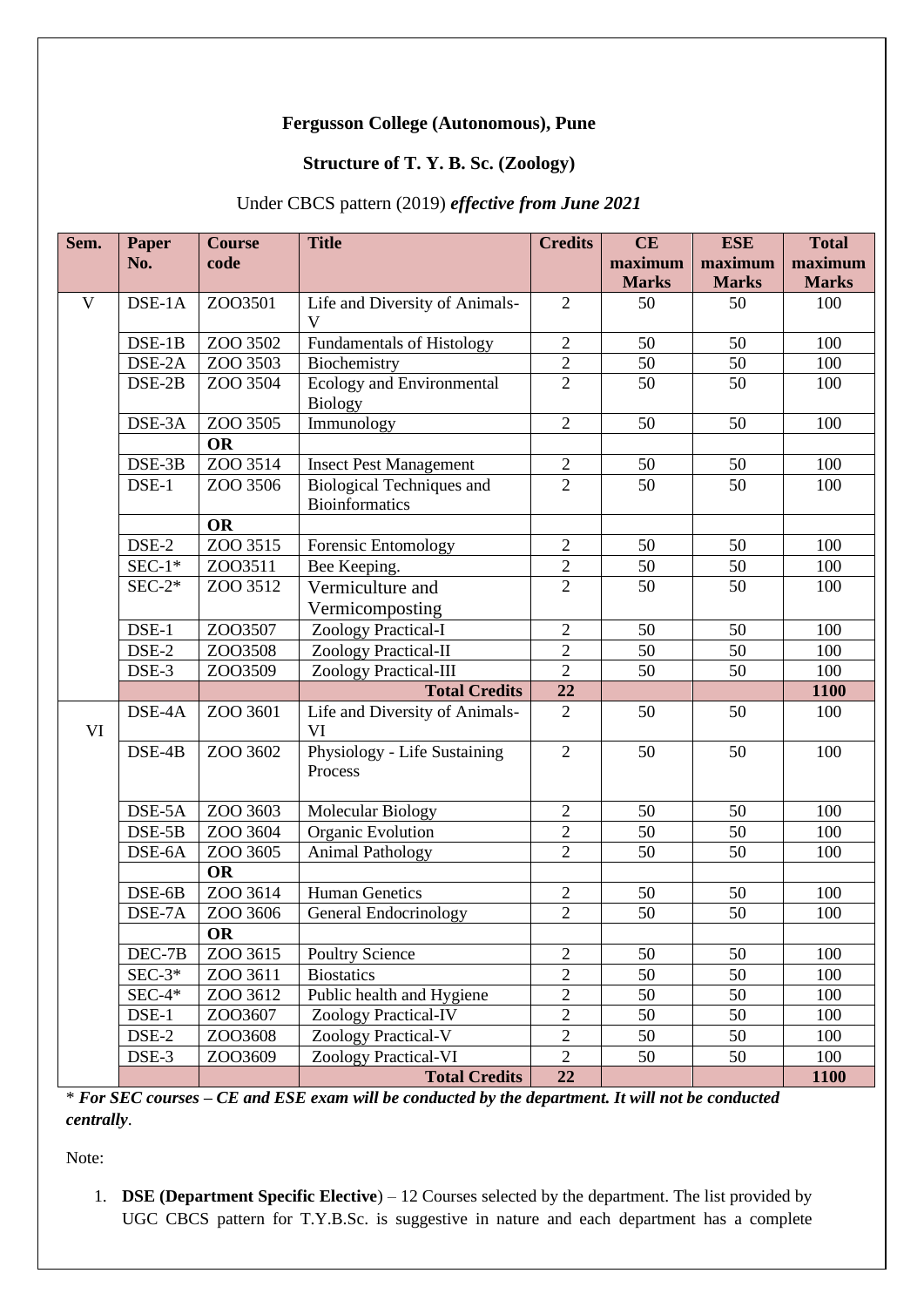freedom to suggest their own papers under this category based on expertise, specialization, requirements, scope and need.

2. **SEC (Skill Enhancement courses)** – Minimum 4 for T.Y.B.Sc. These courses may be chosen from pool of courses designed to provide value-based and/or Skill-based knowledge and should contain both theory and lab/hands-on-training/field work. The main purpose of these courses is to provide students life-skills in hands on mode so as to increase their employability. The list provided by UGC is suggestive in nature and each department has freedom to suggest their own papers under this category based on expertise, specialization, requirements, scope and need.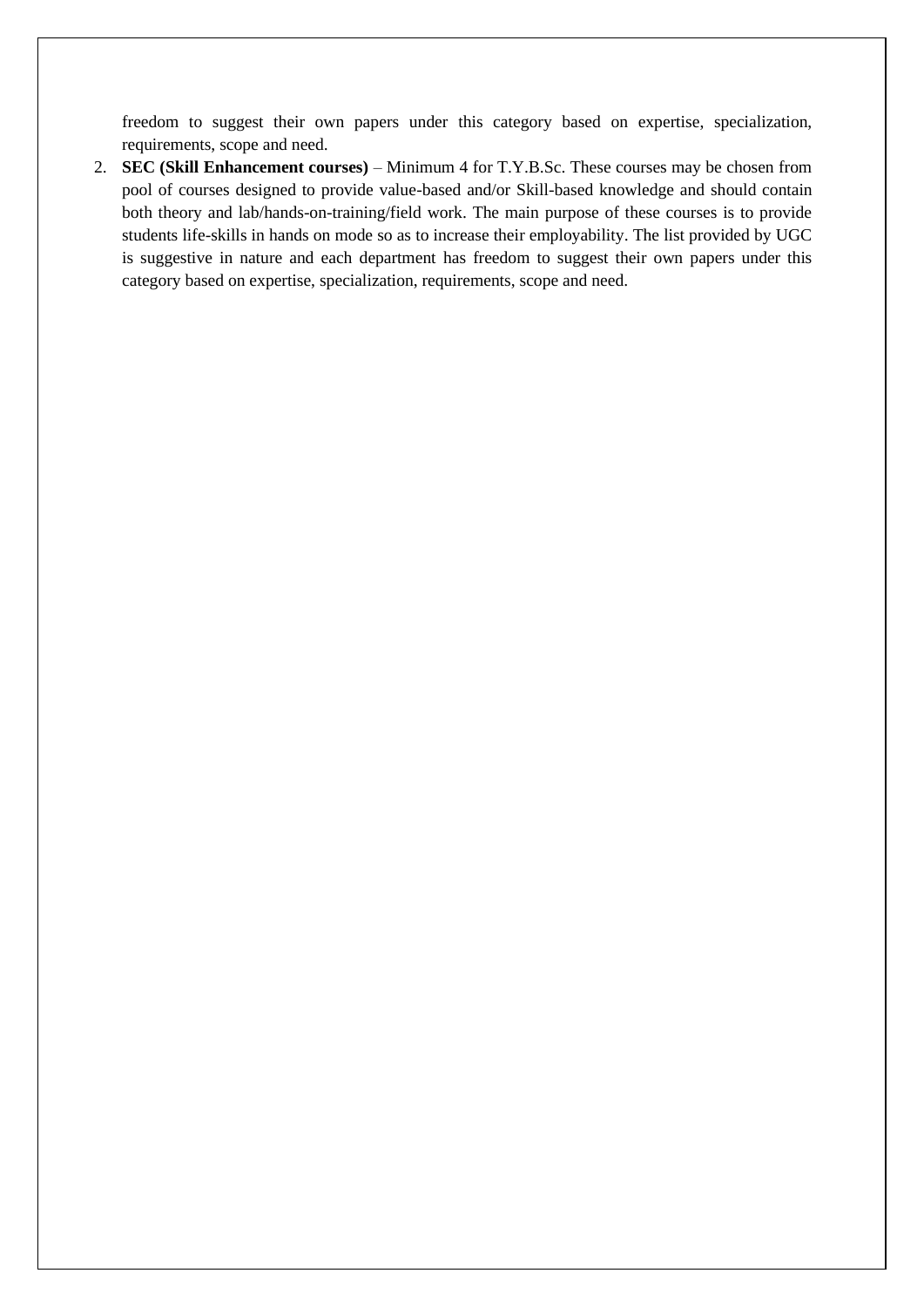| Programme           | T.Y. B.Sc. (Zoology) Semester V                                |                 |
|---------------------|----------------------------------------------------------------|-----------------|
| <b>Course Title</b> | Life and Diversity of Animals-V                                |                 |
| <b>Course Code</b>  | ZOO3501                                                        |                 |
| Credits             | $\overline{2}$                                                 |                 |
|                     | Description                                                    | Cognitive level |
|                     |                                                                | (Bloom's Level) |
| CO <sub>1</sub>     | Define the systematic position, habit and habitat and          |                 |
|                     | external characters of <i>Pila globosa</i> . Describe the body |                 |
|                     | wall and pallial complex and organ system of Pila              |                 |
|                     | globosa.                                                       |                 |
| CO <sub>2</sub>     | Explain the methods of locomotion, nutrition and               | $\overline{2}$  |
|                     | reproduction in various species of Protozoa. Distinguish       |                 |
|                     | the general features of Paramecium.                            |                 |
| CO <sub>3</sub>     | Apply the knowledge in study of various types of canal         | 3               |
|                     | system in Porifera. Compare the skeletal spicules in           |                 |
|                     | sponges.                                                       |                 |
| CO <sub>4</sub>     | Analyse the polymorphism in various coelenterates and          | 2,3,4           |
|                     |                                                                |                 |
|                     | summarize the process of corals and coral reef formation       |                 |
|                     | in them.                                                       |                 |
| CO <sub>5</sub>     | Evaluate the parasitism and parasitic adaptation of            | 2,4,5           |
|                     | helminths and explain the process of regeneration in           |                 |
|                     | Planaria. Compare the knowledge of metamerism in               |                 |
|                     | Annelida and describe the process of torsion and               |                 |
|                     | detorsion in Mollusca.                                         |                 |
| CO6                 | Compile the information and develop<br>skill<br>in             | 6               |
|                     | identification and classification of rotifers. Explain the     |                 |
|                     | general characters and affinities of hemichordates.            |                 |
|                     |                                                                |                 |

#### ZOO3501**:** Life and Diversity of Animals-V

| Unit-I   | Study of <i>Pila globosa</i> with reference to the following;           | 14 |
|----------|-------------------------------------------------------------------------|----|
|          | Systematic position, habit and habitat and external characters.         |    |
|          | Body wall and pallial complex.                                          |    |
|          | Functional Anatomy - Digestive, Respiratory, Circulatory,               |    |
|          | Excretory, Reproductive, Nervous system and Sense organs.               |    |
| Unit -II | Study of the major phyla with reference to:                             | 22 |
|          | Protozoa: locomotion and nutrition; general features of Paramecium.     |    |
|          | Porifera-canal system and skeleton.                                     |    |
|          | Coelenterata-polymorphism, corals, and coral formation.                 |    |
|          | Helminthes-Regeneration in planaria                                     |    |
|          | Annelida-Metamerism                                                     |    |
|          | Mollusca-Torsion and detorsion in Gastropoda.                           |    |
|          | Hemichordata- Affinities of hemichordate with different group of Animal |    |

References:

- 1. Living Invertebrates, 1987: Pearse, Buchsbaum, Blackwell Scientific Publication, California.
- 2. A Text book of Zoology Invertebrates, Vol. I 1992, 7th Edn. Parker and Haswell edited by Marshall William, C B S publishers and distributors, New Delhi.
- 3. Life of Invertebrates, 1992; S.N. Prasad, Vikas Publishing House, New Delhi.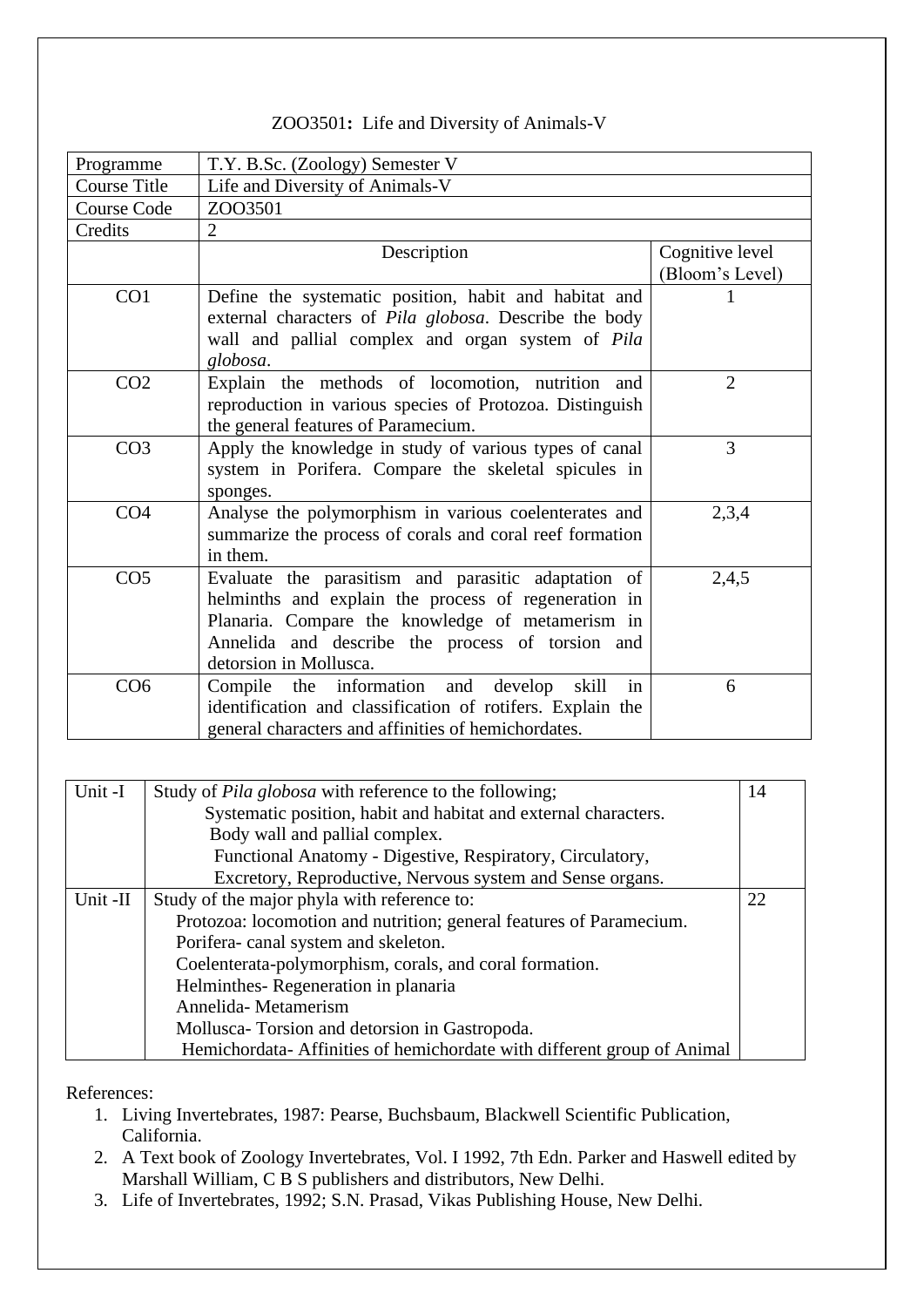- 4. Invertebrate Zoology, 1992 4th Edn., reprint, P.S. Dhami and J. K. Dhami, R. Chandand Co., New Delhi.
- 5. Phylum series from Protozoa to Echinodermata- R.L. Kotpal. Rastogi publ., Meerut.
- 6. Modern text book of Zoology, Invertebrates 10th Edn., 2009, R.L. Kotpal, Ra stogi publ., Meerut.
- 7. Invertebrates Structure and Function, 2nd Edn.1979, EJW Barrington, John Wiley and Sons Inc.
- 8. Invertebrates Zoology, 1994, 6th Edition, Ruppert, E. Edward, R. D. Barnes; Saunders college Publishing, USA.
- 9. Invertebrate Zoology, 1991, P.A. Meglitsch and F. R. Schram, Oxford University Press;New York.
- 10. Invertebrate: A New synthesis, 1988, R.S.K. Barnes, P. Calow and P.J.W., Olive Blackwell Scientific, U.K.
- 11. An Introduction to Protochordata, 1990, H. S. Bhamrah and KavitaJuneja, Anmol publication, New Delhi.
- 12. The invertebrates: Protozoa through Ctenophora Vol. I, 1959, Hyman, Libbie Henrietta,McGraw-Hill Book Co., Inc. New York.
- 13. A text book of Zoology, Vol. II, 1990, T. J. Parker and W. A. Haswell, Low price Publication, Delhi.
- 14. Modern Text Book of Zoology, 1992, R. L. Kotpal, Rastogi Publication, Meerut.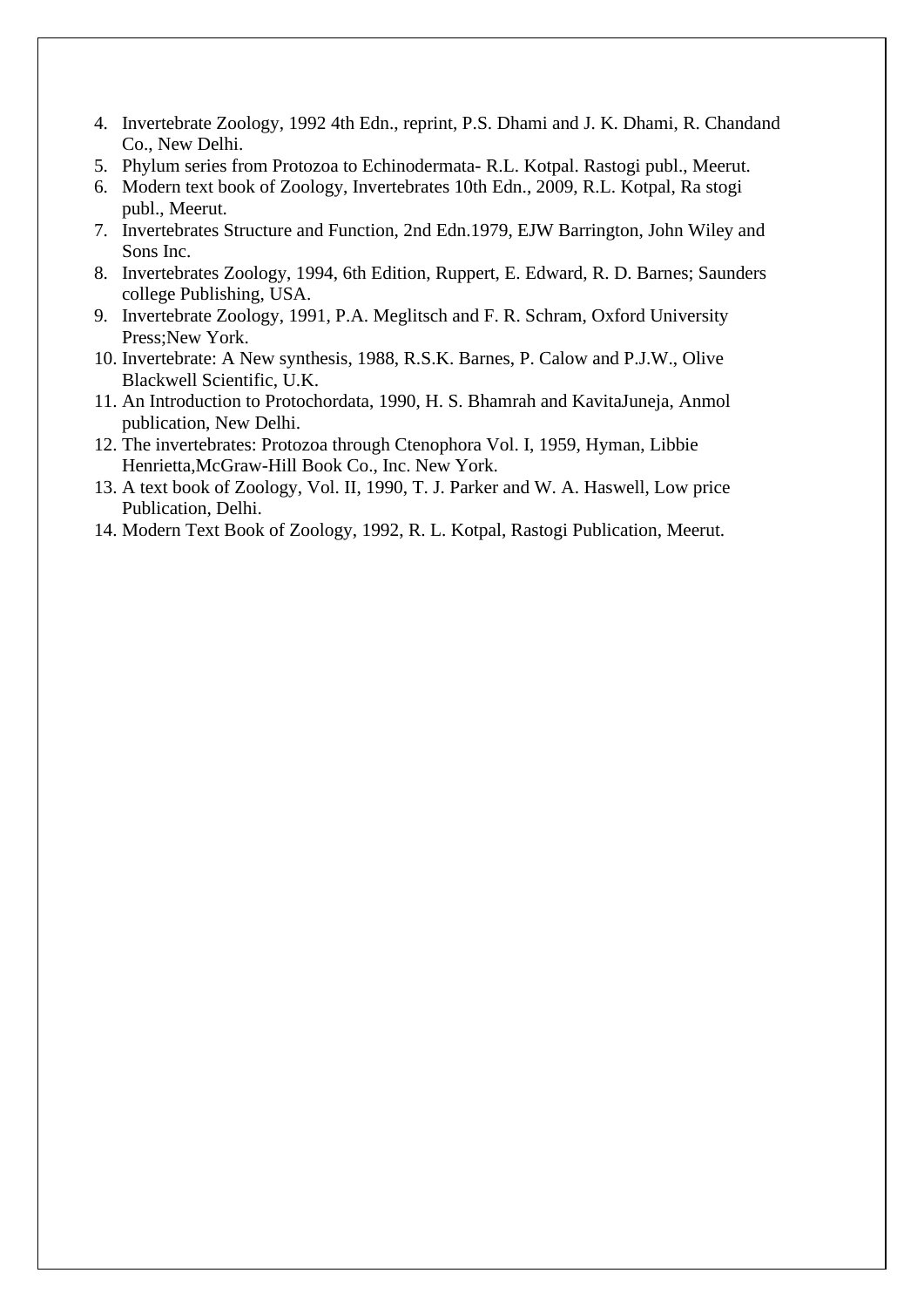#### ZOO3502: Fundamentals of Histology

| Programme           | T.Y. B.Sc. (Zoology) Semester V                                                                                                                                                                                                                                                |                                    |    |
|---------------------|--------------------------------------------------------------------------------------------------------------------------------------------------------------------------------------------------------------------------------------------------------------------------------|------------------------------------|----|
| <b>Course Title</b> | <b>Fundamentals of Histology</b>                                                                                                                                                                                                                                               |                                    |    |
| <b>Course Code</b>  | ZOO3502                                                                                                                                                                                                                                                                        |                                    |    |
| Credits             | $\overline{2}$                                                                                                                                                                                                                                                                 |                                    |    |
|                     | Description                                                                                                                                                                                                                                                                    | Cognitive level<br>(Bloom's Level) |    |
| CO <sub>1</sub>     | Describe concept of histology, basic structure of tissues<br>and identify and label microscopic structure of organs.                                                                                                                                                           |                                    |    |
| CO <sub>2</sub>     | Differentiate between histological structure of different<br>regions of alimentary canal and explain the structure of<br>skin, lungs, and kidney.                                                                                                                              | $\overline{2}$                     |    |
| CO <sub>3</sub>     | Illustrate histological structures of various cell types,<br>tissues, and organs.                                                                                                                                                                                              | 3                                  |    |
| CO <sub>4</sub>     | Explain the histological organization of endocrine,<br>exocrine glands, gonads and corelate it with the health<br>issues.                                                                                                                                                      | $\overline{4}$                     |    |
| CO <sub>5</sub>     | Compare the characteristics of epithelial, connective,<br>muscular, nervous tissues and the types of blood vessels.                                                                                                                                                            | 5                                  |    |
| CO6                 | Specify the importance of histological studies for the<br>provided<br>by<br>clinical<br>and<br>services<br>pathological<br>laboratories.                                                                                                                                       | 6                                  |    |
|                     |                                                                                                                                                                                                                                                                                |                                    |    |
| Unit-I              | Tissues and Integumentary system.<br>Definition and types of tissues: Epithelial, Connective, Muscular, Nervous<br>and types of glands.<br>Histology of Skin, structure of hair, sweat gland, sebaceous gland.                                                                 |                                    | 08 |
| Unit-II             | Alimentary canal.<br>Histology of tooth and tongue, types of papillae, structure of taste buds.<br>Basic histological organization of alimentary canal, microscopic structure of<br>oesophagus, stomach, small intestine (duodenum and ileum) and large<br>intestine (rectum). |                                    | 08 |
| Unit-III            | Mammalian Respiratory organs, Blood vessels.<br>Histology of Trachea and Lung.<br>Histological structure of artery, vein and capillaries.                                                                                                                                      |                                    | 06 |
| Unit-IV             | Excretory organs and Reproductive organs.<br>Histology of mammalian kidney, structure of uriniferous tubule, ureter and<br>urinary bladder.<br>Histology of mammalian testes, mature spermatozoa,<br>mammalian ovary and ovarian follicles.                                    | histology<br>- of                  | 08 |
| Unit-V              | Endocrine and Exocrine glands:                                                                                                                                                                                                                                                 |                                    | 06 |

Unit-V | Endocrine and Exocrine glands: Embryological origin, histological structure, blood supply of Pituitary, Adrenal, Thyroid, Salivary gland, Liver and Pancreas.

References:

1. Inderbir Singh's Textbook of Human Histology (With Colour Atlas and Practical Guide), 2014, 7th Edn., Neelam Vasudeva and Sabita Mishra, Jaypee Brothers Medical Publishers, New Delhi, India.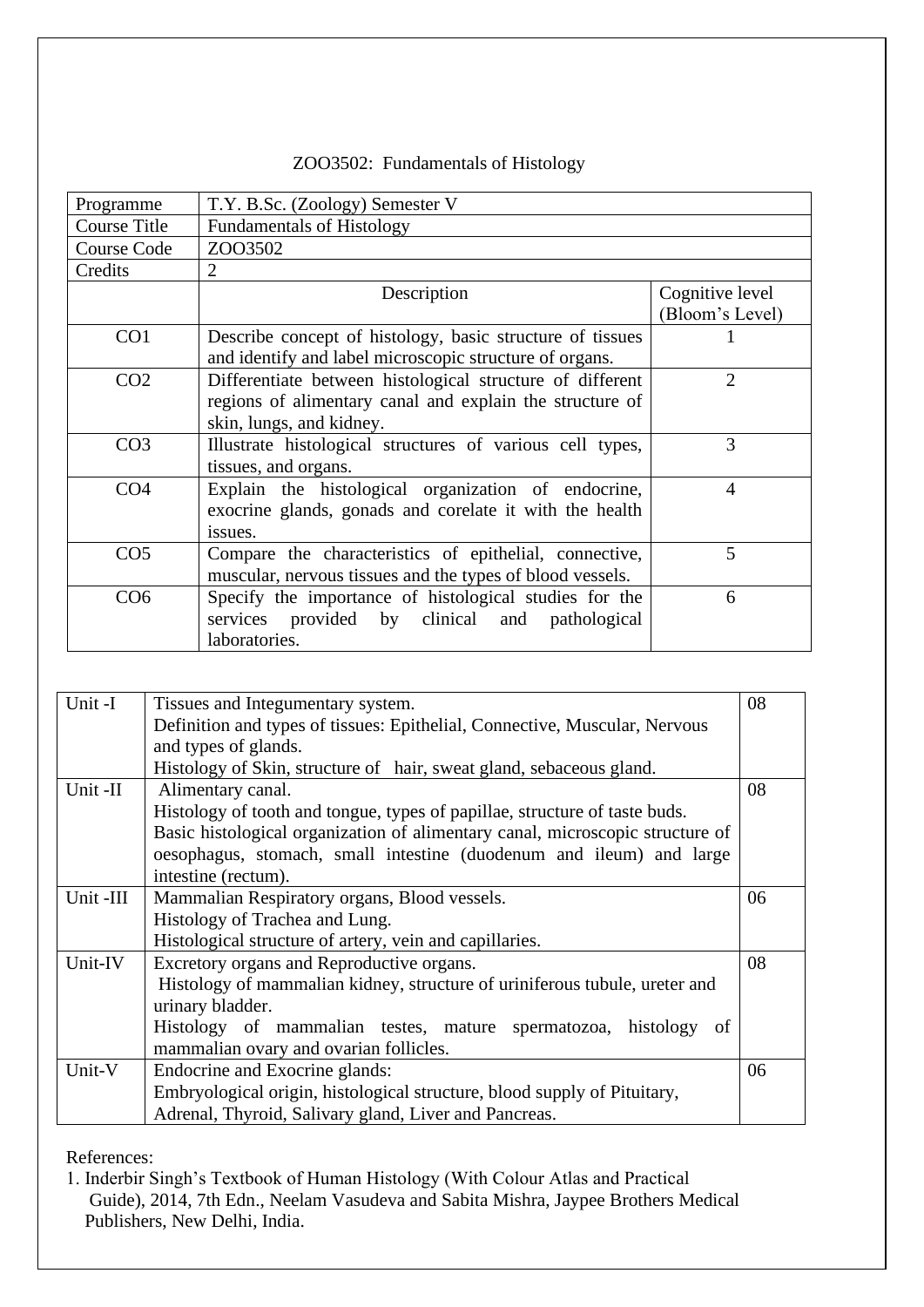- 2. Essential Histology, 2001, 2nd Edition, David H. Cormack, Lippincott Williams & Wilkins, Philadelphia.
- 3. A text book of Histology, 2014, 5thedn. Krishna Garg, Indira Bahl & Mohini Kaul CBS Publication
	- & Distributors, Delhi.
- 4. Histology, 1977, 4th Edn. R. O. Greep and L. Weiss, McGraw Hill Int. Book Co. New York.
- 5. Hand book of Basic Mictotechnique, 1964, 3rd Edn. Peter Gray, McGraw Hill Book Co. New York.
- 6. Bailey's Textbook of Histology Williams and Wilkins Baltmore and Scientific Book Agency, Culcutta Copenhaver W. M.
- 7. Text book of Histology Bloom W. and Fawcett D. W.
- 8. Histology Lippinocott, Han A. W.
- 9. Human Histology Leslie Brainerd Arey (Khosla Pub. House, Delhi)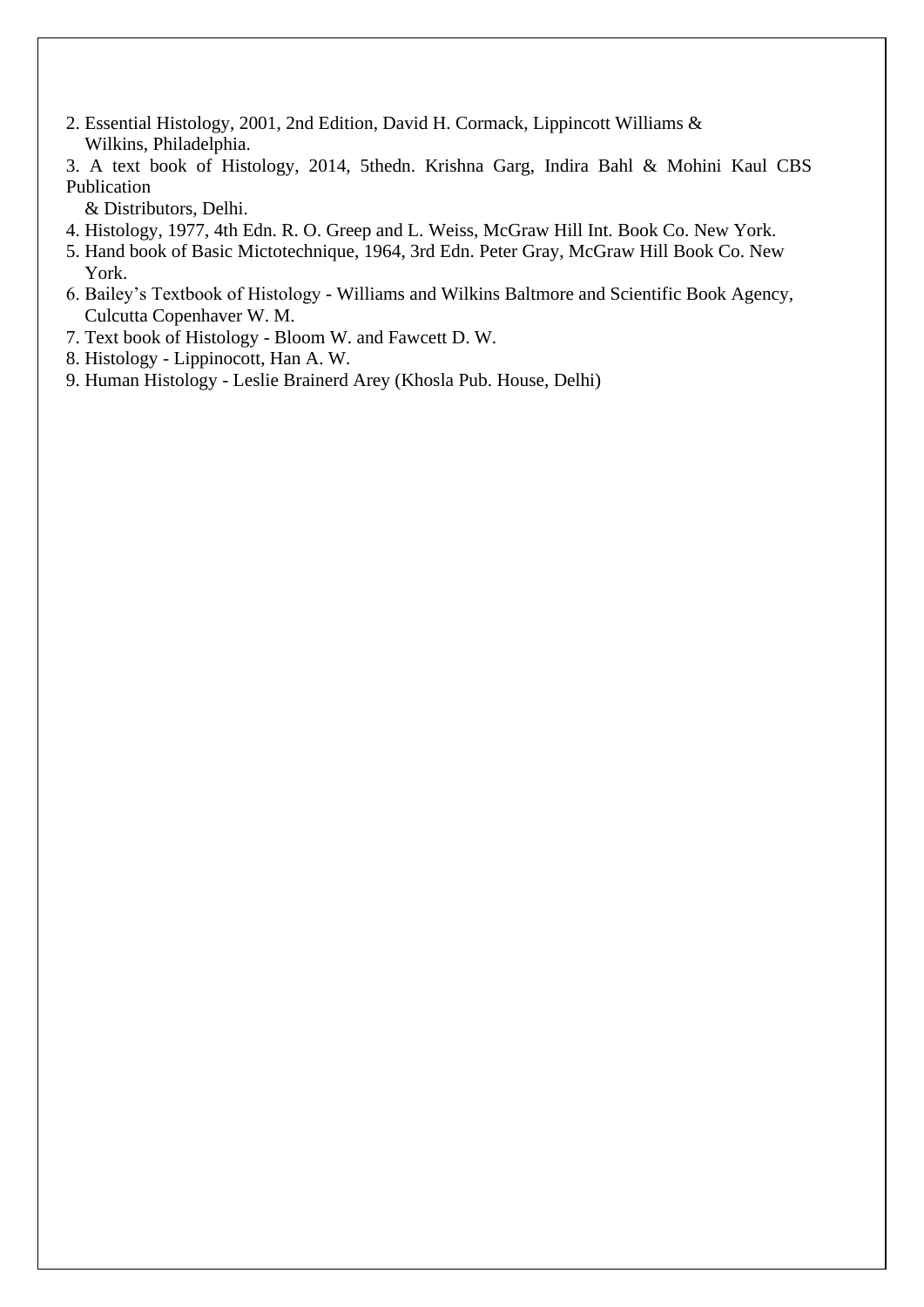# ZOO3503: Biochemistry

| Programme       | T.Y. B.Sc. (Zoology) Semester VI                                  |                    |
|-----------------|-------------------------------------------------------------------|--------------------|
| Course Title    | Biochemistry                                                      |                    |
| Course Code     | ZOO3503                                                           |                    |
| Credits         | $\overline{2}$                                                    |                    |
|                 | Description                                                       | Cognitive level    |
|                 |                                                                   | (Bloom's Level)    |
|                 |                                                                   | (Level1/2/3/4/5/6) |
| CO <sub>1</sub> | Outline concept of pH and buffer, its importance and              | 1, 2               |
|                 | explain types of bond and buffers in biological                   |                    |
|                 | system. Describe structure and properties of water.               |                    |
| CO <sub>2</sub> | Classify<br>types<br>of<br>and<br>demonstrate<br>sugars           | 2, 3               |
|                 | stereochemistry of carbohydrates<br>and<br>their                  |                    |
|                 | properties.                                                       |                    |
| CO <sub>3</sub> | Classify amino acids on the basis of their structures             | 3, 1               |
|                 | and tell their types. Differentiate structures of                 |                    |
|                 | proteins, state examples and tell bonds responsible               |                    |
|                 | for protein structures.                                           |                    |
| CO <sub>4</sub> | Analyse amino acids on the basis of tests.                        | $\overline{4}$     |
|                 |                                                                   |                    |
| CO <sub>5</sub> | Grade lipids based on the structure, and functions and            | 5, 4               |
|                 | explain triglycerides, saponification.                            |                    |
| CO <sub>6</sub> | Explain the role of vitamins in metabolism, learn                 | 5, 6               |
|                 | structures and develop the knowledge to relate                    |                    |
|                 | vitamins to the type of deficiency diseases.                      |                    |
|                 |                                                                   |                    |
| Unit - I        | <b>Basic Biochemistry:</b>                                        | 08                 |
|                 | Structure of water molecule (liquid, ice and colloid)             |                    |
|                 | Physico-chemical properties of water,                             |                    |
|                 | Concept of acid and base, pH, Sorenson's scale,                   |                    |
|                 | derivation of Henderson -<br>Hassel Balch equation and            |                    |
|                 | applications.<br>its                                              |                    |
|                 | Concept of Buffer-types of buffer, buffering capacity and         |                    |
|                 | buffers in biological system.                                     |                    |
| Unit - II       | Carbohydrates:                                                    | 08                 |
|                 | Definition and classification of carbohydrates.                   |                    |
|                 | Properties of carbohydrates-stereoisomerism -                     |                    |
|                 | Enantiomers, anomers, epimerism, mutarotation,                    |                    |
|                 | racemisation. Detection techniques for carbohydrates.             |                    |
|                 | Biological significance of carbohydrates.                         |                    |
| Unit - III      | Proteins:                                                         | 10                 |
|                 | Amino acids-structure, properties, and classification             |                    |
|                 | Essential, non-essential, non-protein amino acids,                |                    |
|                 | Physical properties of amino acids.                               |                    |
|                 | Reactions<br>related<br><b>COOH</b><br>to<br>R<br>group,<br>group |                    |
|                 | and NH <sub>2</sub> group, titration curves -<br>(reference<br>to |                    |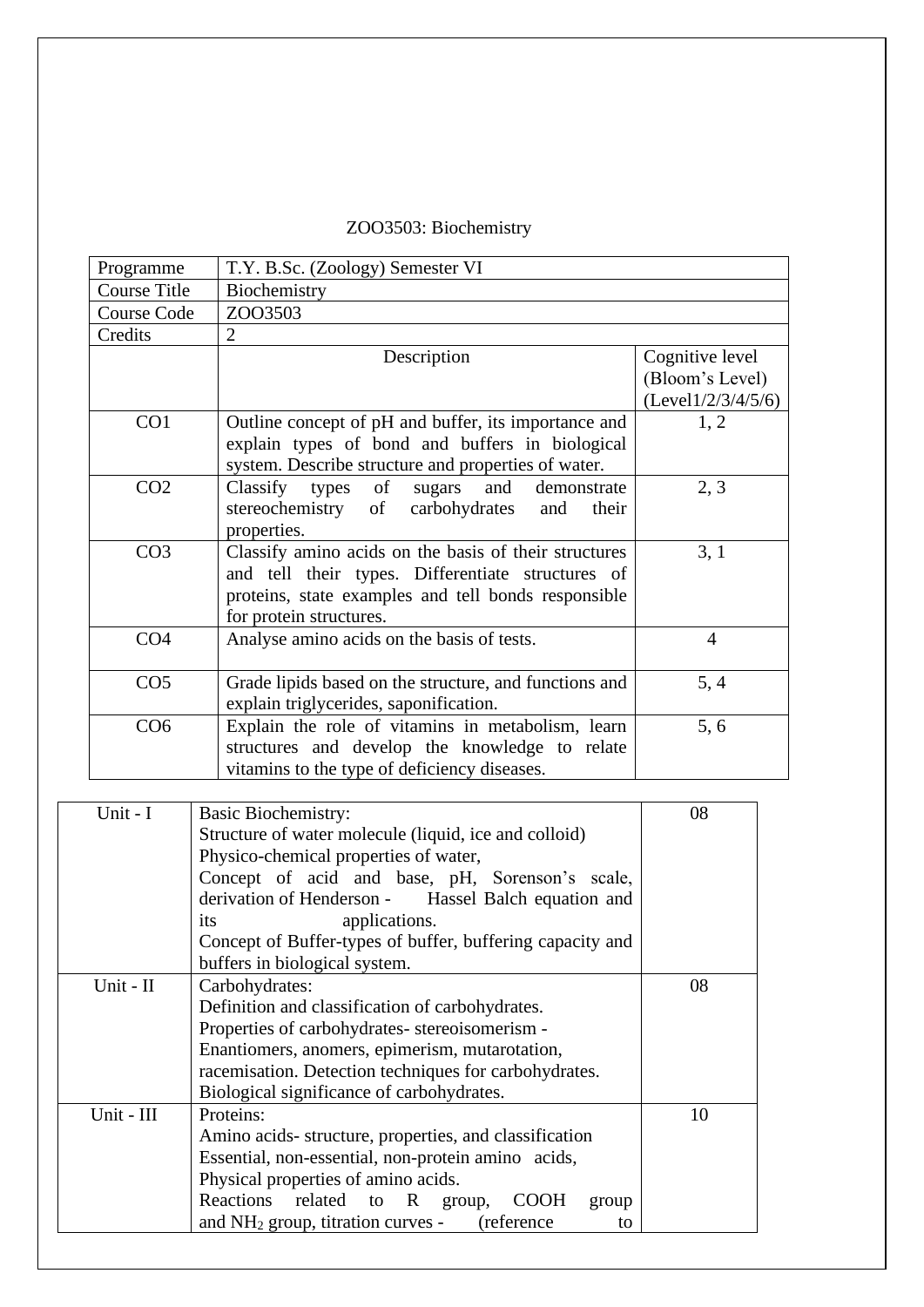|             |                                                                                            | Alanine), isoelectric point,<br>Zwitterion.                                                  |    |  |  |  |
|-------------|--------------------------------------------------------------------------------------------|----------------------------------------------------------------------------------------------|----|--|--|--|
|             |                                                                                            | Determination of N-terminal and C- terminals. Types of                                       |    |  |  |  |
|             |                                                                                            | protein structure and bonds.                                                                 |    |  |  |  |
|             |                                                                                            | Responsible for protein structure).                                                          |    |  |  |  |
|             |                                                                                            | Biological significance of proteins                                                          |    |  |  |  |
|             | Unit - IV                                                                                  | Enzymes:                                                                                     | 10 |  |  |  |
|             |                                                                                            | Introduction and Classification of enzymes Reversible                                        |    |  |  |  |
|             | and irreversible enzyme inhibition.                                                        |                                                                                              |    |  |  |  |
|             |                                                                                            | Factors influencing enzyme activity.                                                         |    |  |  |  |
|             |                                                                                            | kinetics,<br><b>MM</b><br>Enzyme<br>equation<br>and<br>its                                   |    |  |  |  |
|             |                                                                                            | importance and LB plot. Isoenzyme, co-enzymes (NAD,                                          |    |  |  |  |
|             |                                                                                            | NADP, FAD, FMN, Co-A, TTP), cofactors, Immobilized                                           |    |  |  |  |
|             |                                                                                            | enzymes Ribozymes.                                                                           |    |  |  |  |
| References: |                                                                                            |                                                                                              |    |  |  |  |
| 1.          |                                                                                            | Principles of Biochemistry, 1993, 2 <sup>nd</sup> Edn, Lehninger A. L. Nelson D.L. & Cox     |    |  |  |  |
| M.M.        |                                                                                            |                                                                                              |    |  |  |  |
|             |                                                                                            | CBH Publisher and distributors, Delhi.                                                       |    |  |  |  |
| 2.          |                                                                                            | Biochemistry, 1995 5 <sup>th</sup> Edn. Zuby G. Wm, C. Brown Communications USA              |    |  |  |  |
| 3.          |                                                                                            | Harper's Biochemistry, 1996, 26 <sup>th</sup> Edn., Murray R. K., Granner D. K., Mayes P. A. |    |  |  |  |
|             | & Rodwell V. W. Prentice Hall international USA.                                           |                                                                                              |    |  |  |  |
| 4.          | Outline of Biochemistry, 1995 5 <sup>th</sup> Edn., Conn E. E., Stumph P. K. Bruening G. & |                                                                                              |    |  |  |  |
|             | Doi, R. H. John Wiley & Sons, USA                                                          |                                                                                              |    |  |  |  |
| 5.          |                                                                                            | Principals of Biochemistry, 1993, 1 <sup>st</sup> Edn., Pattabhiraman T. N., Gajanan Book    |    |  |  |  |
|             |                                                                                            | Publishers and distributors, Bangalore.                                                      |    |  |  |  |
| 6.          |                                                                                            | Clinical Biochemistry, 1994, B. P. Godkar, Bhalini Publishing House, Mumbai.                 |    |  |  |  |
| 7.          |                                                                                            | Biochemistry - 1995 5 <sup>th</sup> Edn, Stryer Sanfrancisco, W. H. Freeman & Co.            |    |  |  |  |
| 8.          |                                                                                            | Biochemistry, 1990, 8 <sup>th</sup> Edn., D.Voet & J. Voet, John Willey, New York            |    |  |  |  |
| 9.          |                                                                                            | Principles and techniques of Biochemistry and molecular biology - 2009, 7 <sup>th</sup>      |    |  |  |  |
| Edition,    |                                                                                            |                                                                                              |    |  |  |  |
|             |                                                                                            | Keith Wilson and John Walker, Cambridge University.                                          |    |  |  |  |
| 10.         |                                                                                            | Biochemistry- 2012, Seventh International Edition, Jeremy Berg and Tymoczko                  |    |  |  |  |
| and         |                                                                                            |                                                                                              |    |  |  |  |
|             |                                                                                            | Stryer, Freeman and Company, New York                                                        |    |  |  |  |
| 11.         |                                                                                            | Biochemistry - 2011, Fourth International Student Edition, Voet and Voet,                    |    |  |  |  |
|             |                                                                                            | John Wiley and Sons.                                                                         |    |  |  |  |
| 12.         |                                                                                            | Essentials of Biochemistry - U. Satyarayana, U. Chakrapani Second Edition Books              |    |  |  |  |
|             | and Allied(P) Ltd.                                                                         |                                                                                              |    |  |  |  |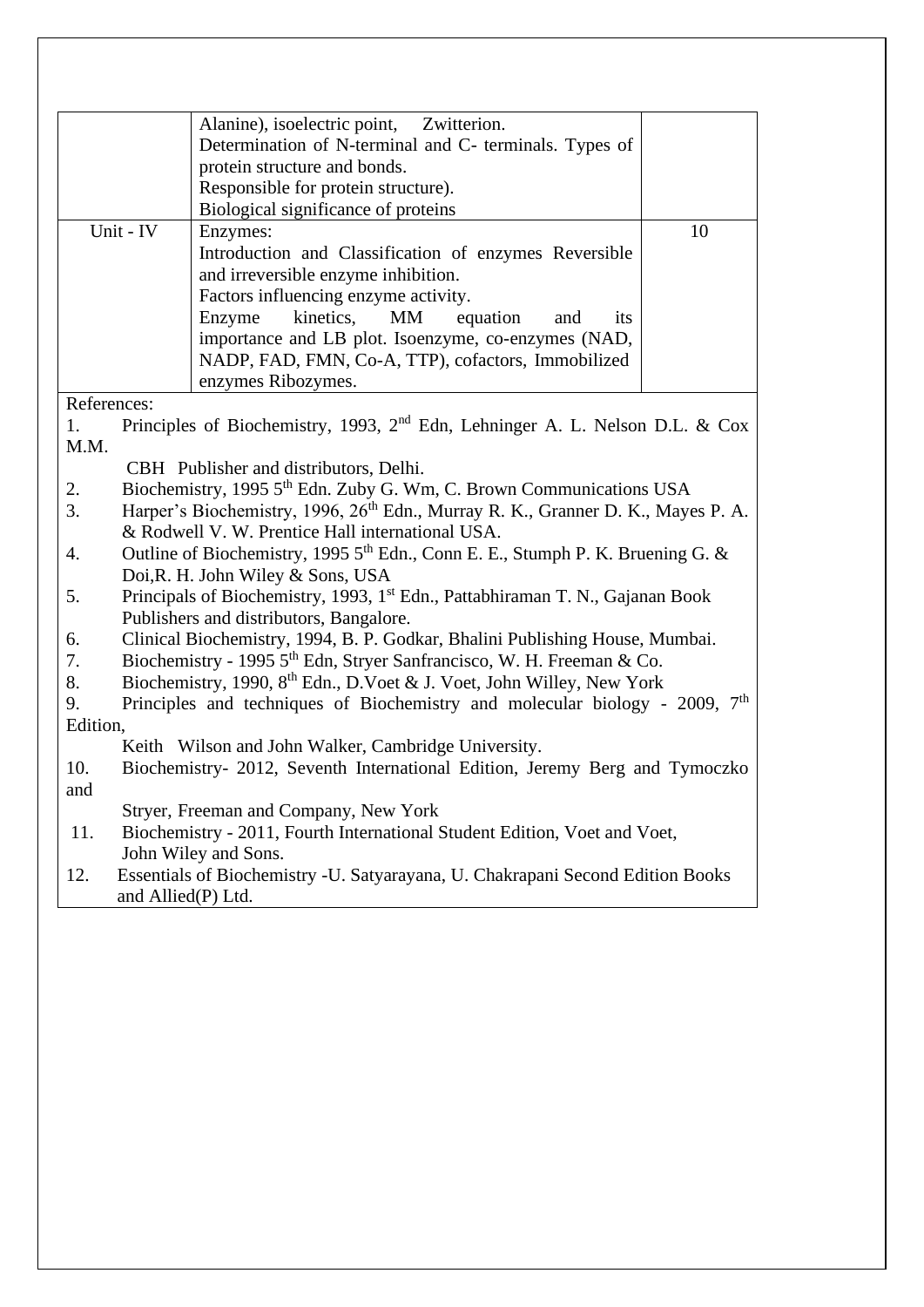| $\sigma$ f<br>Name<br>Programme | T.Y.B.Sc. (Zoology) Semester V                                                                                                                                                                                                                                                                                                    |                                                                 |
|---------------------------------|-----------------------------------------------------------------------------------------------------------------------------------------------------------------------------------------------------------------------------------------------------------------------------------------------------------------------------------|-----------------------------------------------------------------|
| of<br>Title<br>the<br>Course    | Ecology and Environmental Biology                                                                                                                                                                                                                                                                                                 |                                                                 |
| <b>Course Code</b>              | ZOO3504                                                                                                                                                                                                                                                                                                                           |                                                                 |
| of<br>Number<br>Credits         | 2                                                                                                                                                                                                                                                                                                                                 |                                                                 |
|                                 | Description                                                                                                                                                                                                                                                                                                                       | Cognitive level<br>(Bloom's<br>Level)<br>(Level1/2/3/4/<br>5/6) |
| CO <sub>1</sub>                 | Describe basic concept of ecology, structure and function<br>of ecosystem and its management.<br>Define, differentiate and explain the large-scale patterns<br>of temperature regulation. Describe and write about<br>different types of pollutants, their effects, control<br>measures and how they interact in the environment. | 1,2,4,6                                                         |
| CO <sub>2</sub>                 | Interpret and explain how interactions between organisms<br>and their environments drive the dynamics of individuals,<br>populations, communities, and ecosystems.                                                                                                                                                                | 2,3                                                             |
| CO <sub>3</sub>                 | Demonstrate the characteristics of population and its<br>dynamics and illustrate how population data can be<br>analysed<br>using statistics, graphs, life<br>tables,<br>and<br>survivorship curves.                                                                                                                               | 3,4                                                             |
| CO <sub>4</sub>                 | Differentiate between environmental conditions of aquatic<br>ecology, terrestrial ecology and desert ecology. Outline<br>the ecological classification of organisms.                                                                                                                                                              | 1,2,3,4                                                         |
| CO <sub>5</sub>                 | Describe, analyse and review the role of remote sensing<br>for sustainable development and its application in<br>environmental biology.                                                                                                                                                                                           | 1,4,5                                                           |
| CO <sub>6</sub>                 | Develop an in-depth understanding of the interdisciplinary<br>relationship of global environmental issues related to acid<br>rain, ozone depletion and global warming and explain<br>them.                                                                                                                                        | 2,4                                                             |
|                                 |                                                                                                                                                                                                                                                                                                                                   |                                                                 |

# ZOO3504: Ecology and Environmental Biology

|  |  | Unit -I | <b>Environmental Biology</b><br>Introduction |  |
|--|--|---------|----------------------------------------------|--|
|--|--|---------|----------------------------------------------|--|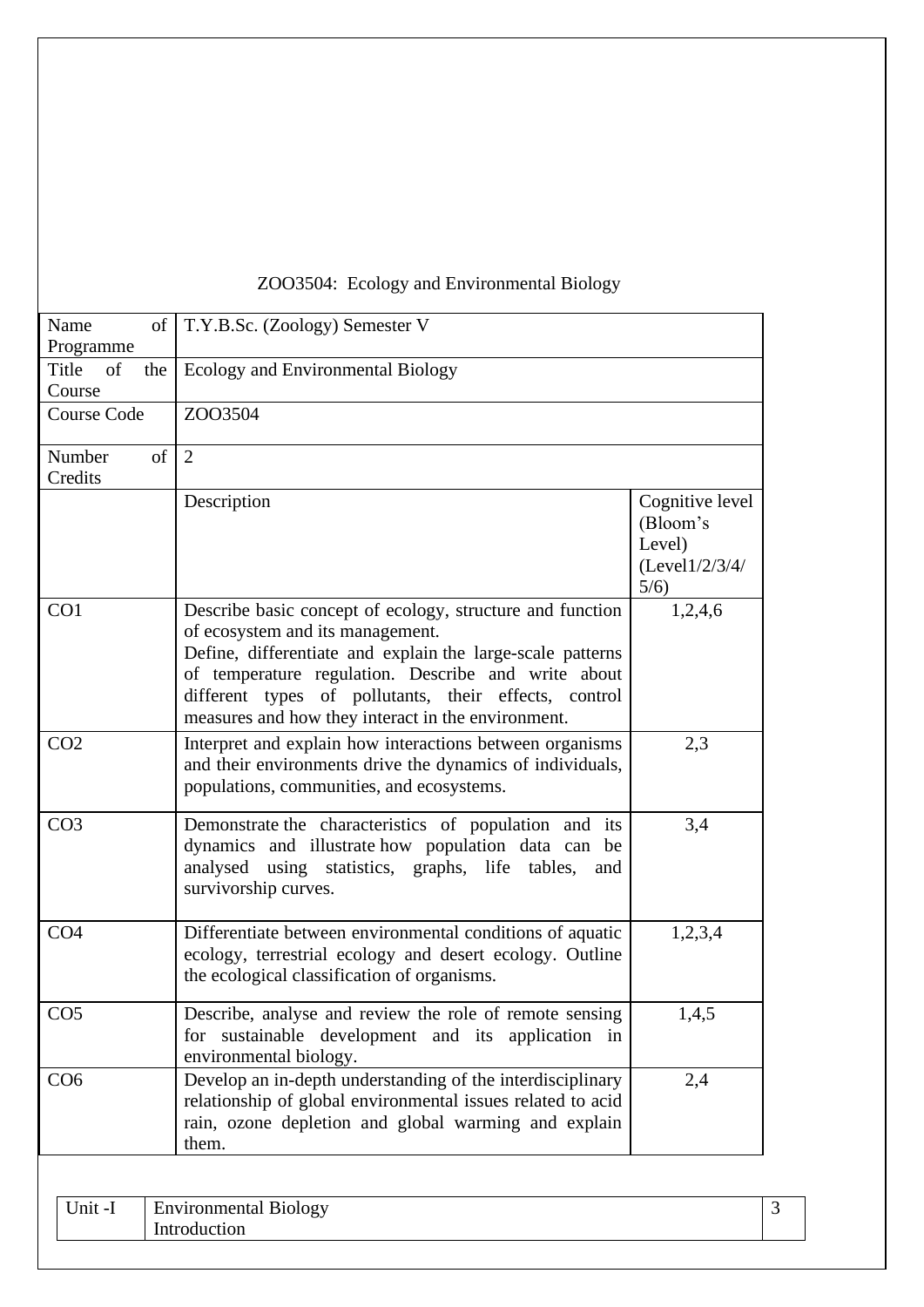|             | Definition, basic concepts, and scope. Introduction to biodiversity.                        |                |
|-------------|---------------------------------------------------------------------------------------------|----------------|
| Unit-II     | Ecosystem structure and function                                                            | 10             |
|             | Concept and definition of ecosystem - structure and function.                               |                |
|             |                                                                                             |                |
|             | Abiotic components - temperature relations, water relations, light,                         |                |
|             | humidity and precipitation (rainfall)                                                       |                |
|             | Biotic components - relationship among organisms                                            |                |
|             | Positive interactions                                                                       |                |
|             | Negative interactions.                                                                      |                |
|             | Major Ecosystems                                                                            |                |
|             | Natural ecosystem (one example) Artificial ecosystem (one example)                          |                |
|             | Ecological pyramids.                                                                        |                |
|             | Energy flow in ecosystem and flow models.                                                   |                |
| Unit-III    | <b>Habitat Ecology</b>                                                                      | 0 <sub>5</sub> |
|             | Aquatic ecology - Habitat conditions.                                                       |                |
|             | Ecological classification of organisms.                                                     |                |
|             | Terrestrial ecology - Environmental conditions.                                             |                |
|             | Desert ecology - The great Indian desert (Thar desert)                                      |                |
| Unit-IV     | <b>Environmental Pollution:</b>                                                             | 10             |
|             | Definition and its types.                                                                   |                |
|             | Introduction to different environmental pollutants.                                         |                |
|             | Air pollution: Definition, Kinds of pollutants, Different sources of air                    |                |
|             | pollutants                                                                                  |                |
|             |                                                                                             |                |
|             | Air pollution and its relationship with the following:                                      |                |
|             | Acid rain                                                                                   |                |
|             | Greenhouse effect                                                                           |                |
|             | Ozone layer                                                                                 |                |
|             | Water pollution: Definition, different sources of water pollutants. Effect of               |                |
|             | pollution on aquatic ecosystem                                                              |                |
|             | Noise pollution: Definition. different sources of noise pollutants. Effects and             |                |
|             | control                                                                                     |                |
| $Unit - V$  | Population structure and dynamics:                                                          | $\overline{4}$ |
|             | Basic concept                                                                               |                |
|             | Population characteristics                                                                  |                |
| Unit - VI   | Remote sensing for sustainable development:                                                 | 4              |
|             | Introduction to remote sensing                                                              |                |
|             | Introduction to geographic information system                                               |                |
| References: |                                                                                             |                |
| 1.          | Ecology and Environment, P. D. Sharma, Rastogi Publ. Meerut.                                |                |
| 2.          | Environmental Biology, 1996, P. S. Sharma and V. K. Agrawal, S. Chand and Co. New<br>Delhi. |                |
| 3.          | Ecology, 1995 Mohan P. Arora Himalaya Publ. House Delhi.                                    |                |
| 4.          | Fundamentals of ecology, 1993 M. C. Dash, Tata McGraw Hill, New Delhi.                      |                |
|             |                                                                                             |                |

- 6. Ecology of Natural resources, 1995 John Wiley and Sons, New York.
- 7. Concepts of Ecology, 1996, E. J. Kormondy, Pentice Hall of India, New Delhi.
- 8. Modern Concepts of Ecology, H. D. Kumar, Vikas Pub. House, New Delhi.
- 9. Ecology, E. P. Odum, Oxford & IBM Pub. Co., New Delhi.

10. Environmental Problems and Solution, D. K. Asthana, Meera Asthana, S. Chand Pub. Ramnagar, New Delhi.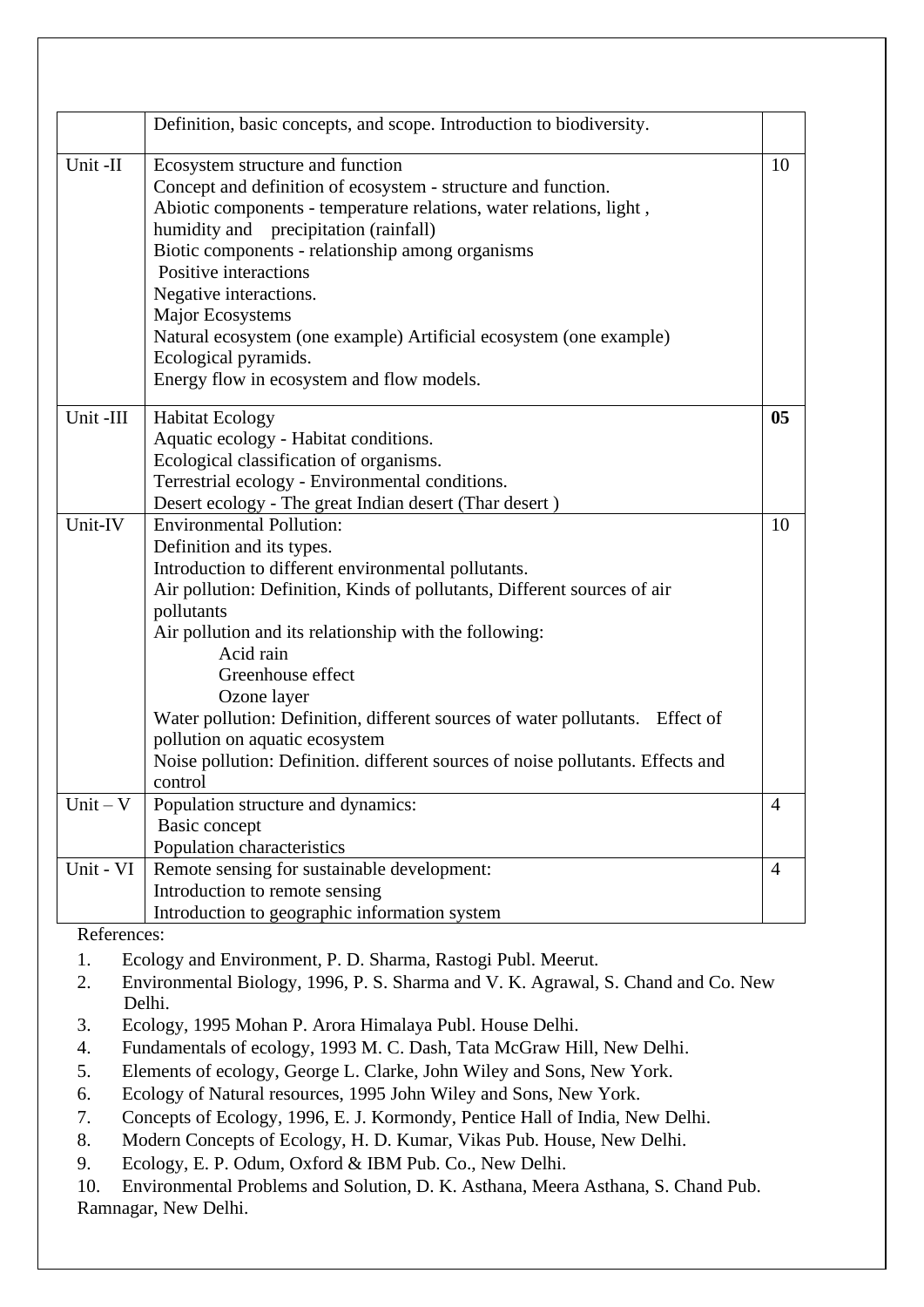#### ONLINE READINGS: -

- 1. <http://www.epa.gov/watertrain/pdf/issue2.pdf>
- 2. https://www.encyclopedia.com/science-and-technology/biology-and-

genetics/environmental-studies/ecosystems#1O14ecosystem

- 3. Oxford Advanced Learner's Dictionary.
- 4. http://www. ENVIRONMENT, ECOLOGY AND MAN/ online issue/ pdf
- 5. [https://www.researchgate.net/publication/228388875\\_Meeting\\_Environmental\\_Challenges\\_](https://www.researchgate.net/publication/228388875_Meeting_Environmental_Challenges_The_Ro%20%20e_of_Human_Identity) [The\\_Ro e\\_of\\_Human\\_Identity](https://www.researchgate.net/publication/228388875_Meeting_Environmental_Challenges_The_Ro%20%20e_of_Human_Identity)
- 6. <https://www.pmfias.com/iucn-red-list-india-red-data-list-red-book>
- 7. [https://www.iucnredlist.org](https://www.iucnredlist.org/)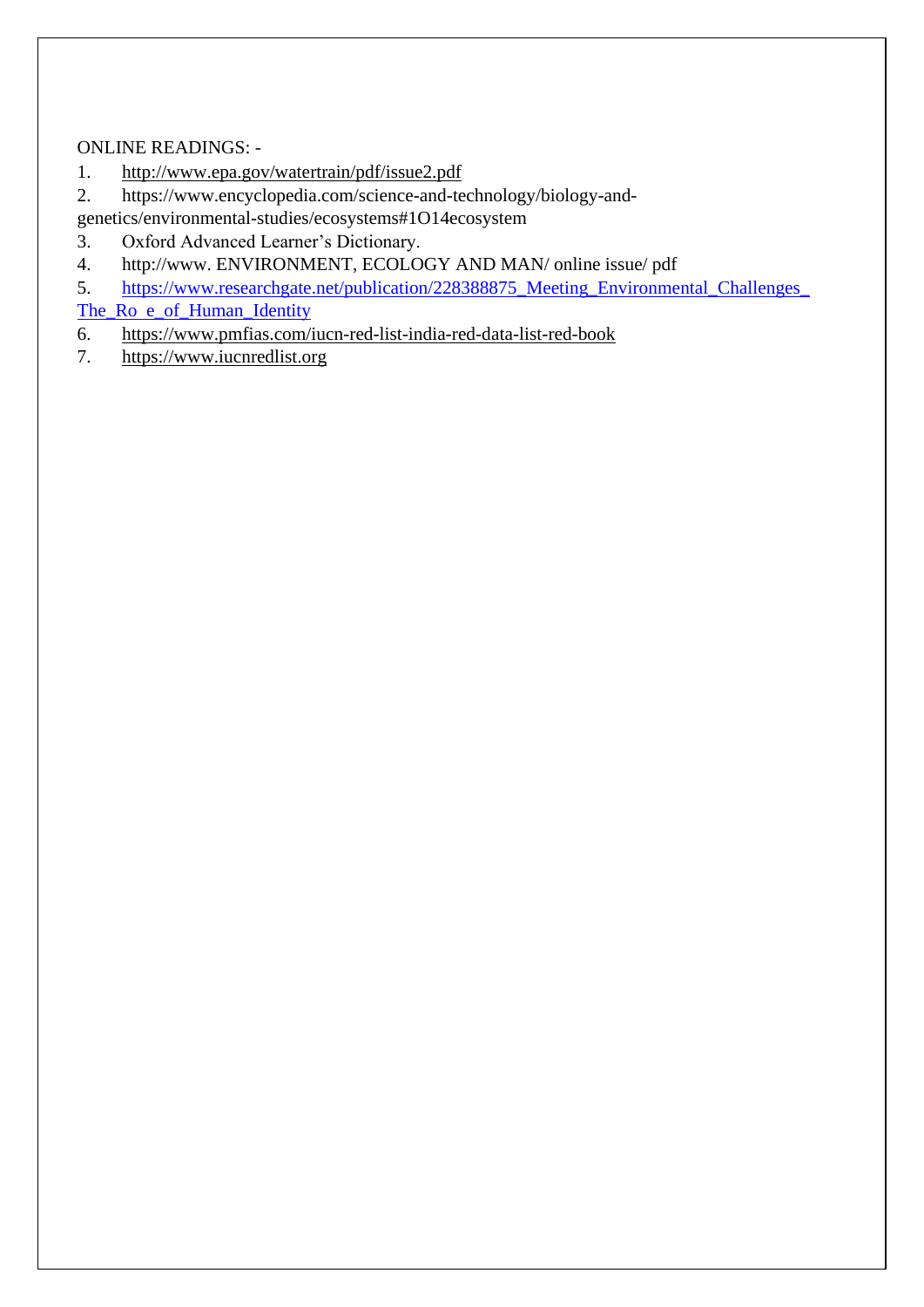## ZOO3505: Immunology

| Programme          | T.Y. B.Sc. (Zoology) Semester V                            |                 |
|--------------------|------------------------------------------------------------|-----------------|
| Course Title       | Immunology                                                 |                 |
| <b>Course Code</b> | ZOO3505                                                    |                 |
| Credits            | 2                                                          |                 |
|                    | Description                                                | Cognitive level |
|                    |                                                            | (Bloom's Level) |
| CO <sub>1</sub>    | Define the basic terms and concepts of immunological       |                 |
|                    | processes at cellular and molecular level and identify the |                 |
|                    | main mechanisms and types.                                 |                 |
| CO <sub>2</sub>    | Explain autoimmune disorders and exemplify the adverse     | 2,4             |
|                    | effect of autoimmunity. Illustrate various mechanisms      |                 |
|                    | that regulate immune responses.                            |                 |
| CO <sub>3</sub>    | Articulate principle of antigen-antibody reaction and      | 2,3             |
|                    | outline basic techniques for identifying them              |                 |
| CO <sub>4</sub>    | Explain the activities of cells of the immune system and   | $\overline{4}$  |
|                    | discuss their types, formation process and function.       |                 |
| CO <sub>5</sub>    | Compare and contrast innate and adaptive immunity.         | 5               |
|                    |                                                            |                 |
| CO6                | Design a model of Immunoglobulins, discriminate and        | 6               |
|                    | explain their types.                                       |                 |

| Unit -I  | 1. Introduction of Immune system:                                              | 20 |
|----------|--------------------------------------------------------------------------------|----|
|          | Introduction to immunology and immunity. Definition and scope of               |    |
|          | immunology. Innate Immunity: Definition and characteristics, Innate            |    |
|          | immunity at species, race, family and individual levels. Mechanism: First      |    |
|          | line of defence, Second line of defence, Third line of defence. Acquired       |    |
|          | Immunity: Definition and characteristics.                                      |    |
|          | 2. Cells of Immune system and their activities:                                |    |
|          | Lymphoid cells: B lymphocytes, T lymphocytes, Null                             |    |
|          | cells. Activities of mononuclear sear cells: phagocytosis, Antimicrobial and   |    |
|          | cytotoxic activities, secretion of factors, Mast cells, Dendritic cells.       |    |
|          | 3. Organs of immune system:                                                    |    |
|          | Primary lymphoid organs: Thymus, bone marrow, Lymphatic system.                |    |
|          | Secondary lymphoid organs: Lymph nodes, Spleen, Gut associated lymphoid        |    |
|          | tissue (GALT), Cutaneous associated lymphoid tissue (CALT).                    |    |
| Unit -II | 1. Antigen, antibody, and their interaction:                                   | 12 |
|          | Antigens, Complete antigens and haptens, Determination of antigenicity:        |    |
|          | foreignness, molecular size, chemical composition and heterogeneity,           |    |
|          | susceptibility to tissue enzymes. Antigen specificity                          |    |
|          |                                                                                |    |
|          | 2.Antibodies:                                                                  |    |
|          | Immunoglobulin (antibodies); Basic structure of immunoglobulin.                |    |
|          | Structure of typical immunoglobulin, types of immunoglobulins.                 |    |
|          | 3. Antigen antibody interactions:                                              |    |
|          | General features of antigen - antibody interactions. Precipitation reaction:   |    |
|          | Definition, characteristics, and mechanisms, in fluids (tube test) and in gels |    |
|          | (slide test). Radial immunodiffusion (Mancini method), Double immune-          |    |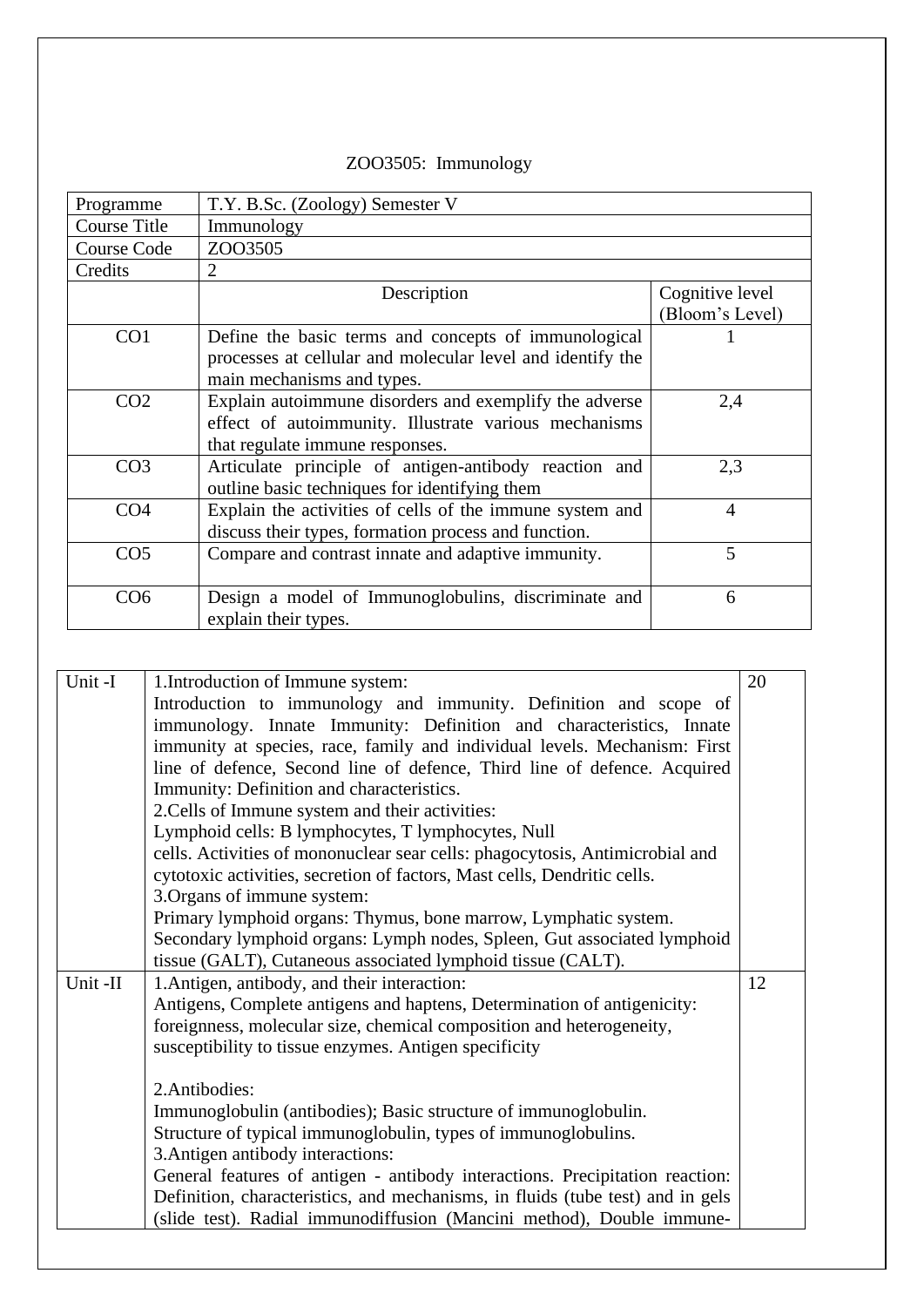|           | diffusion(Ouchterlony method),                                               |    |
|-----------|------------------------------------------------------------------------------|----|
|           | Immuno-electrophoresis, Agglutination reaction: definition, characteristics  |    |
|           | and mechanism, Haemagglutination (slide and micro-tray agglutination),       |    |
|           | Bacterial agglutination (tube agglutination), passive agglutination, Coomb's |    |
|           | test and agglutination inhibition; MHC, complement pathway.                  |    |
| Unit -III | 1. Autoimmune disorders:                                                     | 04 |
|           | Study of autoimmune disorders -Myasthenia Gravis, Systemic Lupus             |    |
|           | Erythematosus, Rheumatoid arthritis, Thyroiditis                             |    |
|           |                                                                              |    |

References:

- 1. Roitt's Essential Immunology, 13<sup>th</sup> Edition, Peter J. Delves, Seamus J. Martin, Dennis R. Burton, Ivan M. Roitt.
- 2. Fundamentals of Immunology, 5<sup>th</sup> edition, Edited by William E Paul, Lippincott Williams & Wilkins, 2003.
- 3. Immunology 7th Ed. D. Male, J. Brostoff, D. Roth, I. Roitt (Elsevier, 2006)
- 4. Veterinary Immunology, 9<sup>th</sup> Edition, Ian Tizard
- 5. Immunology,  $4<sup>th</sup>$  Ed. Janis Kuby, W. H. Freeman & Co.
- 6. Immunology,  $6<sup>th</sup>$  Ed. Ivan M. Roitt
- 7. Immunology Goldsby R. A., Kindt T. K., Osborne B. A. and Kuby J. (2003),  $5<sup>th</sup>$  Edition, W. H. Freeman and Company, New York.
- 8. Immunobiology Janeway C. A., Travers P, Walport M. and Shlomchik M. (2001), 6<sup>th</sup> Edition, Garland Publishing, New York.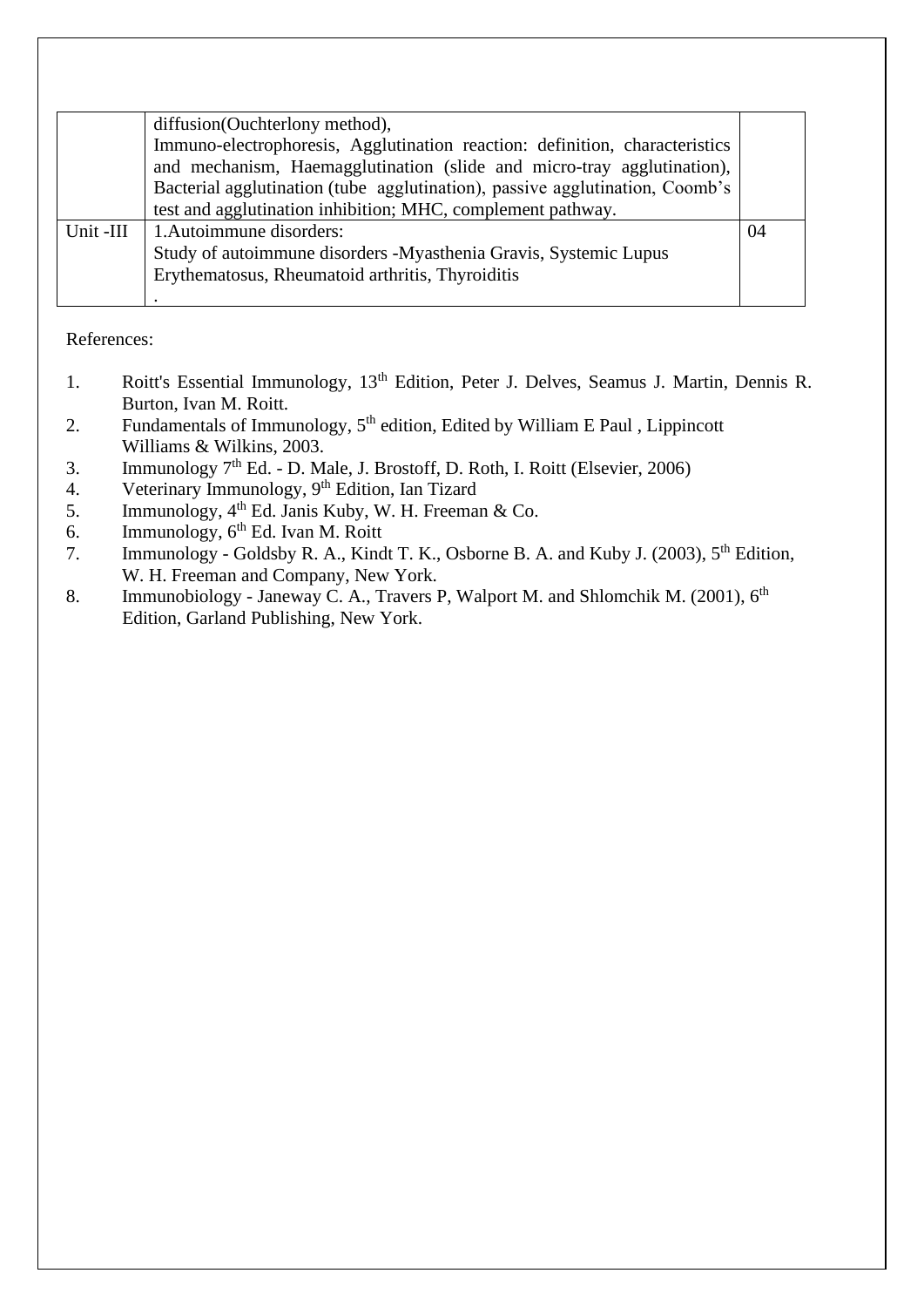| Programme           | T.Y. B.Sc. (Zoology) Semester                                     |                                    |
|---------------------|-------------------------------------------------------------------|------------------------------------|
| <b>Course Title</b> | Insect pest management                                            |                                    |
| <b>Course Code</b>  | ZOO3514                                                           |                                    |
| Credits             | $\overline{2}$                                                    |                                    |
|                     | Description                                                       | Cognitive level<br>(Bloom's Level) |
| CO <sub>1</sub>     | Define the Insect Pest                                            |                                    |
| CO <sub>3</sub>     | Outline the classification of insects up to orders.               | 1,2,3,4,5                          |
|                     | <i>Explain</i> life cycles in various insects.                    |                                    |
|                     | Distinguish mouthparts in different insect.                       |                                    |
|                     | Compare the food and feeding of various insects.                  |                                    |
|                     | Summarize various types of larvae in insects                      |                                    |
| CO <sub>4</sub>     | <i>Explain</i> the insect pest of cereals and pulses, vegetables, | 4, 5                               |
|                     | stored grains, and fruit plants.                                  |                                    |
| CO <sub>5</sub>     | Classify insecticides on the basis of their chemical nature       | 2, 3, 4, 6                         |
|                     | Distinguish the insecticide on the basis of mode of entry         |                                    |
|                     | and mode of action.                                               |                                    |
|                     | Write an application of power and hand operated pest              |                                    |
|                     | control equipment                                                 |                                    |
| CO <sub>6</sub>     | Compile the knowledge of integrated Pest Management.              | 3, 5, 6                            |
|                     | Review the Methods and process of IPM.                            |                                    |
|                     | <i>Illustrate</i> PM practices in India                           |                                    |

## ZOO3514; Insect pest management

|          | <b>Title and Contents</b>                                                   | No. of   |
|----------|-----------------------------------------------------------------------------|----------|
|          |                                                                             | Lectures |
| Unit-I   | Introduction to Insect Pest                                                 | 10       |
|          | Introduction and definition of insect pest                                  |          |
|          | A brief outline of classification of insects up to orders                   |          |
|          | Food and feeding                                                            |          |
|          | Types of mouthparts in insect                                               |          |
|          | Types of life cycles in insects                                             |          |
|          | Types of larvae in insects                                                  |          |
| Unit-II  | <b>Insect Pests</b>                                                         | 12       |
|          | Insect pest of cereals and pulses – (Nature of damage, diagnostic           |          |
|          | features, life history and control measures)                                |          |
|          | Insect pests of vegetables – (Nature of damage, diagnostic features, life   |          |
|          | history and control measures)                                               |          |
|          | Insect pests of stored grains – (Nature of damage, diagnostic features,     |          |
|          | life history and control measures)                                          |          |
|          | Insect pests of fruit plants – (Nature of damage, diagnostic features, life |          |
|          | history and control measures)                                               |          |
| Unit-III | <b>Control Measures of Insect Pests</b>                                     | 08       |
|          | Classification of insecticides on the basis of their chemical nature, mode  |          |
|          | of entry and mode of action.                                                |          |
|          | Applications of power and hand operated pest control equipment              |          |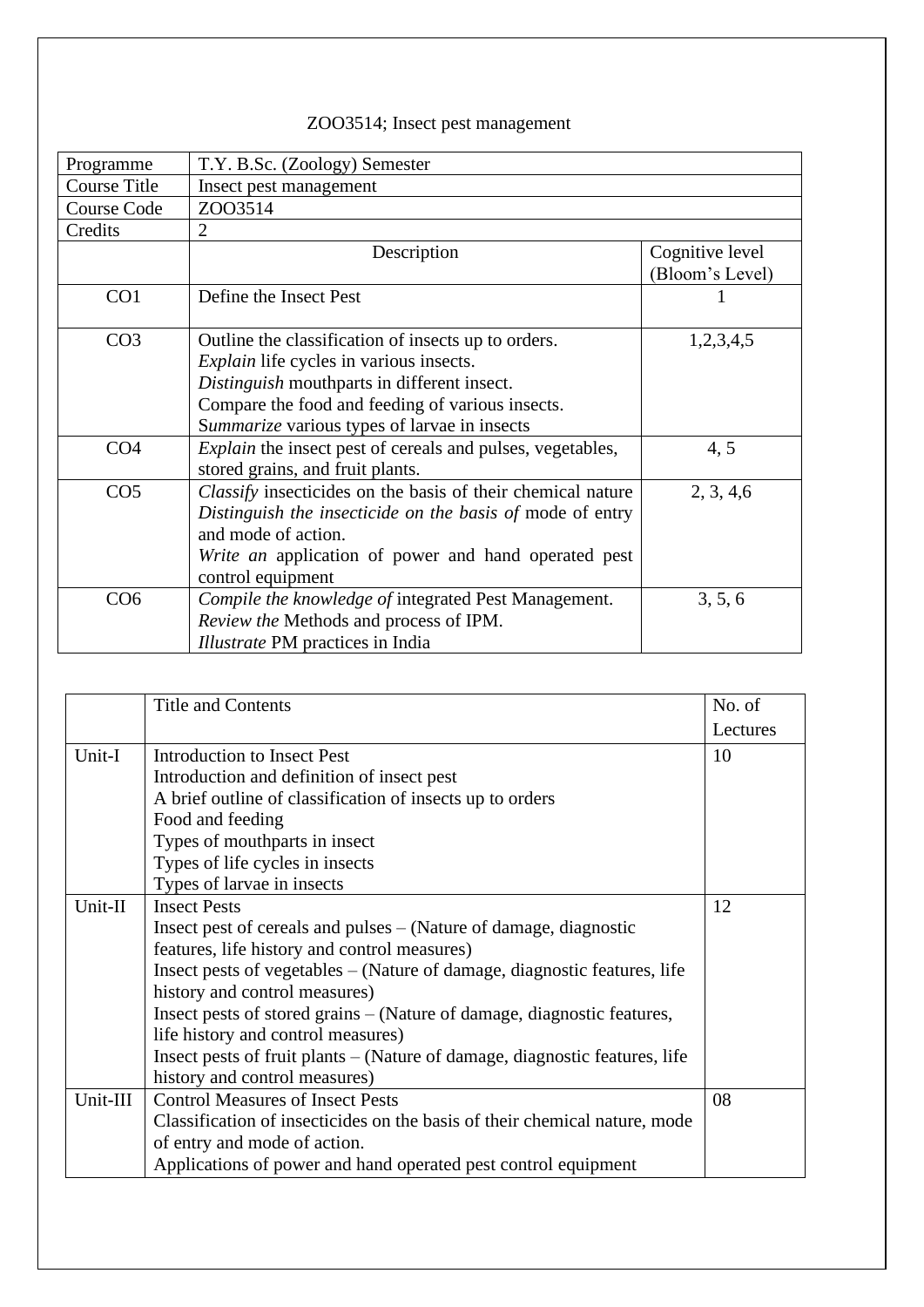| Unit-IV | Integrated Pest Management    | 06 |
|---------|-------------------------------|----|
|         | Methods of IPM Process of IPM |    |
|         | IPM practices in India        |    |

References:

- 1. Insect Biology A Textbook of Entomology, H. E. Evans, 1984. (Addison-Wesley Publ. Co.).
- 2. General Entomology, M. S. Mani, 1982, (Oxford & IBH Publ. Co.)
- 3. Insects, M. S. Mani, 1995. (National Book Trust, India).
- 4. Destructive and Useful Insects, C. L., Metcalf & W. P. Flint, 1962. (Tata McGraw-Hill Publ. Co. Ltd.)
- 5. Agricultural Pests of India and South-East Asia by A. S. Atwal.
- 6. Taxonomy A Text and Reference Book by Kapoor V. C., 1983, John Wiley & Sons, New York.
- 7. Theory and Practice in Animal Taxonomy by Black welder R. E., 1967, Oxford & IBH, New Delhi.
- 8. Principles and Procedures of Plant Protection by Chattopadhyay S. B. 1985, Oxford & IBH, New Delhi.

9. Insecticides: Toxicology and Uses by Gupta H. C., 1999, Agrotech Publ., Udaipur.

10. Integrated Pest Management - Concepts and Approaches, Dhaliwal G. S. & Arora R., 2003, Kalyani Publ., New Delhi,

11. Essentials of Agricultural Entomology, Dhaliwal G. S., Singh R. & Chillar B. S., 2006. Kalyani Publications, New Delhi.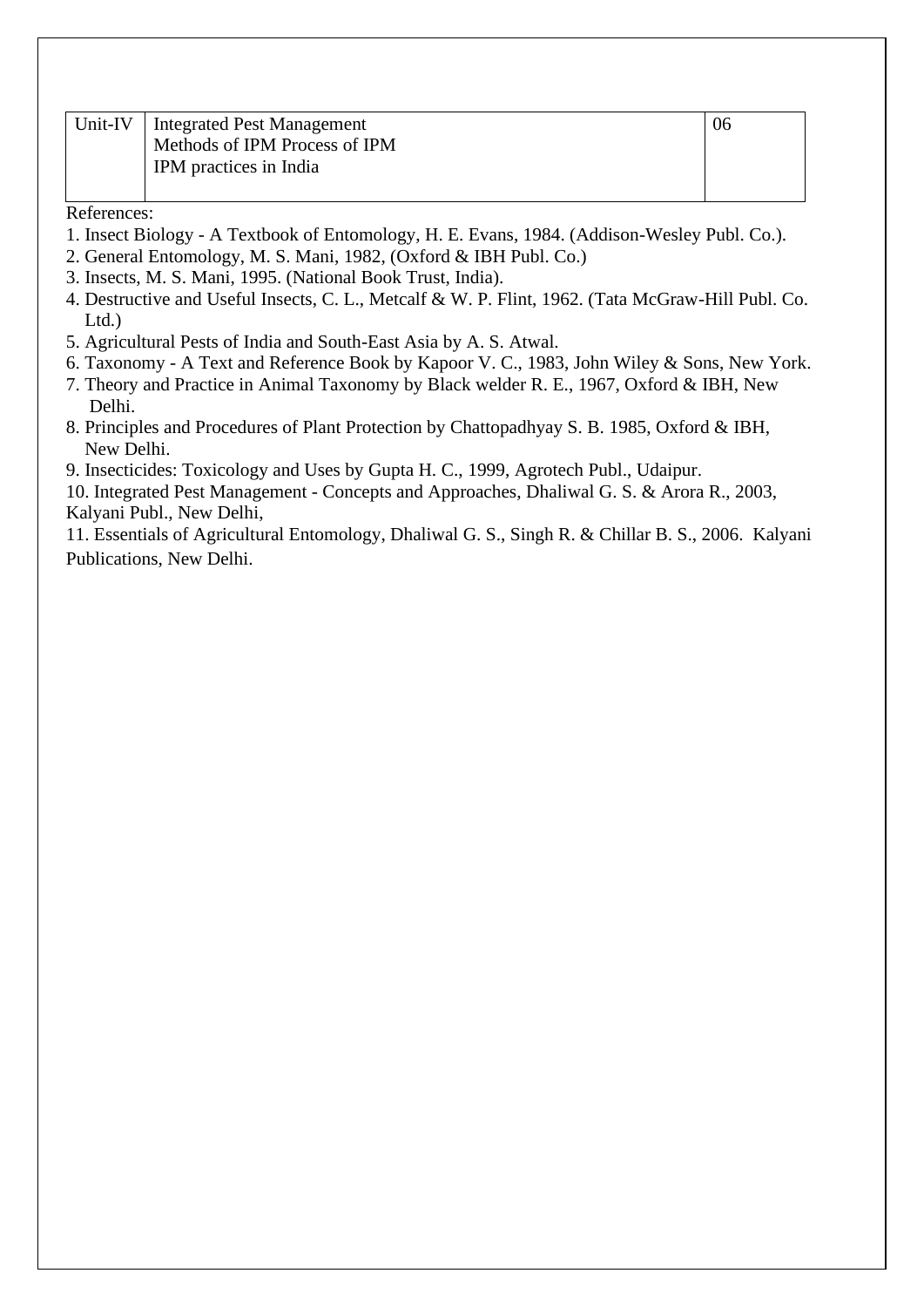| Programme           | T.Y. B.Sc. (Zoology) Semester V                                                                                                             |                 |    |
|---------------------|---------------------------------------------------------------------------------------------------------------------------------------------|-----------------|----|
| <b>Course Title</b> | <b>Biological Techniques and Bioinformatics</b>                                                                                             |                 |    |
| <b>Course Code</b>  | ZOO3506                                                                                                                                     |                 |    |
| Credits             | $\overline{2}$                                                                                                                              |                 |    |
|                     | Description                                                                                                                                 | Cognitive level |    |
|                     |                                                                                                                                             | (Bloom's Level) |    |
| CO1                 | principle<br>applications<br>biological<br>of<br>Outline<br>and<br>techniques.                                                              |                 |    |
| CO <sub>2</sub>     | Explain and illustrate the<br>concepts of<br>separation<br>techniques.                                                                      | $\overline{2}$  |    |
| CO <sub>3</sub>     | Apply different Separation techniques and Microscopic<br>techniques.                                                                        | 3               |    |
| CO <sub>4</sub>     | Analyze different blood related parameters and their<br>clinical significance.                                                              | $\overline{4}$  |    |
| CO <sub>5</sub>     | Determine<br>concentration<br>the<br>strength<br>of<br>and<br>chemicals/solutions for an experiment.                                        | 5               |    |
| CO <sub>6</sub>     | Prepare a report on different Biological databases.                                                                                         | 6               |    |
|                     |                                                                                                                                             |                 |    |
| Unit-I              | <b>Good Laboratory Practices</b>                                                                                                            |                 | 6  |
|                     | Laboratory Safety, Biohazardous Agents, Risk Groups and Biosafety Levels,                                                                   |                 |    |
|                     | Laboratory Acquired Infections, Safety Measures, Laboratory Practices,                                                                      |                 |    |
|                     | Basic Requirements of Laboratory.                                                                                                           |                 |    |
| Unit-II             | <b>Separation Techniques</b>                                                                                                                |                 | 10 |
|                     | Principle and Applications, techniques related to isolation, purification and                                                               |                 |    |
|                     | characterization of biomolecules.                                                                                                           |                 |    |
|                     | Chromatography-Gas Chromatography, Ion-Exchange, Gel filtration and                                                                         |                 |    |
|                     | Column Chromatography.                                                                                                                      |                 |    |
|                     | Electrophoresis-Native, Agarose and Polyacrylamide                                                                                          |                 |    |
|                     | Centrifugation-Ultracentrifugation                                                                                                          |                 |    |
|                     | Colorimetry and Spectroscopy                                                                                                                |                 |    |
| Unit-III            | Microscopy and Micrometry                                                                                                                   |                 | 10 |
|                     | Principle, Working and Applications                                                                                                         |                 |    |
|                     | Simple and Compound Microscope, Phase Contrast Microscope, and                                                                              |                 |    |
| Unit-IV             | Electron Microscope (SEM and TEM)<br><b>Introduction to Bioinformatics</b>                                                                  |                 | 10 |
|                     | Internet and Web site                                                                                                                       |                 |    |
|                     |                                                                                                                                             |                 |    |
|                     | Search engines and computer programs useful in Biology Definition -<br>Bioinformatics Applications and Research -Bioinformatics Databases - |                 |    |
|                     | Characteristics - Categories - Navigating Databases - Information                                                                           |                 |    |
|                     | Three levels of Bioinformatics in structural Biology                                                                                        |                 |    |
|                     | Applications of Bioinformatics in life sciences                                                                                             |                 |    |
|                     | Tools used in Bioinformatics and Types of sequences used in Bioinformatics                                                                  |                 |    |
|                     | <b>Biological Databases</b>                                                                                                                 |                 |    |
|                     |                                                                                                                                             |                 |    |

## ZOO3506: Biological Techniques and Bioinformatics

References:

1. Introduction of Medical Laboratory Technique, 1998, 7<sup>th</sup> Edn., Baker F. J., Silverton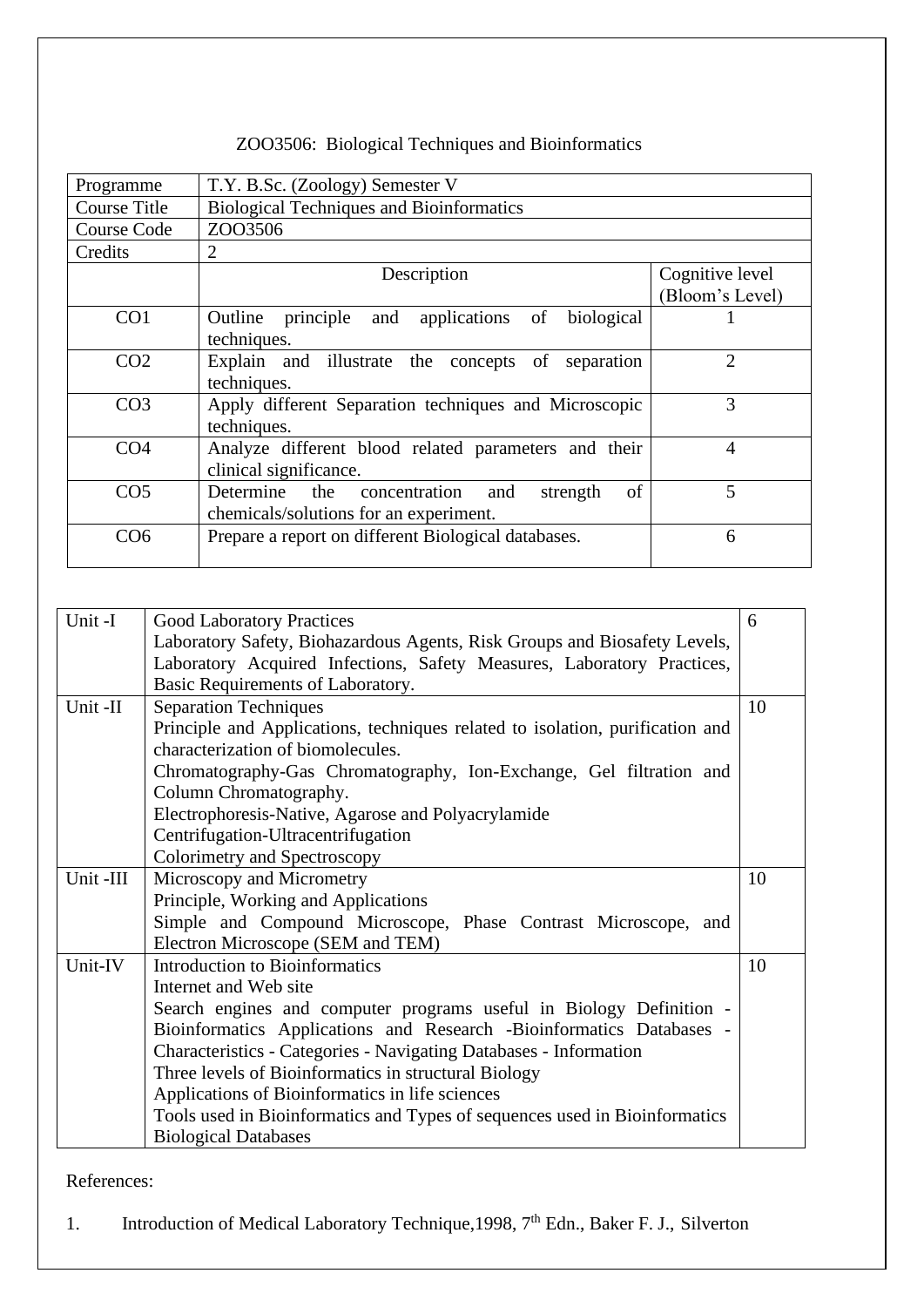R. E., Pallister C. J., Butterworth-Heinemann, UK.

- 2. Hematology: Basic Principles and Practice, 2008, 5<sup>th</sup> Edn., Ronald Hoffman, Bruce Furie, Philip McGlave, Churchill Livingstone Elsevier, USA.
- 3. Histological and Histochemical Methods, Theory and Practice, 2008, 4<sup>th</sup> ed., John A. Kiernan, Scion Publishing Ltd., UK.
- 4. Basic Separation Techniques in Biochemistry, 1998, Okotore R. O., New Age International, New Delhi.
- 5. Cytological techniques: The Principles Underlying Routine Methods, 1963, Baker J. R., Methuen & Co., London.
- 6. Davenport H. A.: Histological and Histochemical techniques.
- 7. Handbook of basic Microtechnique, 1958, 2nd ed., Gray P., McGraw Hill, USA.
- 8. The microscope and how to use it, 1970, George Stehli, Dover Publications Inc., New York.
- 9. Histopathological technique and Practical Histochemistry, 1976,  $4<sup>th</sup>$  ed., Lillie R. D. McGraw Hill, USA.
- 10. Staining methods (Histological and Histochemical), 1960, Mc Manus J. F. A. and Mowry R. W., Paul B. Hoeber, Inc.; Harper & Brothers, NY.
- 11. Notes on Microscopical Techniques for Zoologist, 1964, Pantin C. F. A.: Cambridge University Press.
- 12. Elementary Microtechnique, 1973, 4<sup>th</sup> Edn., Peacock H. A., Edward Arnold Publ. Ltd., UK.
- 13. Histochemistry, 1968, Pearse A. G. E., Vol. I & II, W. B. Saunders Company (WBS) of Philadelphia.
- 14. Microscope and microscopic life, 1979, 2<sup>nd</sup> Edn., Peter Healey, Hamlyn, UK.
- 15. Biological Instrumentation and methodology, 2008, 2nd Revised Edition, P. K. Bajpai, S. Chand and Co. Ltd., New Delhi.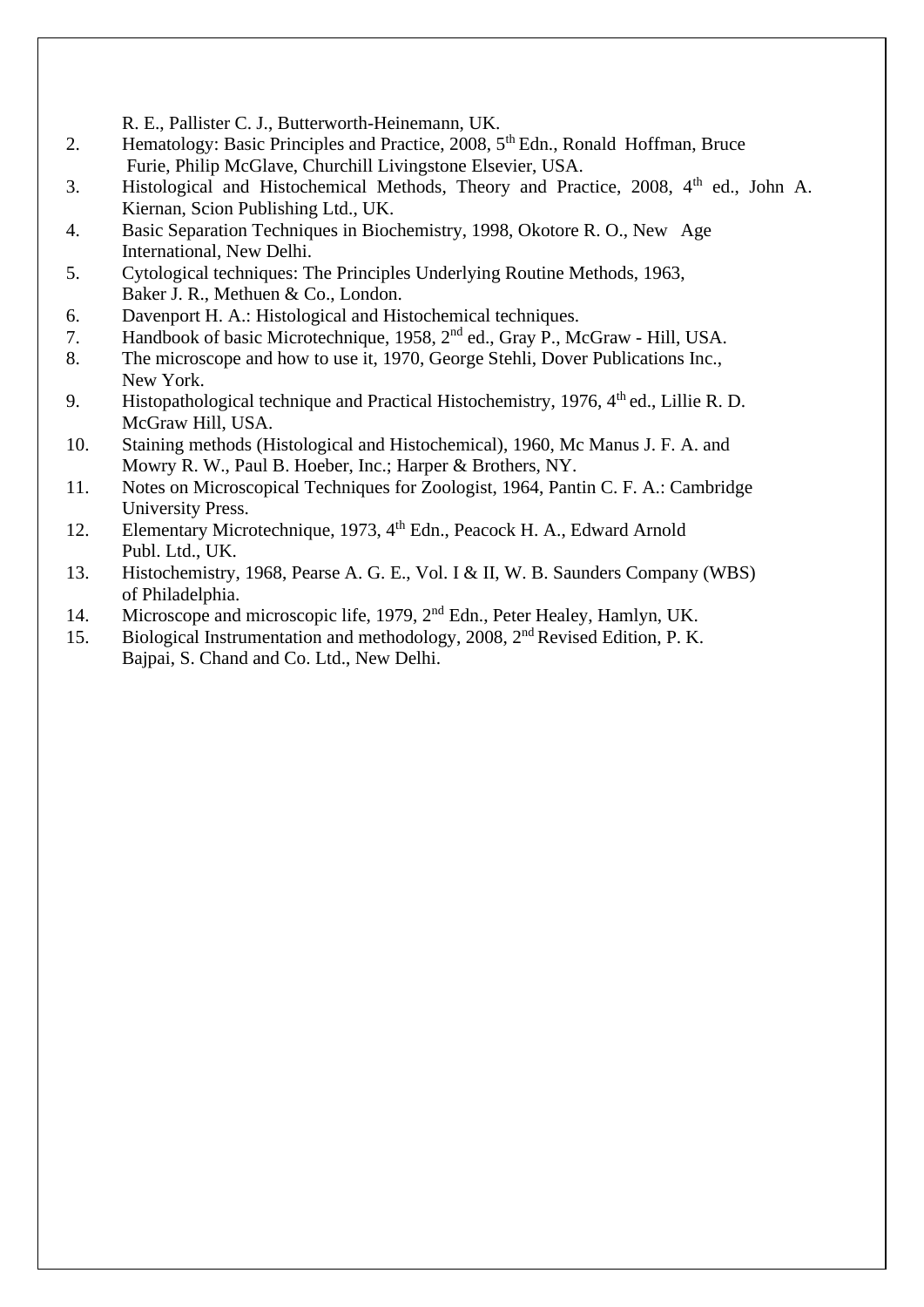| Programme           | T.Y. B.Sc. (Zoology) Semester V                                                                                                                                                                                                                                                                                                                                |                                    |
|---------------------|----------------------------------------------------------------------------------------------------------------------------------------------------------------------------------------------------------------------------------------------------------------------------------------------------------------------------------------------------------------|------------------------------------|
| <b>Course Title</b> | Forensic Entomology                                                                                                                                                                                                                                                                                                                                            |                                    |
| Course Code         | ZOO3515                                                                                                                                                                                                                                                                                                                                                        |                                    |
| Credits             | $\overline{2}$                                                                                                                                                                                                                                                                                                                                                 |                                    |
|                     | Description                                                                                                                                                                                                                                                                                                                                                    | Cognitive level<br>(Bloom's Level) |
| CO <sub>1</sub>     | Describe the concepts of forensic entomology,<br>its<br>medicolegal importance and rigor mortis.<br>Explain the life cycle of insects of forensic importance<br>and use of insects to determine post-mortem interval.                                                                                                                                          | 1, 4                               |
| CO <sub>2</sub>     | Discuss the factors stimulating rigor mortis and post-<br>mortem damages caused by predators and also the role of<br>aquatic insects in forensic investigation.                                                                                                                                                                                                | $\overline{2}$                     |
| CO <sub>3</sub>     | Apply the knowledge of forensic entomology in detection<br>of poisoning cases and investigation.                                                                                                                                                                                                                                                               | 3                                  |
| CO <sub>4</sub>     | Explain and analyse the data obtained at crime scene to<br>find out causes death and also to determine time interval<br>between the death and the onset of post-mortem changes.                                                                                                                                                                                | $\overline{4}$                     |
| CO <sub>5</sub>     | Discriminate the features of somatic, molecular and brain<br>death and review its medicolegal aspects.                                                                                                                                                                                                                                                         | 5                                  |
| CO <sub>6</sub>     | Compile the data of some crime cases and aquatic and<br>terrestrial ecosystem and write the forensic report.                                                                                                                                                                                                                                                   | 6                                  |
| Unit-I              | <b>Introduction to Forensic Science</b><br>Definition, Scope, History and Development of Forensic Science, Concept of<br>Forensic Entomology, Scope and Medico legal aspects of Forensic<br>Entomology<br>What is Death? Somatic and Molecular Death, Brain Death and it's medico<br>legal aspects                                                             | 08                                 |
| Unit-II             | Determination of Post-Mortem Interval<br>06<br>Rigor Mortis and conditions stimulating Rigor Mortis, Post-Mortem damage<br>by predators, use of insects in determination of Post-Mortem interval                                                                                                                                                               |                                    |
| Unit-III            | <b>Insects of Forensic Importance</b><br>Life Cycle patterns of Calliphoridae and Sarcophillidae insects (Any 1)<br>examples each). Use of insects in determination in displacement of body,<br>detection of poisoning cases by use of insects.                                                                                                                |                                    |
| Unit-IV             | Role of Aquatic Insects in Forensic Investigation<br>Introduction, Decomposition in Aquatic Ecosystems<br>Freshwater Ecosystems:<br>First Stage - Submerged Fresh, Second Stage - Early Floating, Third Stage -<br>Floating Decay, Fourth Stage - Bloated Deterioration, Fifth Stage - Floating<br>Remains, Sixth Stage - Sunken Remains.<br>Marine Ecosystems |                                    |
| Unit-V              | Crime Scene Investigation<br>Reporting of crime scene, analysis of data obtained at crime scene and use of<br>data for post-mortem interval determination.                                                                                                                                                                                                     | 04                                 |
| Unit - VI           | Case Study<br>Some crime cases solved by using Forensic Entomology:                                                                                                                                                                                                                                                                                            | 04                                 |

# ZOO3515: Forensic Entomology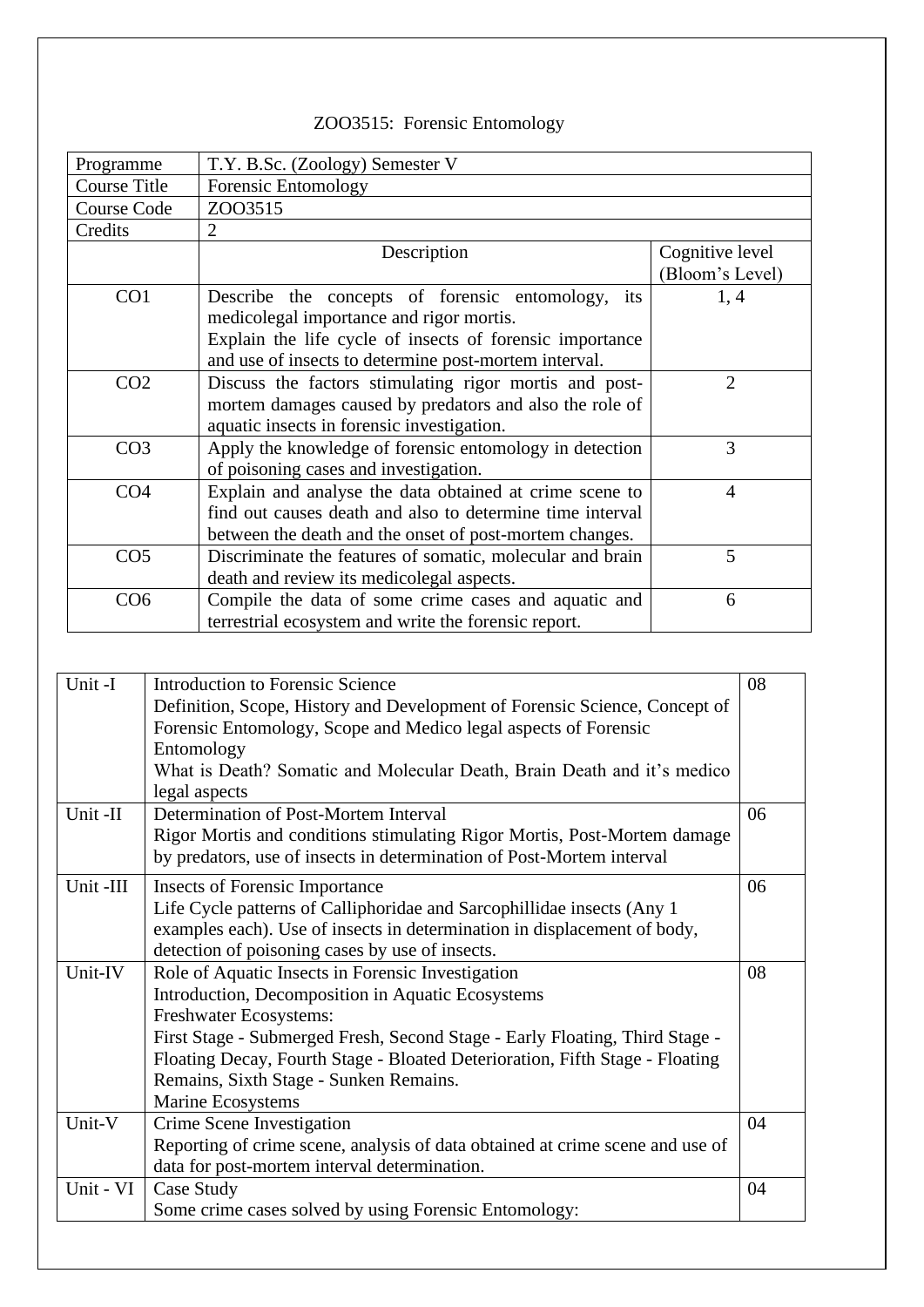#### Any 1 case from Aquatic Ecosystem. Any 1 case from Terrestrial Ecosystem

References:

- 1. Forensic Entomology edited by Jayson Byrd and James Castner.
- 2. Crime Scene Intelligence, an experiment in Forensic Entomology by Albert Cruz.
- 3. Handbook of Forensic Science, US Department of Justice, Federal Bureau of Investigation.
- 4. Text Book of Forensic Medicine and Toxicology: Principles and Practice by Krishnan Vij.
- 5. DNA in Forensic Science: Theory, Techniques and Applications (1st edition), by James Robertson.
- 6. DNA evidence and Forensic Science by David Newton.
- 7. Forensic Science: Modern Methods of solving Crime by Max M. Houck.
- 8. Forensic Art and Illustration by Karen T. Taylor.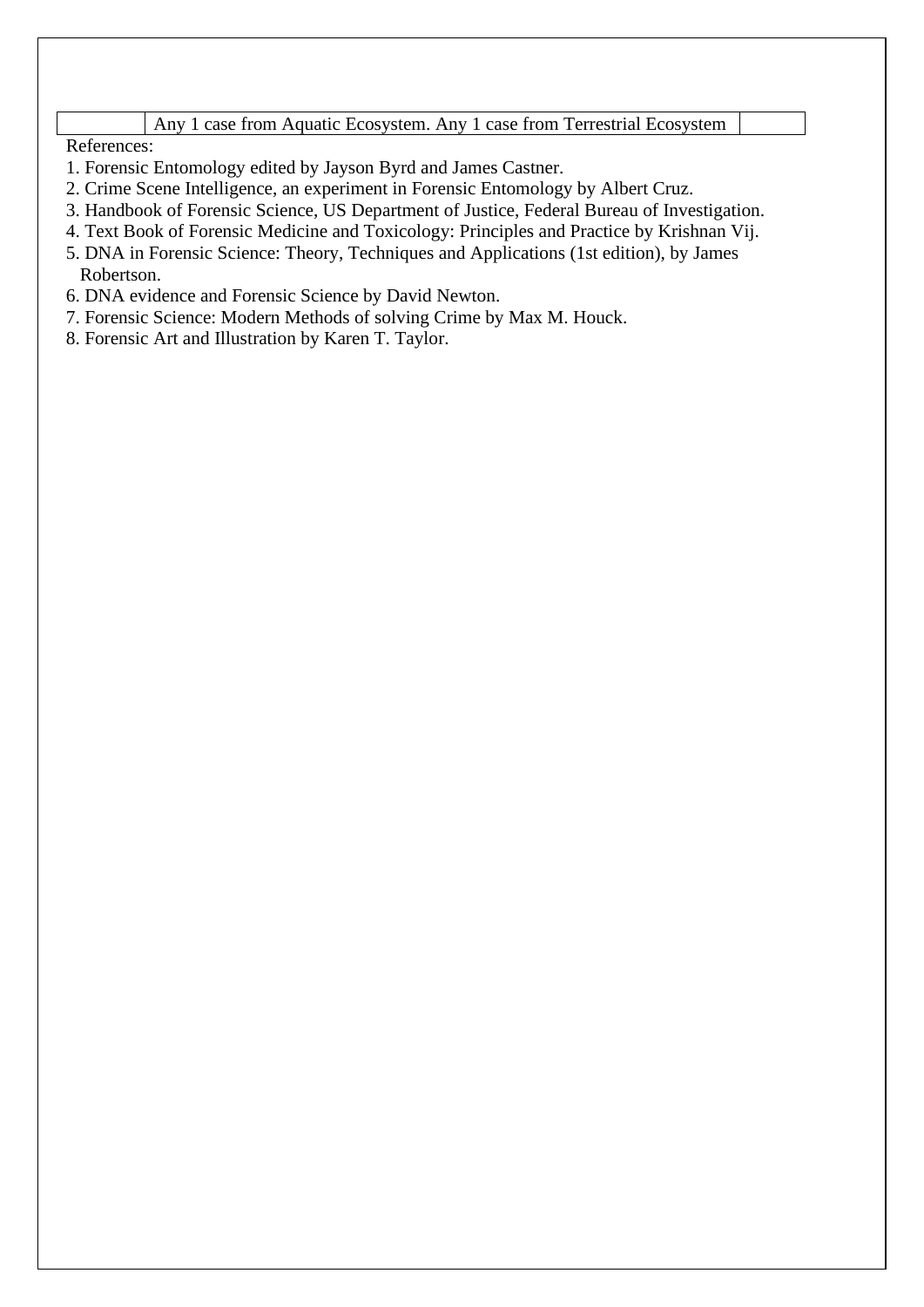# ZOO3511: Bee keeping

| Programme           |                       | T.Y. B.Sc. (Zoology) Semester V                                                                                                                                                                                                                                                                                                                 |                                    |    |
|---------------------|-----------------------|-------------------------------------------------------------------------------------------------------------------------------------------------------------------------------------------------------------------------------------------------------------------------------------------------------------------------------------------------|------------------------------------|----|
| <b>Course Title</b> |                       | Bee keeping                                                                                                                                                                                                                                                                                                                                     |                                    |    |
| <b>Course Code</b>  |                       | ZOO3511                                                                                                                                                                                                                                                                                                                                         |                                    |    |
| Credits             |                       | $\overline{2}$                                                                                                                                                                                                                                                                                                                                  |                                    |    |
|                     |                       | Description                                                                                                                                                                                                                                                                                                                                     | Cognitive level<br>(Bloom's Level) |    |
| CO <sub>1</sub>     |                       | Describe the concepts of apiculture, importance of bee<br>keeping, traditional and modern bee keeping methods.<br>Explain the role of Khadi Gramodyog and Village<br>Development Corporation in development and spread of<br>apiculture in India.                                                                                               | 1, 4                               |    |
| CO <sub>2</sub>     |                       | Discuss the medical properties<br>of honey and<br>its<br>application in various fields,<br>its<br>nutrients<br>and<br>composition.                                                                                                                                                                                                              | $\overline{2}$                     |    |
| CO <sub>3</sub>     |                       | Apply the knowledge of bee keeping in establishment and<br>maintenance of bee colonies and for the use of various<br>equipment to obtained bee products like honey, bee wax,<br>royal jelly etc. Demonstrate the technique of handling the<br>bees and processing of honey.                                                                     | 3                                  |    |
| CO <sub>4</sub>     |                       | Explain the social organization and division of labour in<br>the honeybees. Compare the indigenous and exotic<br>species of honeybees and differentiate queen, workers and<br>drone bees.                                                                                                                                                       | 4                                  |    |
| CO <sub>5</sub>     |                       | Appraise the importance of propagation of bee flora and<br>its role in the agricultural crop pollination. Evaluate the<br>impact of pesticides on honeybees.                                                                                                                                                                                    | 5                                  |    |
| CO6                 |                       | Design the calendar for management of bee colonies.<br>Prepare the proposal for financial assistance from banks<br>for starting a bee keeping project.                                                                                                                                                                                          | 6                                  |    |
| Unit-I              |                       | Introduction to Apiculture<br>History of bee keeping, Scope and importance of bee keeping, Bee keeping<br>in world and in India. Traditional bee keeping, Modern beekeeping. Role of<br>Khadi Gramodyog and Village development Corporation in apiculture<br>development in India.                                                              |                                    | 04 |
| Unit-II             | Indigenous<br>colony. | Biology of Honeybee<br>Morphology<br>and<br>exotic<br>species,<br>of<br>Anatomy of Bees, Social organization in honeybees: Colony life and social<br>organization – Queen, drone, worker. Annual biological cycle of the bee                                                                                                                    | <b>Bees</b><br>and                 | 08 |
| Unit-III            |                       | Honey - its properties and application in various fields<br>Medicinal properties of Honey, application in various fields, other valuable<br>by products of honeybees, Value added honey products. Properties of honey<br>products, Nutrients and composition of honey, Acid content and flavor<br>effects. Types of value added honey products. |                                    | 06 |
| Unit-IV             |                       | Bee keeping equipments.<br>ISI Type Hives, Langstroth Hives, Honey Extractor, Smoker, Bee Veil,<br>Gloves, Knife etc.                                                                                                                                                                                                                           |                                    | 04 |
| Unit-V              |                       | Honeybee Plants and Floral Calendar<br>Bee flora - importance propagation - congenial conditions for starting up of                                                                                                                                                                                                                             |                                    | 05 |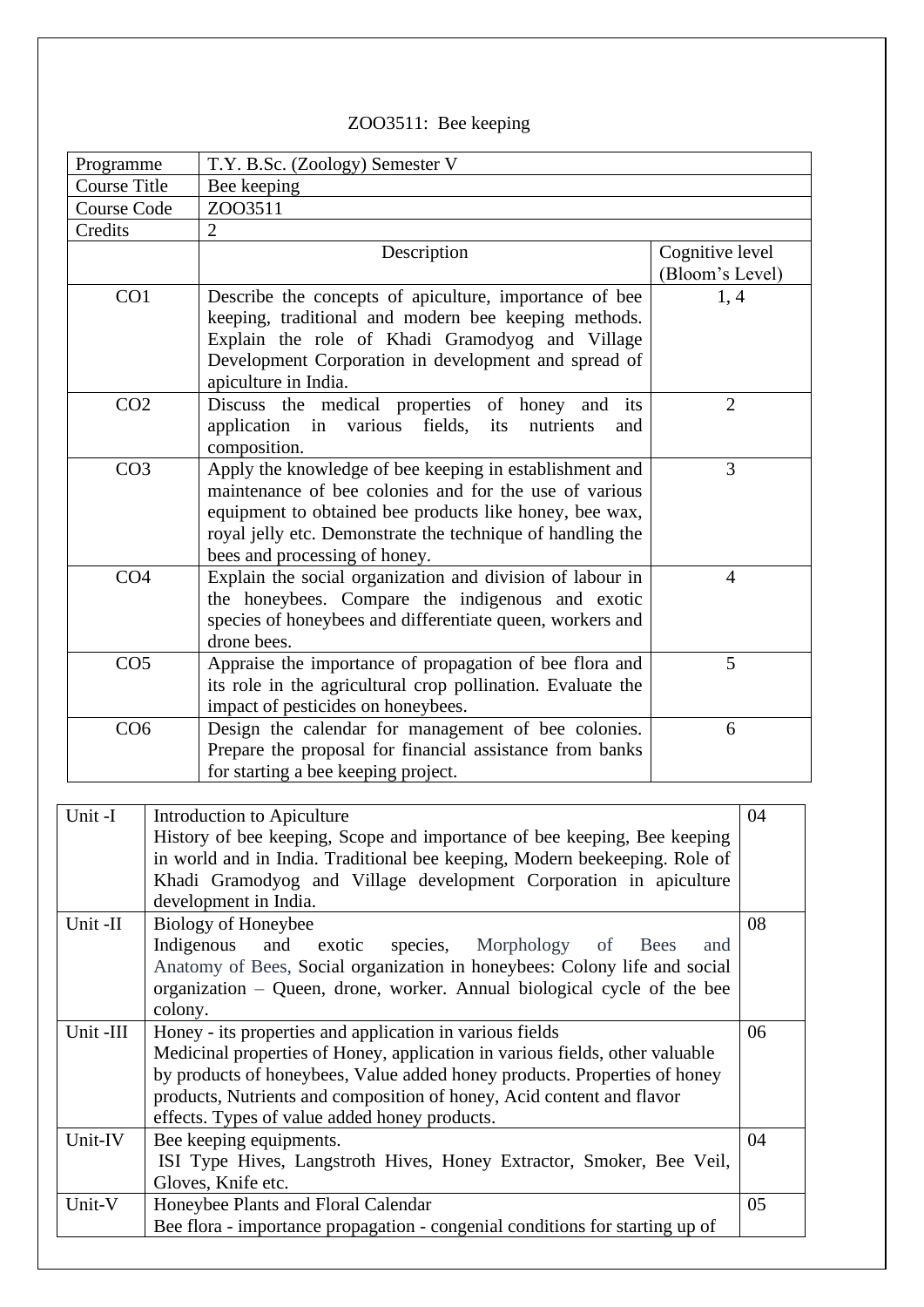|          | apiculture. Migratory Bee Keeping - designing floral Calendar Improved          |    |
|----------|---------------------------------------------------------------------------------|----|
|          | Agricultural practices - crop pollination - Pesticides impact on Honey bees.    |    |
|          |                                                                                 |    |
| $Unit -$ | Honey Processing and Economics of Beekeeping                                    | 05 |
| VI       | Honey extraction $\&$ handling – Quality control standards – Honey testing kit, |    |
|          | Processing of honey. Other valuable by products of honey bees, Bee venom        |    |
|          | & Royal jelly extraction,                                                       |    |
|          | Economics of bee keeping.                                                       |    |
| Unit -   | How to start Bee keeping?                                                       | 04 |
| VII      | Funding sources for beekeeping projects., reparation of proposal for financial  |    |
|          | assistance from bank,                                                           |    |
|          | Steps involved in starting a beekeeping project, Marketing of honey and         |    |
|          | honey products                                                                  |    |

Reference:

1. Prospective in Indian Apiculture - R.C. Mishra

2. Rearing queen bees in India - M.C. Suryanarayana et. al.

3. Bee Keeping in India - G. K. Ghosh

4.Technology and value addition of Honey - Dr. D. M. Wakhle and K. D. Kamble.

5. ABC & XYZ of Bee culture - A. I. Root

6. Indian Bee Journal - All India Bee Keeping Association

7. Asian Bee Journal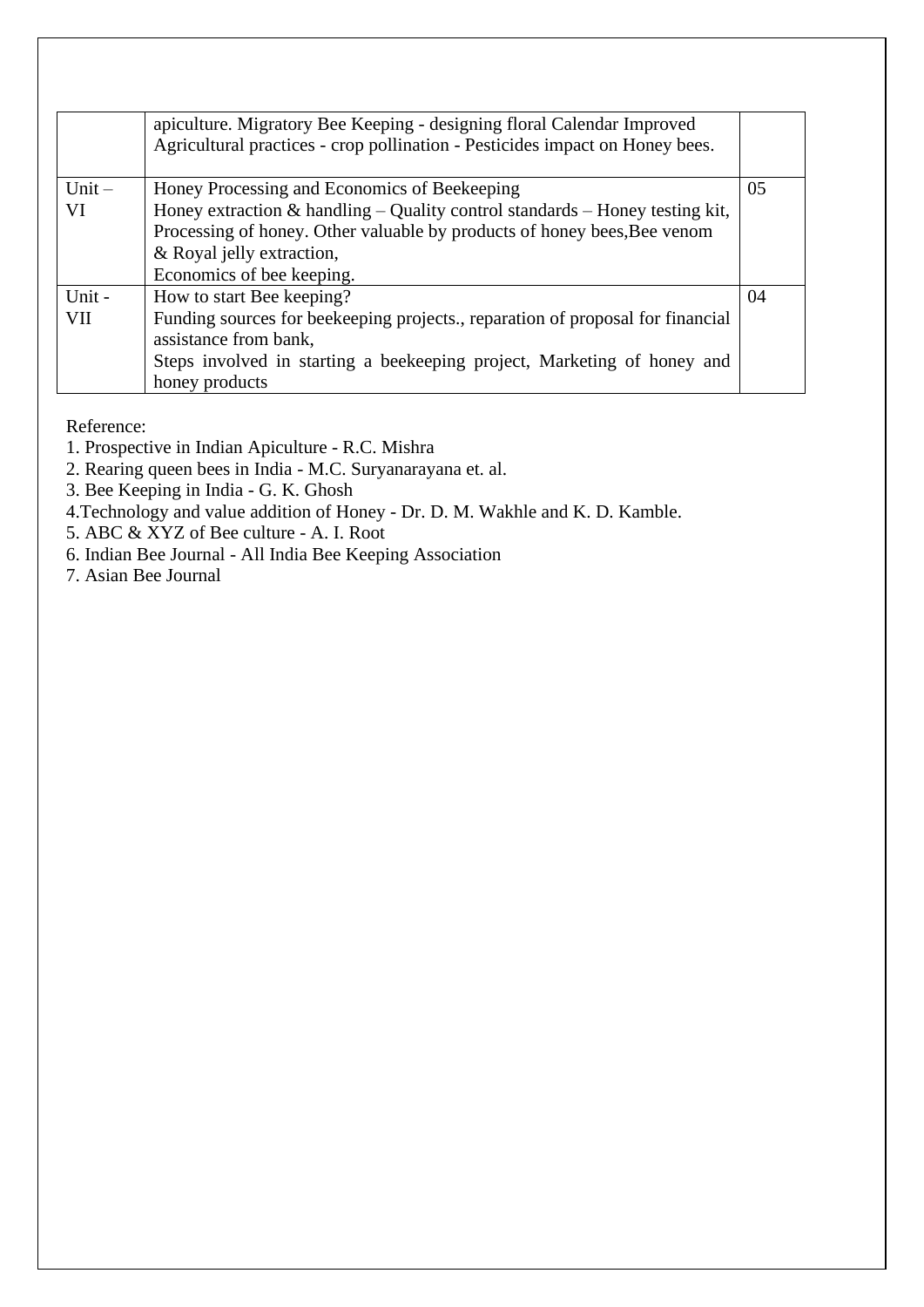| Programme           | T.Y. B.Sc. (Zoology) Semester                                                                                                                                                                                                                                                                                                |                                    |
|---------------------|------------------------------------------------------------------------------------------------------------------------------------------------------------------------------------------------------------------------------------------------------------------------------------------------------------------------------|------------------------------------|
| <b>Course Title</b> | Vermiculture and Vermicomposting (Skill Enhancement)                                                                                                                                                                                                                                                                         |                                    |
| <b>Course Code</b>  | ZO03512                                                                                                                                                                                                                                                                                                                      |                                    |
| Credits             | $\overline{2}$                                                                                                                                                                                                                                                                                                               |                                    |
|                     | Description                                                                                                                                                                                                                                                                                                                  | Cognitive level<br>(Bloom's Level) |
| CO <sub>1</sub>     | Define the Vermiculture and vermicomposting, explain<br>difference between vermiculture and vermicomposting.                                                                                                                                                                                                                 |                                    |
| CO <sub>3</sub>     | <i>Identify</i> the various genus of Earthworm and <i>compare</i><br>usefulness. Distinguish types of vermicompost pit-small-<br>and large-scale pit method, heap method. List out and<br>compare the problems of traditional composting and<br>vermicomposting. Summarize the physio-chemical<br>parameters of vermicompost | 1,2,3,4,5                          |
| CO <sub>4</sub>     | <i>Explain</i> the various techniques and process of<br>vermiculture. Selection of site for vermiculture and<br>collection of species mono and poly culture.                                                                                                                                                                 | 4, 5, 6                            |
| CO <sub>5</sub>     | Revise the important parameters for vermiculture like<br>bedding, harvesting of worms, general manual, self-<br>harvesting, and mechanical method                                                                                                                                                                            | 6                                  |
| CO6                 | Compile the knowledge of nutritive value of<br>vermicompost, storing and packing of compost.<br>Standardize vermicomposting for Rural.<br>Explain the applications of vermicomposting in<br>agricultural and horticultural practices.                                                                                        | 2, 4, 5, 6                         |

# ZOO3512: Vermiculture and Vermicomposting (Skill Enhancement)

| Unit-I  | Scope of vermitechnology- Vermiculture and vermicomposting – difference      | 18 |
|---------|------------------------------------------------------------------------------|----|
|         | between vermiculture and vermicomposting.                                    |    |
|         | Earthworm diversity: - study various genus and their identification $\&$     |    |
|         | usefulness.                                                                  |    |
|         | Physio-chemical parameters of vermicompost.                                  |    |
|         | Organic waste sources – problems in traditional composting, vermi            |    |
|         | compositing.                                                                 |    |
|         | Types of vermicompost pit, small and large-scale pit method, heap method.    |    |
| Unit-II | Vermiculture techniques – vermiculture process – site selection - Selection  | 18 |
|         | and collection of species mono and poly culture.                             |    |
|         | Essential parameters for vermiculture – bedding, methods of harvesting       |    |
|         | worms' general manual methods, self-harvesting method, mechanical            |    |
|         | method.                                                                      |    |
|         | Nutritive value of vermicompost, storing and packing of compost.             |    |
|         | Vermicomposting for Rural.                                                   |    |
|         | Applications of vermicomposting in agricultural and horticultural practices. |    |
|         | Economic of vermiculture.                                                    |    |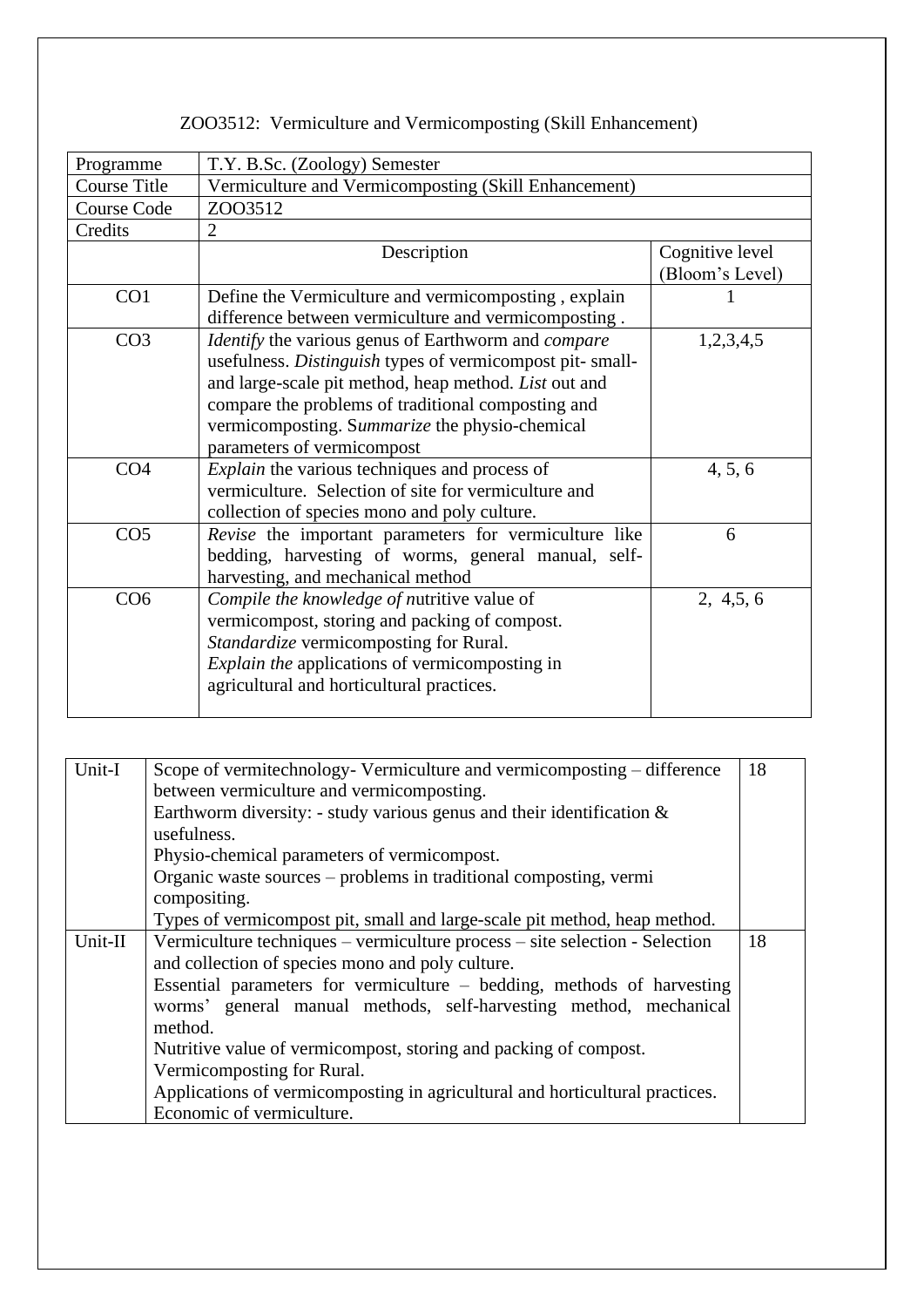#### Reference-

- 1. Vermitechnology by M Seethalekshmy, R Santhi
- 2. R.K. Bhatnagar & R.K. Palta- Earthworm Vermiculture and Vermicomposting, Kalyani Publishers, No. 1, Mahalakshmi Street, T. Nagar, Chennai -600 017.
- 3. P.K. Gupta Vermi Composting for Sustainable Agriculture. AGROBIOS (India), Agro House, Behind Nasrani Cinema, Chopasani Road, Jodhpur – 342 002.
- 4. Sathe, T. V.- Vermiculture and Organic Farming. Daya Publishing House
- 5. Sultan Ahmed Ismail, The Earthworm Book, Second Revised Edition. Other India Press, Goa, India.
- 6. Bhatt J.V. & S.R. Khambata (1959)- Role of Earthworms in Agriculture. Indian Council of Agricultural Research, New Delhi.
- 7. Dash, M.C., B.K.Senapati, P.C. Mishra (1980) Worms and Vermicomposting. Proceedings of the National Seminar on Organic Waste Utilization and Vermicomposting Dec. 5-8, 1984, (Part B), School of Life Sciences, Sambalpur University, Jyoti Vihar, Orissa.
- 8. Edwards, C.A. and J.R. Lofty (1977)- Biology of Earthworms. Chapman and Hall Ltd., London.
- 9. Lee, K.E. (1985)- Earthworms: Their ecology and Relationship with Soils and Land Use Academic Press, Sydney.
- 10. Kevin, A and K.E.Lee (1989)- Earthworm for Gardeners and Fisherman" (CSIRO, Australia, Division of Soils)
- 11. Rahudakar V.B. (2004)- Gandul khatashivay Naisargeek Paryay, Atul Book Agency, Pune.
- 12. Satchel, J.E. (1983)- Earthworm Ecology Chapman Hall, London. Wallwork, J.A. (1983)-Earthworm Biology. Edward Arnold (Publishers) Ltd. London.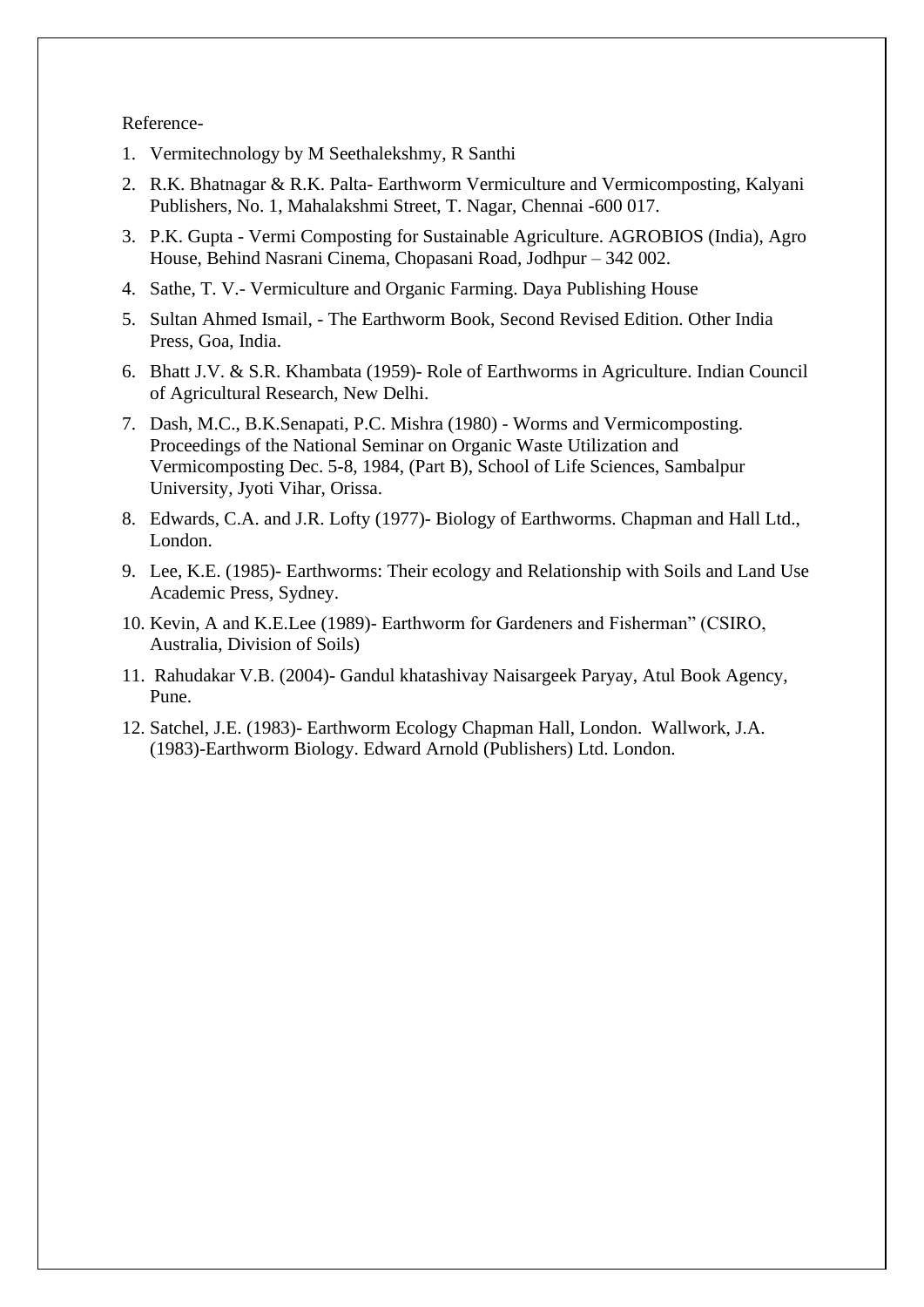|                     | (Life and Diversity of Animals - V and Fundamentals of Histology)                                                                                      |                                          |  |
|---------------------|--------------------------------------------------------------------------------------------------------------------------------------------------------|------------------------------------------|--|
| Programme           | T.Y. B.Sc. (Zoology) Semester V                                                                                                                        |                                          |  |
| <b>Course Title</b> | Zoology Practical - I (Life and Diversity of Animals - V and Fundamentals of<br>Histology)                                                             |                                          |  |
| <b>Course Code</b>  | ZOO3507                                                                                                                                                |                                          |  |
| Credits             | $\overline{2}$                                                                                                                                         |                                          |  |
|                     | Description                                                                                                                                            | Cognitive<br>level<br>(Bloom's<br>Level) |  |
| CO <sub>1</sub>     | Identify and describe the process of cyclosis, binary fission,<br>conjugation in paramecium and life cycle of different helminth<br>parasites          |                                          |  |
| CO <sub>2</sub>     | Identity and explain the permanent slides of Balanoglossus.                                                                                            | 1, 2                                     |  |
| CO <sub>3</sub>     | Demonstrate the method for preparation of paramecium culture<br>medium and the study of Rotifers from the fresh water.                                 | 3                                        |  |
| CO <sub>4</sub>     | Compare the histological structures of different organs and explain<br>their characteristics.                                                          | $\overline{4}$                           |  |
| CO <sub>5</sub>     | Apprise the procedures of preparation of various fixatives and outline<br>the method of preservation of tissues.                                       | 5                                        |  |
| CO6                 | Assemble the set of microtomy to prepare permanent slides of<br>different tissues and prepare a flowchart for staining the permanent<br>slides.        | 6                                        |  |
|                     | $D^*$ = Demonstration, E = Experimental [Credits - 2]                                                                                                  |                                          |  |
| Practical No.       | <b>Title and Contents</b>                                                                                                                              |                                          |  |
| 1.                  | Preparation of culture of paramecium (E)                                                                                                               |                                          |  |
| 2.                  | a. Observation of binary fission and conjugation in Paramecium                                                                                         |                                          |  |
|                     | b. Study of cyclosis and trichocyst in Paramecium (E)                                                                                                  |                                          |  |
| 3.                  | Study of spicule in sponges (D)                                                                                                                        |                                          |  |
| 4.                  | Observation of Balanoglossus and slides of T. S. of Balanoglossus passing through<br>proboscis, collar and trunk. (D)                                  |                                          |  |
| 5.                  | Study of external characters and digestive system of Pila.* (D)                                                                                        |                                          |  |
| 6.                  | Study of Nervous system of <i>Pila</i> .* (D)                                                                                                          |                                          |  |
| 7.                  | Study of radula, osphradium and statocyst of Pila.* (D)                                                                                                |                                          |  |
| 8.                  | Preparation of temporary mount from preserved Rodents: Striated muscle fibres and<br>medullated nerve fibre. (E)                                       |                                          |  |
| 9.                  | Observations of permanent histological slides of mammalian tooth, tongue,<br>oesophagus, stomach, duodenum, ileum, trachea, lung, kidney. (D)          |                                          |  |
| 10.                 | Observations of permanent histological slides of pituitary gland, thyroid gland,<br>adrenal gland, salivary gland, liver, pancreas, testis, ovary. (D) |                                          |  |
| 11.                 | Preparation of different fixatives for preservation of tissues. (D)                                                                                    |                                          |  |
| 12.                 | Study of collection and preservation of tissues and block making. (E)                                                                                  |                                          |  |
| 13.                 | Sectioning and staining of tissues for preparation of permanent slides. (E)                                                                            |                                          |  |
| 14.                 | Any other practical suggested by concerned teacher based on syllabus.                                                                                  |                                          |  |
| N <sub>ofa</sub>    |                                                                                                                                                        |                                          |  |

# ZOO3507: Zoology Practical – I

Note:

1. No live animals will be used for practical as per ethical guidelines.

2. wherever preserved specimen's stock is exhausted, virtual demonstrations are planned.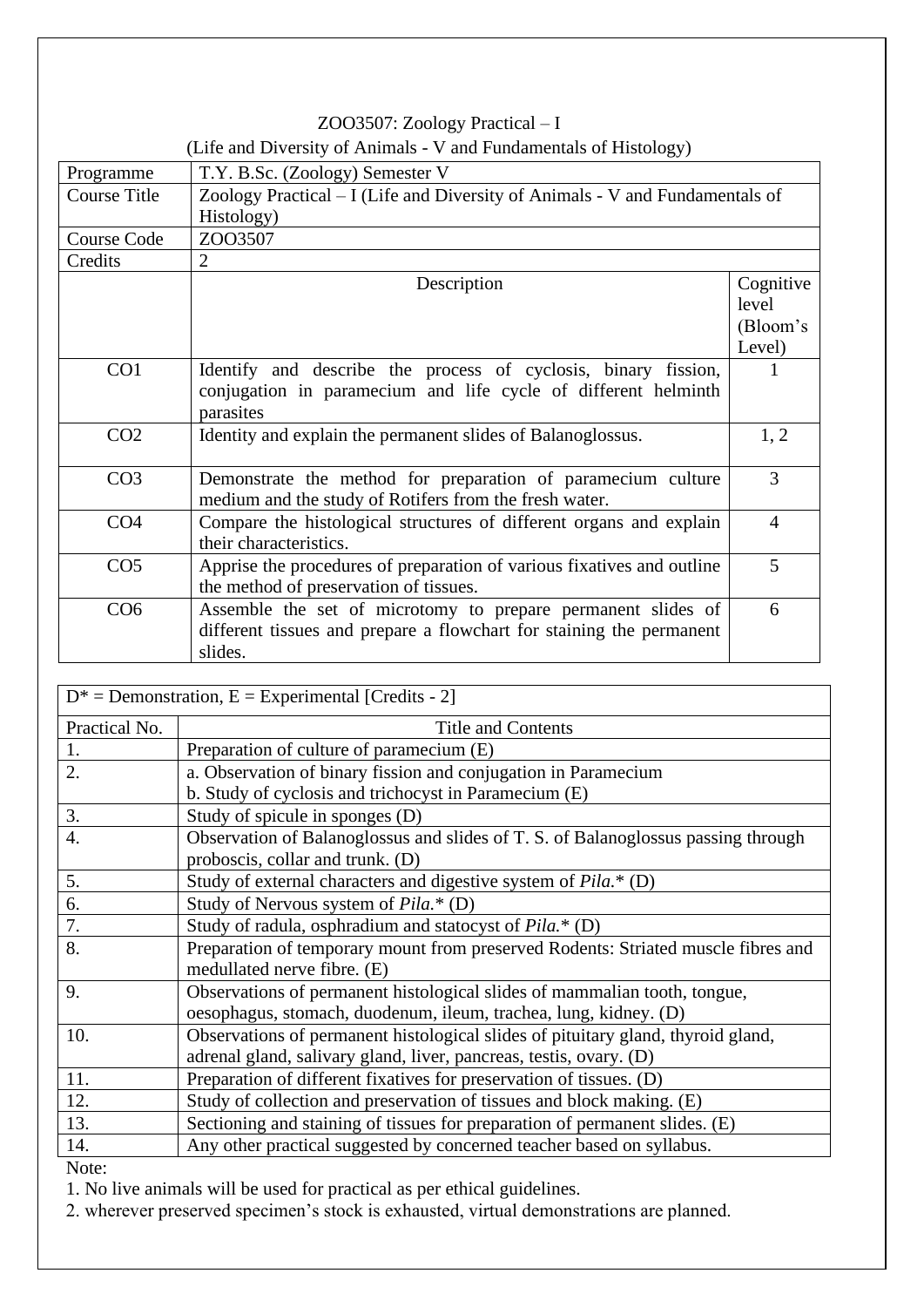- 3. Any ten practical is to be conducted.
- 4. \*-with the help of images / charts.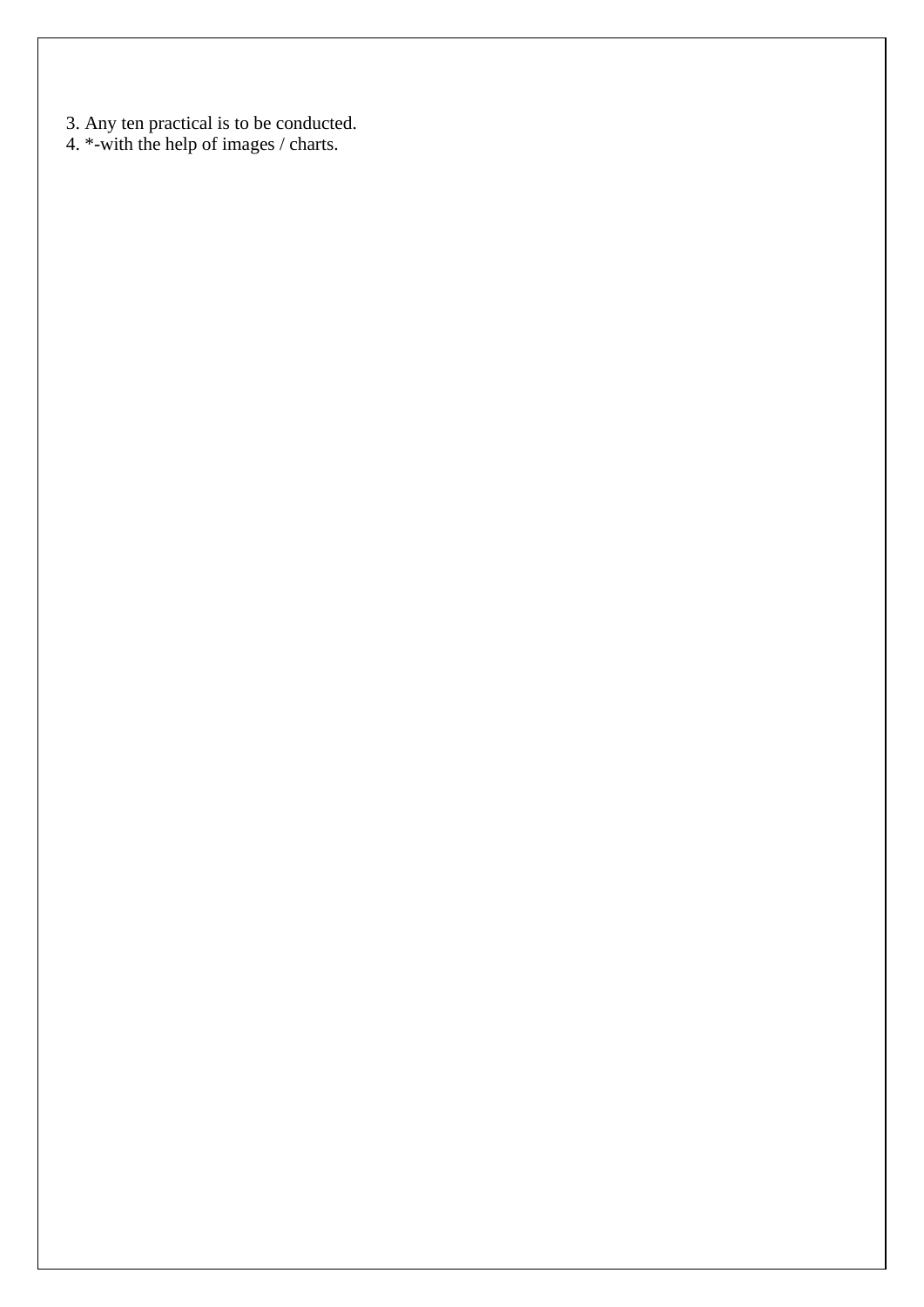## ZOO3508 ZOOLOGY PRACTICAL - II (Biochemistry, Ecology and Environmental Biology)

| Name<br>of 1           | T.Y.B.Sc. (Zoology) Semester V                                           |                    |  |  |
|------------------------|--------------------------------------------------------------------------|--------------------|--|--|
| Programme              |                                                                          |                    |  |  |
| Title<br>of<br>the     | Zoology Practical - II (Biochemistry, Ecology and Environmental Biology) |                    |  |  |
| Course                 |                                                                          |                    |  |  |
| Course Code<br>ZOO3508 |                                                                          |                    |  |  |
| of<br>Number           | $\overline{2}$                                                           |                    |  |  |
| Credits                |                                                                          |                    |  |  |
|                        | Description                                                              | Cognitive level    |  |  |
|                        |                                                                          | (Bloom's Level)    |  |  |
|                        |                                                                          | (Level1/2/3/4/5/6) |  |  |
| CO <sub>1</sub>        | Describe concept of pH and buffer and determine pH by pH                 | 1.6                |  |  |
|                        | meter. Specify the role of vitamins in metabolism, learn                 |                    |  |  |
|                        | structures and deficiency diseases of vitamins.                          |                    |  |  |
| CO <sub>2</sub>        | Classify types of sugars by specific reagent tests. Determine            | 2.5                |  |  |
|                        | isolation of Casein by isoelectric precipitation and evaluate            |                    |  |  |
|                        | proteins by Bradford method from different sources.                      |                    |  |  |
| CO <sub>3</sub>        | Carry out enzyme reaction and infer the effect of various                | $\overline{3}$     |  |  |
|                        | factors affecting enzyme activity.                                       |                    |  |  |
| CO <sub>4</sub>        | Learn and define the basic concept and principle of remote               | 5,6                |  |  |
|                        | sensing. Compile the data of biotic and abiotic components               |                    |  |  |
|                        | of any simple ecosystem (natural or human modified                       |                    |  |  |
|                        | ecosystem) and prepare a structure of an ecosystem.                      |                    |  |  |
| CO <sub>5</sub>        | Interpret the life table and fecundity table, plotting of the            | 3                  |  |  |
|                        | three types of survivorship curves from the hypothetical data            |                    |  |  |
| CO <sub>6</sub>        | Differentiate between endangered, threatened and rare                    | $\overline{4}$     |  |  |
|                        | species. Analyse the physico- chemical properties of soil                |                    |  |  |
|                        | sample.                                                                  |                    |  |  |

| Practical No. | Title and Contents                                                          |     |
|---------------|-----------------------------------------------------------------------------|-----|
| 1.            | Study of principle and working of pH meter.                                 | (D) |
| 2.            | Study the effect of pH, temperature and inhibition etc on urea-urease       |     |
|               | reaction.                                                                   | (E) |
| 3.            | Identification of carbohydrates (monosaccharide, disaccharides and          |     |
|               | polysaccharides) with the help of suitable tests.                           | (E) |
| 4.            | Isolation of Casein by isoelectric precipitation.                           | (E) |
| 5.            | Protein estimation by Lowry method.                                         | (E) |
| 6.            | Isolation of starch from potato (Microscopic examination of starch) and     |     |
|               | action of salivary amylase on it.                                           | (E) |
| 7.            | Study of biotic and abiotic components of any simple ecosystem (natural     |     |
|               | or human modified ecosystem).                                               | (D) |
| 8.            | Study of the life table and fecundity table, plotting of the three types of |     |
|               | survivorship curves from the hypothetical data.                             | (E) |
| 9.            | Study of physico chemical properties of soil sample.                        | (E) |
| 10.           | Study any two endangered, threatened and rare species.                      | (D) |
| 11.           | Principle of remote sensing.                                                | (D) |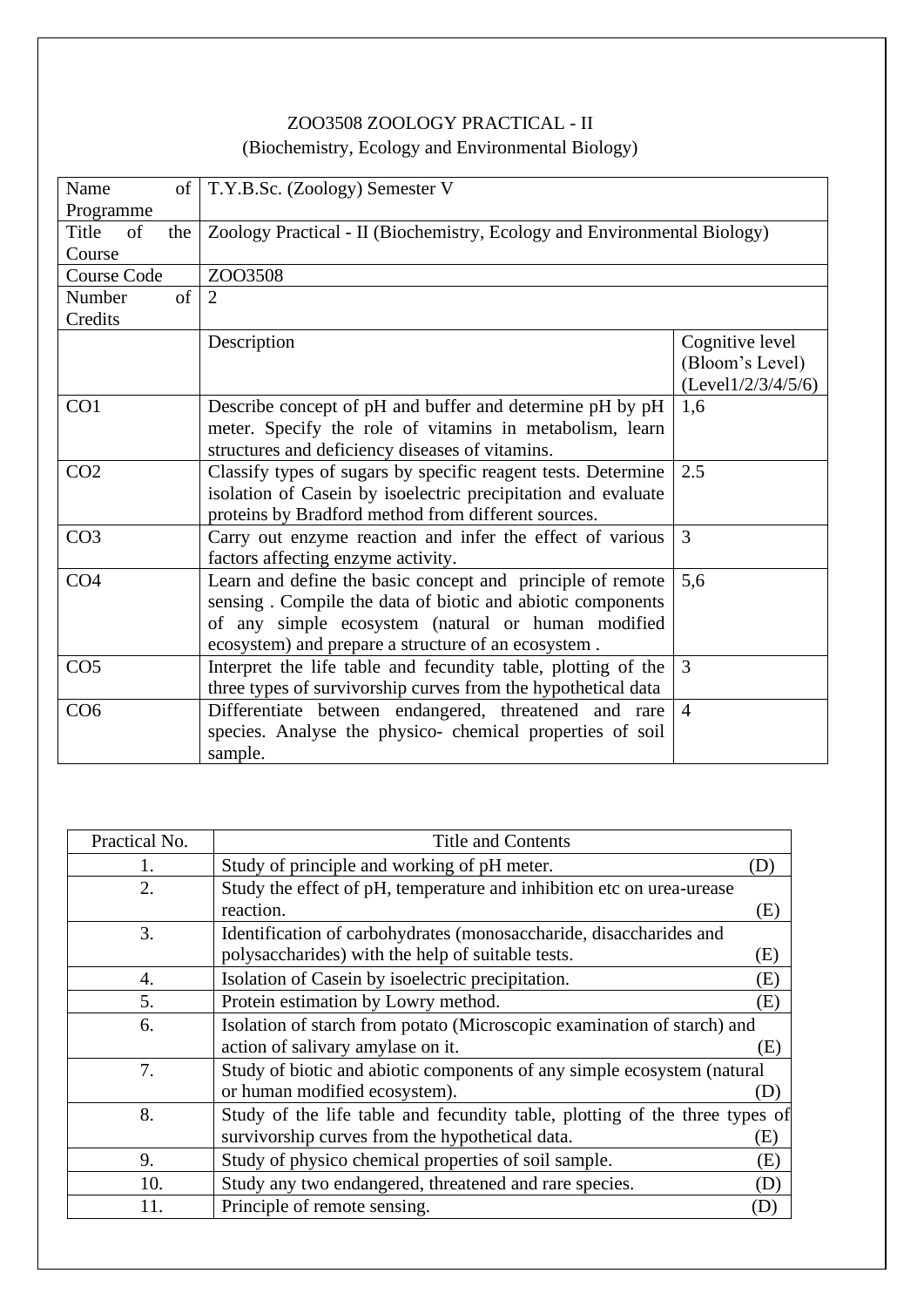| 12. | Study of Red data book.                                                     | Œ |
|-----|-----------------------------------------------------------------------------|---|
|     | Prepare and submit a study report on different interactions in ecosystem in |   |
|     | Fergusson college campus.                                                   |   |

Note:

1 No live animals will be used for practical as per ethical guidelines.

2. Any ten practical's are to be conducted.

3. \* - with the help of images / charts.

4. Any other practical suggested by the faculty member could be conducted

5. D-demonstration, E- experimental, P-project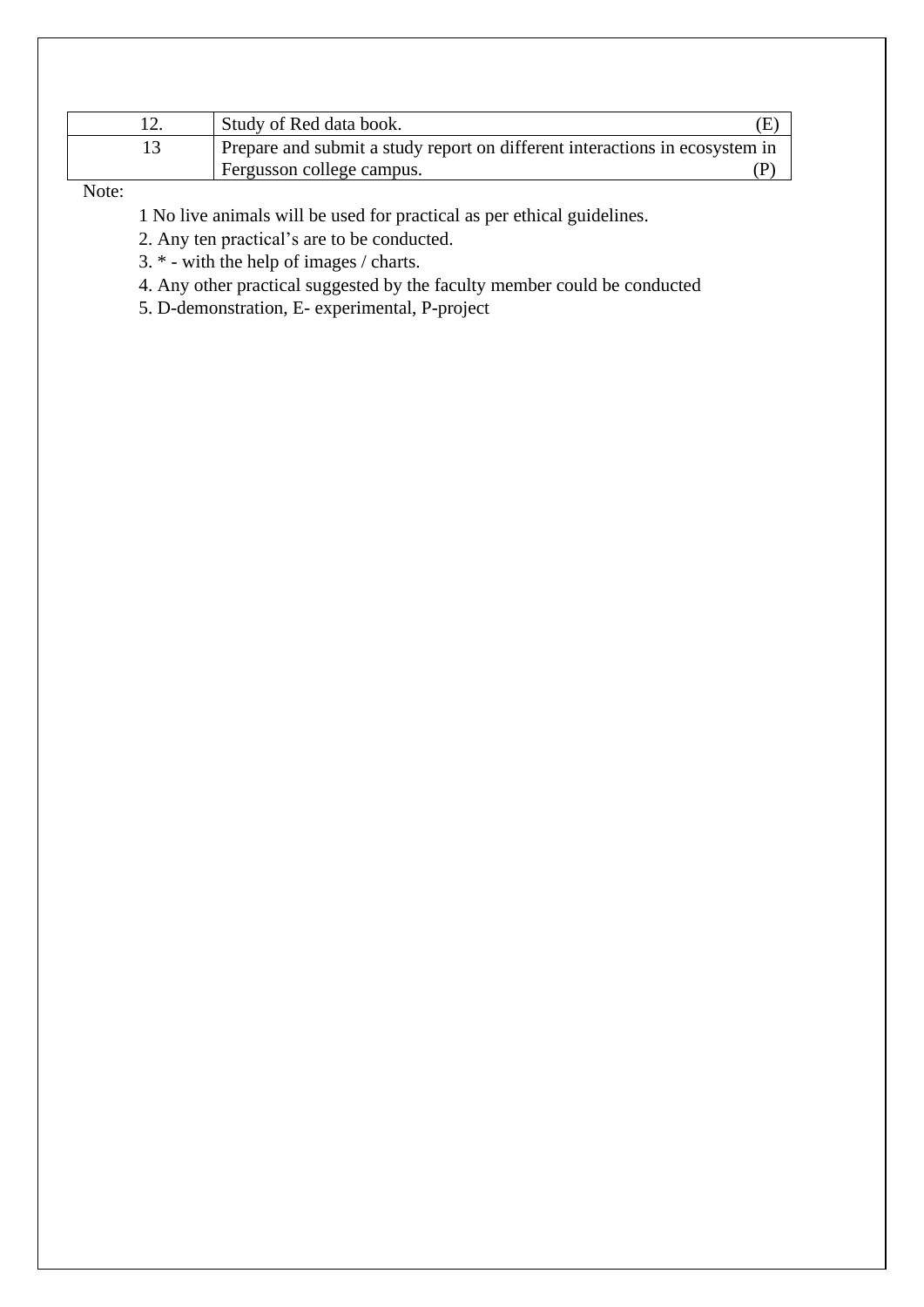| Name                                   | of  | T. Y. B.Sc. (ZOOLOGY) Semester - V                                                                            |                    |
|----------------------------------------|-----|---------------------------------------------------------------------------------------------------------------|--------------------|
| Programme<br>Title<br>of               | the | PAPER CODE: ZOO3509<br>ZOOLOGY PRACTICAL – III (Immunology and Biological Techniques)                         |                    |
| Course                                 |     |                                                                                                               |                    |
| <b>Course Code</b>                     |     | ZOO3509                                                                                                       |                    |
| Number                                 | of  | $\overline{2}$                                                                                                |                    |
| Credits                                |     |                                                                                                               |                    |
|                                        |     | Description                                                                                                   | Cognitive level    |
|                                        |     |                                                                                                               | (Bloom's Level)    |
|                                        |     |                                                                                                               | (Level1/2/3/4/5/6) |
| CO <sub>1</sub><br>CO <sub>2</sub>     |     | Identify and describe the cells of immune system.<br>Classify, categorize, and identify differential WBCs of  | 1,2<br>5           |
|                                        |     | Immune system with functional attributes                                                                      |                    |
| CO <sub>3</sub>                        |     | Study and applications of radial immune diffusion assay, gel                                                  | $\overline{2}$     |
|                                        |     | electrophoresis, TLC and describe its applications in                                                         |                    |
|                                        |     | immunology and molecular biology.                                                                             |                    |
| CO <sub>4</sub>                        |     | Learn autoimmune diseases and their clinical implications                                                     | 3                  |
| CO <sub>5</sub>                        |     | Practical use of biological databases, searching of                                                           | 6                  |
|                                        |     | biotechnology information on publicly available databases                                                     |                    |
|                                        |     | and understanding the databases.                                                                              |                    |
| CO <sub>6</sub>                        |     | Use of Colorimeter/spectrophotometer in understanding<br>Beer-Lambert's law and its application in biological | $\overline{4}$     |
|                                        |     | sciences.                                                                                                     |                    |
|                                        |     |                                                                                                               |                    |
|                                        |     |                                                                                                               |                    |
| Sr.No.                                 |     | Title of Experiment                                                                                           |                    |
| $\mathbf{1}$                           |     | Study of cells of Immune system (Blood smear method).                                                         | (E)                |
| $\overline{2}$                         |     | Determination of concentrations of lymphoid cells (Haemocytometer method).                                    | (E)                |
| $\overline{3}$                         |     | Study of antigen-antibody reaction in ABO blood group system.                                                 | (E)                |
| $\overline{4}$                         |     | Study of Radial Immune-Diffusion.                                                                             | (E)                |
| 5                                      |     | Isolation and observation of bone marrow cells (goat bone marrow obtained from                                |                    |
|                                        |     | slaughterhouse).                                                                                              | (E)                |
|                                        |     |                                                                                                               |                    |
| 6                                      |     | Study of an enzyme-linked immunosorbent assay. (ELISA).                                                       | (D)                |
| $\overline{7}$                         |     | Study of autoimmune diseases (Photographs/charts)                                                             |                    |
|                                        |     | (Systemic Lupus Erythematosus, Vasculitis, Graves' disease, Multiple sclerosis,                               |                    |
|                                        |     | Rheumatoid arthritis).                                                                                        | (D)                |
| $\frac{8}{\sqrt{2}}$<br>$\overline{9}$ |     | Differential count of W.B.Cs.                                                                                 | (E)                |
|                                        |     | Laboratory Safety Measures and Study of Laboratory Symbols used in Laboratories.                              | (D)                |
| 10                                     |     | Preparation of Solutions (Normal, Molar etc.)                                                                 | (E)                |
| 11                                     |     | Use and Handling of Micropipettes                                                                             | (E)                |
| 12                                     |     | Thin layer Chromatography of dyes                                                                             | (E)                |
| 13                                     |     | Agarose Gel Electrophoresis and PAGE                                                                          | (D)                |
| 14                                     |     | Determination of Wavelengths of Maximum Absorbance by using                                                   |                    |
|                                        |     | Colorimeter/Spectrophotometer                                                                                 |                    |
|                                        | (E) |                                                                                                               |                    |
|                                        |     |                                                                                                               |                    |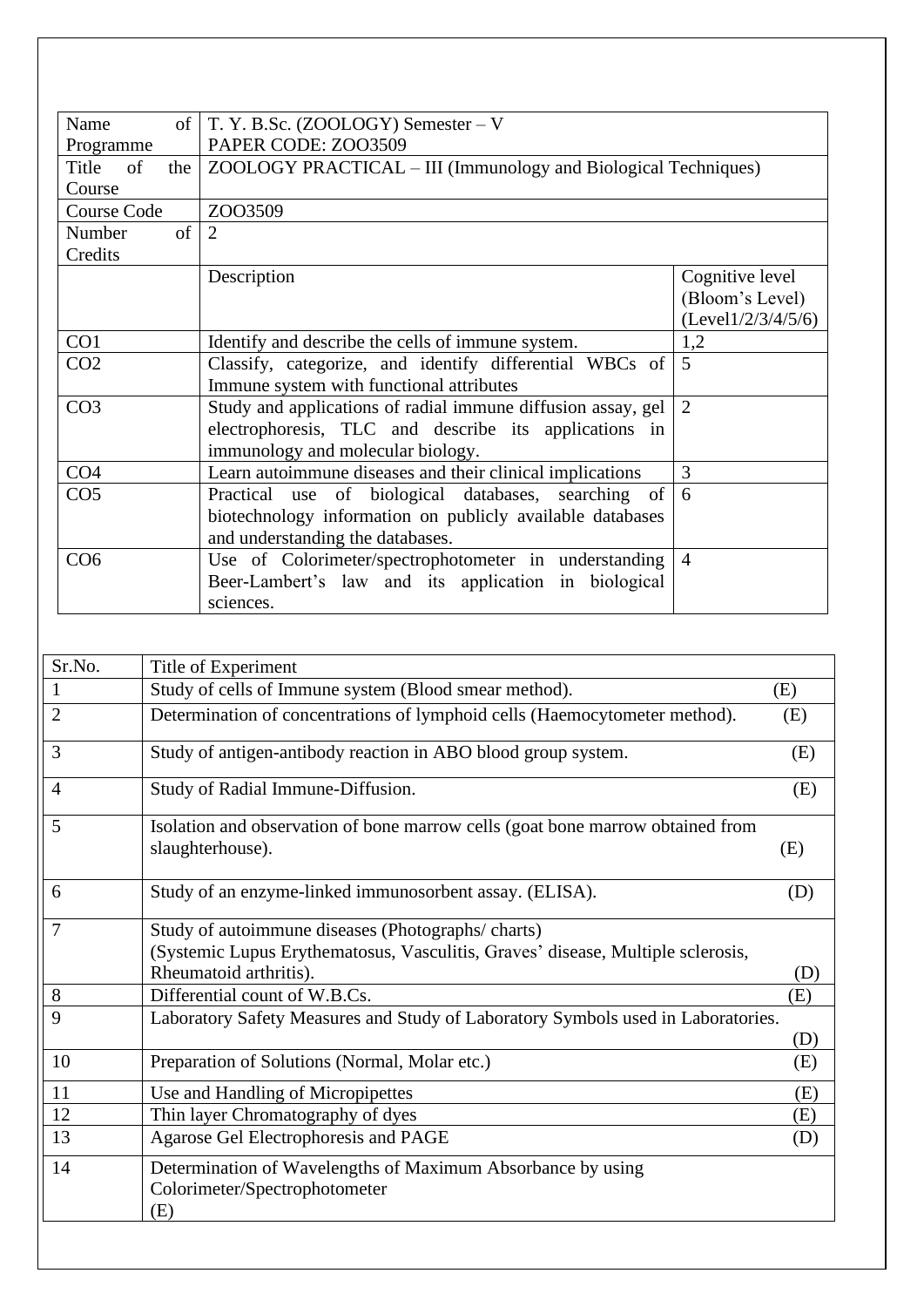| Hands on Session on Publicly available Database study and searching: | (E) |
|----------------------------------------------------------------------|-----|
| Nucleotide Sequence Databases: NCBI, DDBJ and EMBL                   |     |
| Protein Databases: UniProtKB, PDB CATH and SCOPUS                    |     |
| Literature Databases: PubMed.                                        |     |

Note:

1 No live animals will be used for practical as per ethical guidelines.

2. Any ten practical's are to be conducted.

3. \* - with the help of images / charts.

4. Any other practical suggested by the faculty member could be conducted

5. D-demonstrations-experiments, P-project.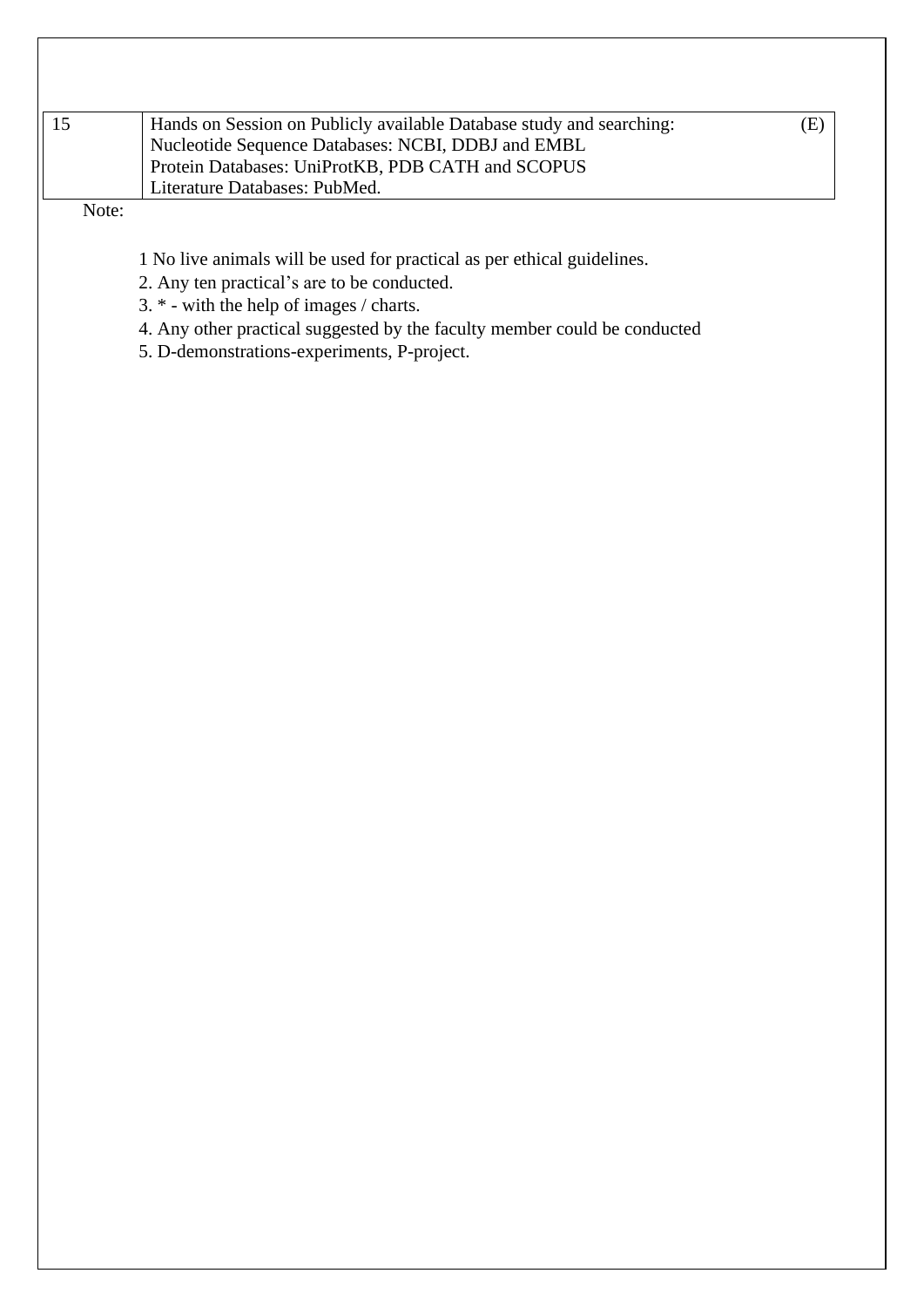#### **OR**

## ZOO3509: Zoology Practical – III

## (Insect Pest Management and Forensic Entomology)

| Programme          | T.Y. B.Sc. (Zoology) Semester V                                                                                                                                                 |                                    |
|--------------------|---------------------------------------------------------------------------------------------------------------------------------------------------------------------------------|------------------------------------|
| Course Title       | Zoology Practical – III (Insect Pest Management and Forensic Entomology)                                                                                                        |                                    |
| <b>Course Code</b> | ZOO3509                                                                                                                                                                         |                                    |
| Credits            | 2                                                                                                                                                                               |                                    |
|                    | Description                                                                                                                                                                     | Cognitive level<br>(Bloom's Level) |
| CO <sub>1</sub>    | Identify household insect pests and<br>explain<br>their<br>morphological features.                                                                                              | 1, 2                               |
| CO <sub>2</sub>    | Explain the characteristics of different types of larvae of<br>insect pest and demonstrate the temporary mounting of<br>moth parts, legs and wings of crop pest.                | 2,3                                |
| CO <sub>3</sub>    | Illustrate the different types of appliances used to control<br>of insect pests. Explain the life history of important insect<br>pests of fruits, vegetables and stored grains. | 3,4                                |
| CO <sub>4</sub>    | Identification of various insects of forensic importance<br>and explain their life cycle.                                                                                       | 1,4                                |
| CO <sub>5</sub>    | Compare the life cycle stages of Calliphorids (Blow fly)<br>and Sarcophilids (Fly flies).                                                                                       | 5                                  |
| CO6                | Specify the features to determine time duration of the<br>different stages of forensic insects at various temperature.                                                          | 6                                  |

| $D^*$ = Demonstration, E = Experimental [Credits - 2] |                                                                                        |  |  |  |
|-------------------------------------------------------|----------------------------------------------------------------------------------------|--|--|--|
| Practical                                             | Title of the practical                                                                 |  |  |  |
| No.                                                   |                                                                                        |  |  |  |
| 1.                                                    | Study of morphological features of household insect pests - cockroach, mosquito,       |  |  |  |
|                                                       | flea and bedbugs (D)                                                                   |  |  |  |
| 2.                                                    | Study of different types of insect control appliances. (Any four) (D)                  |  |  |  |
| $\overline{3}$ .                                      | Collection, preservation, identification and submission of any five insect pests. (E)  |  |  |  |
| $\overline{4}$ .                                      | Temporary mounting of mouthparts, legs and wings of any five crop pests. (E)           |  |  |  |
| 5.                                                    | Study of different types of larvae of insect pest. (D)                                 |  |  |  |
| 6.                                                    | Study of life history of important insect pest (Any one stored grain pest, fruit plant |  |  |  |
|                                                       | pest and vegetable pest. (D)                                                           |  |  |  |
| 7.                                                    | Temporary mounting of mouth parts of three major insect pests. (E)                     |  |  |  |
| 8.                                                    | Identification of Insects of Forensic importance (D)                                   |  |  |  |
| 9.                                                    | Study of Life Cycle Stages of Calliphorids (Any 1 Blow Fly) (D)                        |  |  |  |
| 10.                                                   | Study of Life Cycle Stages of Sarcophilids (Any 1 Fly Flies) (D)                       |  |  |  |
| 11.                                                   | Determination of time duration of different stages of Calliphorids and (D)             |  |  |  |
|                                                       | Sarcophilids at various temperatures                                                   |  |  |  |
|                                                       | Note: 1. No live animals will be used for practical as per ethical guidelines.         |  |  |  |

2. wherever preserved specimen's stock is exhausted, virtual demonstrations are planned.

3. Any ten practical's are to be conducted.

4. \* - with the help of images / charts.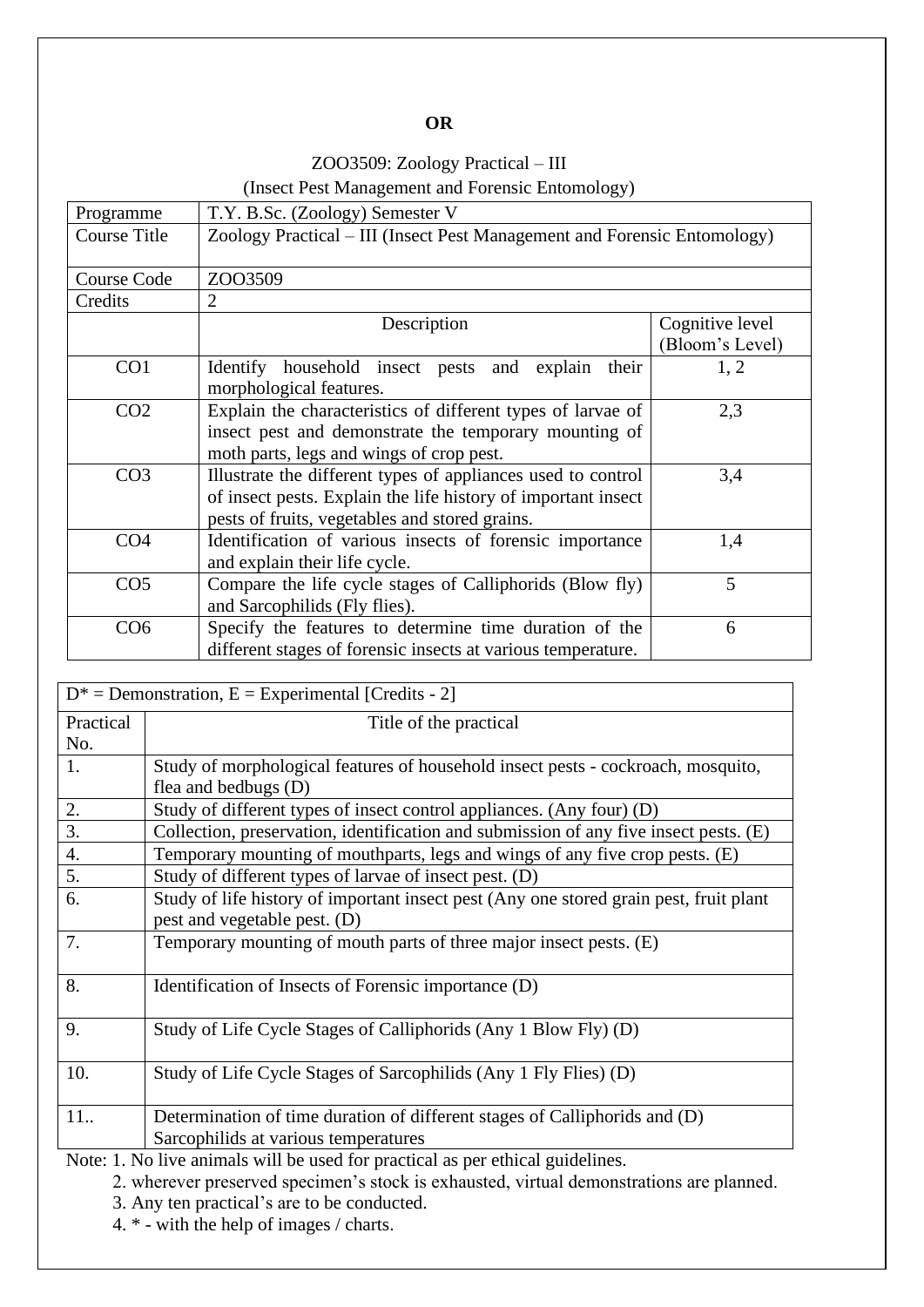| Programme           | T.Y. B.Sc. (Zoology) Semester VI                                                                                                                                                                                                                                                                                               |                                    |
|---------------------|--------------------------------------------------------------------------------------------------------------------------------------------------------------------------------------------------------------------------------------------------------------------------------------------------------------------------------|------------------------------------|
| <b>Course Title</b> | Life and Diversity of Animals-VI                                                                                                                                                                                                                                                                                               |                                    |
| <b>Course Code</b>  | ZOO3601                                                                                                                                                                                                                                                                                                                        |                                    |
| Credits             | $\overline{2}$                                                                                                                                                                                                                                                                                                                 |                                    |
|                     | Description                                                                                                                                                                                                                                                                                                                    | Cognitive level<br>(Bloom's Level) |
| CO <sub>1</sub>     | Define the systematic position, habit, habitat and external<br>characters of Amphioxus. Describe the organ system of<br>Amphioxus.                                                                                                                                                                                             |                                    |
| CO <sub>2</sub>     | Compare the evolution and structures of aortic arches,<br>heart, kidney and brain of vertebrates.                                                                                                                                                                                                                              | 2,4,5                              |
| CO <sub>3</sub>     | Define the systematic position, habit, habitat and external<br>characters of Calotes versicolor. Explain the structure of<br>body skin, various types of scale and coelom of Calotes<br>versicolor and describe its organ system                                                                                               | 1,2,4                              |
| CO <sub>4</sub>     | Differentiate the modifications in habit and habitat and<br>morphological characters of lung fishes.<br>Describe the accessory respiratory organs; compare<br>electric organs and explain the various types of migration<br>in fishes. Compute the knowledge of parental care and<br>neoteny in various species of amphibia.   | 4,1,3                              |
| CO <sub>5</sub>     | Discriminate the temporal vacuities in skull type of<br>reptiles.<br>Explain<br>general<br>the<br>characters<br>of<br>Rhyncocephalia.                                                                                                                                                                                          | 5,4                                |
| CO6                 | Compile the knowledge of flight adaptation of birds.<br>Explain the dentition in mammals and design the dental<br>formulae of various mammals.                                                                                                                                                                                 | 6,4,                               |
|                     |                                                                                                                                                                                                                                                                                                                                |                                    |
| Unit-I              | Study of <i>Calotes</i> with reference to the following :<br>Systematic position, habit and habitat and external<br>characters.<br>Functional Anatomy - Digestive, Circulatory, Excretory,<br>Reproductive, Nervous system and Sense organs.                                                                                   | 14                                 |
| Unit-II             | Comparative study of following topics In vertebrates.<br>Heart: Structure of heart of Shark, Frog, Calotes, Pigeon<br>& Rat.<br>Kidney: Evolution of Archinephros, Pronephros,<br>Mesonephros, Metanephros<br>Brain: Morphological variation in the different regions of<br>the brain of Shark, Frog, Calotes, Pigeon and Rat. | 07                                 |
| Unit-III            | Study of following groups with reference to;<br>Pisces: Dipnoi, Accessory respiratory organs,<br>Migration and Electric organs.<br>Amphibia: Parental care and Neoteny.<br>Reptilia: Temporal vacuities or skull type, General<br>characters of Rhyncocephalia.<br>Mammalia: Dentition in mammals.                             | 15                                 |

## ZOO3601:Life and Diversity of Animals-VI

References:

1. Chordate Zoology, 1982, P. S. Dhami and J. K. Dhami, R. Chand and Co., New Delhi.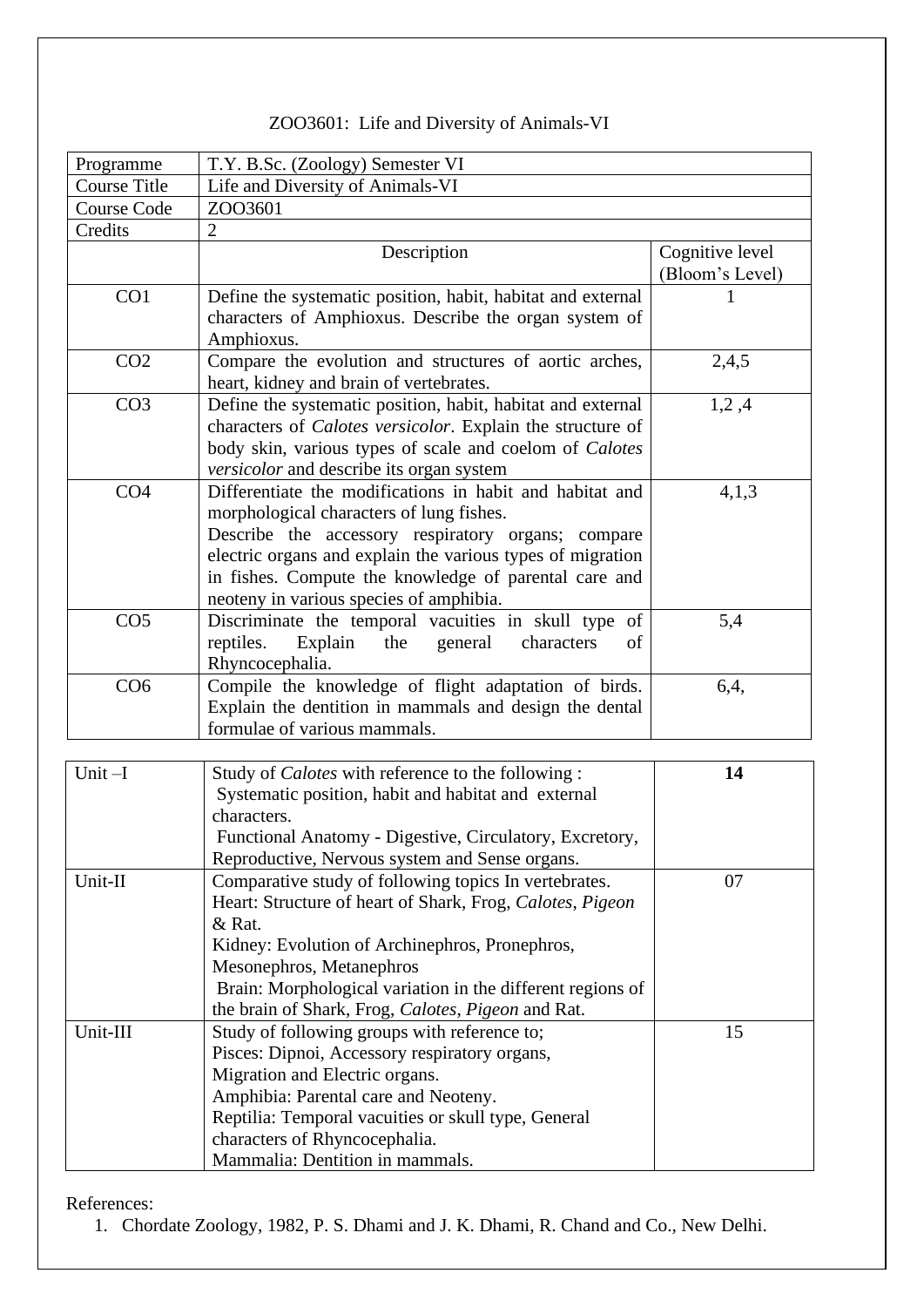- 2. The life of Vertebrates, 3rd edn.1993, J. Z. Young, Oxford University Press, USA.
- 3. The Phylum Chordata: Biology of Vertebrates and their Kin, 1987, H. H. Newman, Distributor Satish book enterprise, Agra.
- 4. A text book of Zoology, 1984, R. D. Vidyarthi, S. Chand and Co., New Delhi.
- 5. Comparative Anatomy of the Vertebrates, G. C. Kent, R. K Carr,9thEdn., 2001, McGraw Hill, Boston, USA.
- 6. Vertebrate Practical Zoology, 11th revised Edition, 2014, S. S. Lal, Rastogi publ., Meerut.
- 7. The anatomy of the garden lizard (*Calotes versicolor,* Boulin*.)* 1974, S. Y. Paranjape. The Poona University Press, Poona-7.
- 8. Chordate Zoology, 2009 reprint, E. L. Jorden, S. Chand and Co., New Delhi.
- 9. Text book of Zoology, Vertebrates, Vol. II, T.J. Parker and W.A. Haswell, edited by
- 10. Marshall and Williams, CBS Publications, New Delhi.
- 11. Text Book of Vertebrate Zoology, R. L. Kotpal, Rastogi Publication, Meerut.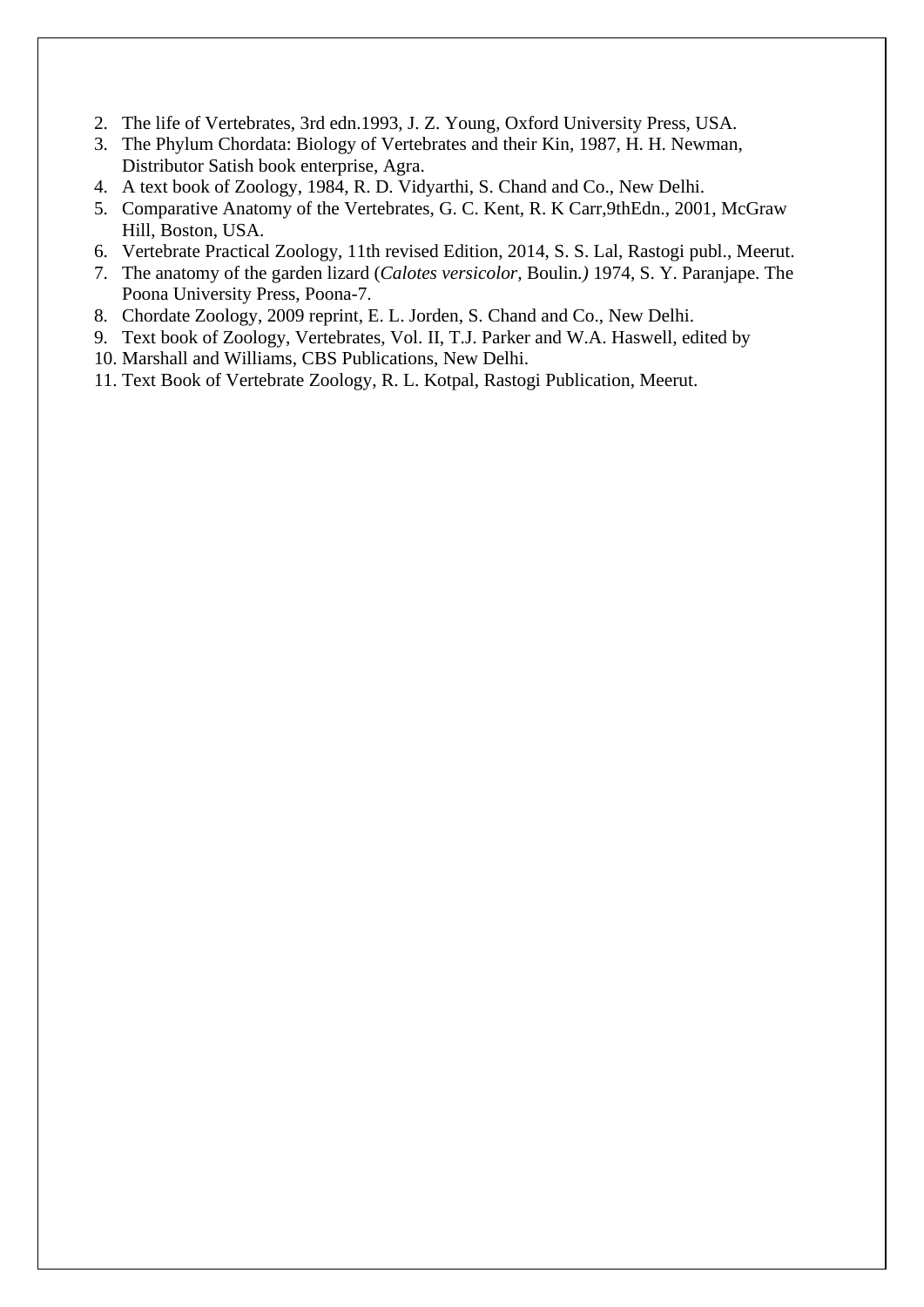| Programme                                                                                                                                                                                                                                                                                                                                                                            |                                                                                                                                                                                                                                                                                                                                                                                                                                                                                                                                                                                                                                                                                                                                                                                                     | T.Y. B.Sc. (Zoology) Semester VI                                                                                                                                                                 |                                    |    |
|--------------------------------------------------------------------------------------------------------------------------------------------------------------------------------------------------------------------------------------------------------------------------------------------------------------------------------------------------------------------------------------|-----------------------------------------------------------------------------------------------------------------------------------------------------------------------------------------------------------------------------------------------------------------------------------------------------------------------------------------------------------------------------------------------------------------------------------------------------------------------------------------------------------------------------------------------------------------------------------------------------------------------------------------------------------------------------------------------------------------------------------------------------------------------------------------------------|--------------------------------------------------------------------------------------------------------------------------------------------------------------------------------------------------|------------------------------------|----|
| <b>Course Title</b>                                                                                                                                                                                                                                                                                                                                                                  |                                                                                                                                                                                                                                                                                                                                                                                                                                                                                                                                                                                                                                                                                                                                                                                                     | Physiology: Life Sustaining Processes                                                                                                                                                            |                                    |    |
| Course Code                                                                                                                                                                                                                                                                                                                                                                          |                                                                                                                                                                                                                                                                                                                                                                                                                                                                                                                                                                                                                                                                                                                                                                                                     | ZOO3602                                                                                                                                                                                          |                                    |    |
| Credits                                                                                                                                                                                                                                                                                                                                                                              |                                                                                                                                                                                                                                                                                                                                                                                                                                                                                                                                                                                                                                                                                                                                                                                                     | $\overline{2}$                                                                                                                                                                                   |                                    |    |
|                                                                                                                                                                                                                                                                                                                                                                                      |                                                                                                                                                                                                                                                                                                                                                                                                                                                                                                                                                                                                                                                                                                                                                                                                     | Description                                                                                                                                                                                      | Cognitive level<br>(Bloom's Level) |    |
| CO1                                                                                                                                                                                                                                                                                                                                                                                  |                                                                                                                                                                                                                                                                                                                                                                                                                                                                                                                                                                                                                                                                                                                                                                                                     | Describe the concepts of physiology, its importance,<br>functions of organs and organ systems. Explain the<br>of<br>digestion, respiration,<br>process<br>excretion,<br>and<br>thermoregulation. | 1, 4                               |    |
| CO <sub>2</sub>                                                                                                                                                                                                                                                                                                                                                                      |                                                                                                                                                                                                                                                                                                                                                                                                                                                                                                                                                                                                                                                                                                                                                                                                     | Discuss the mechanism of muscular contraction, disorders<br>related to muscular contraction, cardiac cycle and urine<br>formation.                                                               | $\overline{2}$                     |    |
| CO <sub>3</sub>                                                                                                                                                                                                                                                                                                                                                                      |                                                                                                                                                                                                                                                                                                                                                                                                                                                                                                                                                                                                                                                                                                                                                                                                     | Apply the knowledge of physiology to interpret BMR,<br>respiratory quotient and temperature changes in the body.                                                                                 | 3                                  |    |
| CO <sub>4</sub>                                                                                                                                                                                                                                                                                                                                                                      |                                                                                                                                                                                                                                                                                                                                                                                                                                                                                                                                                                                                                                                                                                                                                                                                     | Explain and analyse the causes, changes in<br>the<br>physiological parameters, respiratory quotient; outline the<br>process of vision, hearing and sense of olfaction.                           | $\overline{4}$                     |    |
| CO <sub>5</sub>                                                                                                                                                                                                                                                                                                                                                                      |                                                                                                                                                                                                                                                                                                                                                                                                                                                                                                                                                                                                                                                                                                                                                                                                     | Compare the methods of heat gain mechanism and heat<br>loss mechanism, Bohr's effect and Haldane effect,                                                                                         | 5                                  |    |
| CO6                                                                                                                                                                                                                                                                                                                                                                                  |                                                                                                                                                                                                                                                                                                                                                                                                                                                                                                                                                                                                                                                                                                                                                                                                     | Compile the physiological data related to digestive,<br>respiratory, circulatory, excretory systems.                                                                                             | 6                                  |    |
| Unit-I<br>Unit-II<br>Unit-III                                                                                                                                                                                                                                                                                                                                                        | Digestion and Respiration:<br>Digestion of carbohydrates, proteins, and fats. Absorption in small intestine:<br>water, ions, and nutrients. Absorption in large intestine and formation of<br>faeces.<br>Mechanism of Ventilation, exchange of gases at lungs and tissue level.<br>Mechanism of transport of gases: Transport of Oxygen, Transport of<br>Carbon-dioxide.<br>Respiratory Quotient and BMR.<br>Circulation and Excretion:<br>Blood coagulation mechanism, blood pressure, Cardiac cycle: systole,<br>diastole, cardiac output, and nodal tissues.<br>Ornithine cycle: synthesis of urea, Physiology of Urine formation, Counter-<br>Current Multiplier theory for urine concentration.<br>Nervous Co-ordination:<br>Structure of Neuron, nerve impulse and its transmission, synaptic |                                                                                                                                                                                                  | 10<br>10<br>07                     |    |
| transmission, neurotransmitters.<br>Vision, Hearing, and olfaction in man<br>Unit-IV<br>Muscles and Temperature regulation:<br>Ultrastructure of skeletal muscles. Physiology of muscle contraction:<br>sliding filament theory, physical and chemical changes in muscles.<br>Normal body temperature, heat production, heat loss. Role of hypothalamus<br>in temperature regulation |                                                                                                                                                                                                                                                                                                                                                                                                                                                                                                                                                                                                                                                                                                                                                                                                     | 05                                                                                                                                                                                               |                                    |    |
| Unit-V                                                                                                                                                                                                                                                                                                                                                                               |                                                                                                                                                                                                                                                                                                                                                                                                                                                                                                                                                                                                                                                                                                                                                                                                     | Reproduction:<br>Reproductive cycles: physiological changes during oestrous cycle and                                                                                                            |                                    | 04 |

# ZOO3602: Physiology: Life Sustaining Processes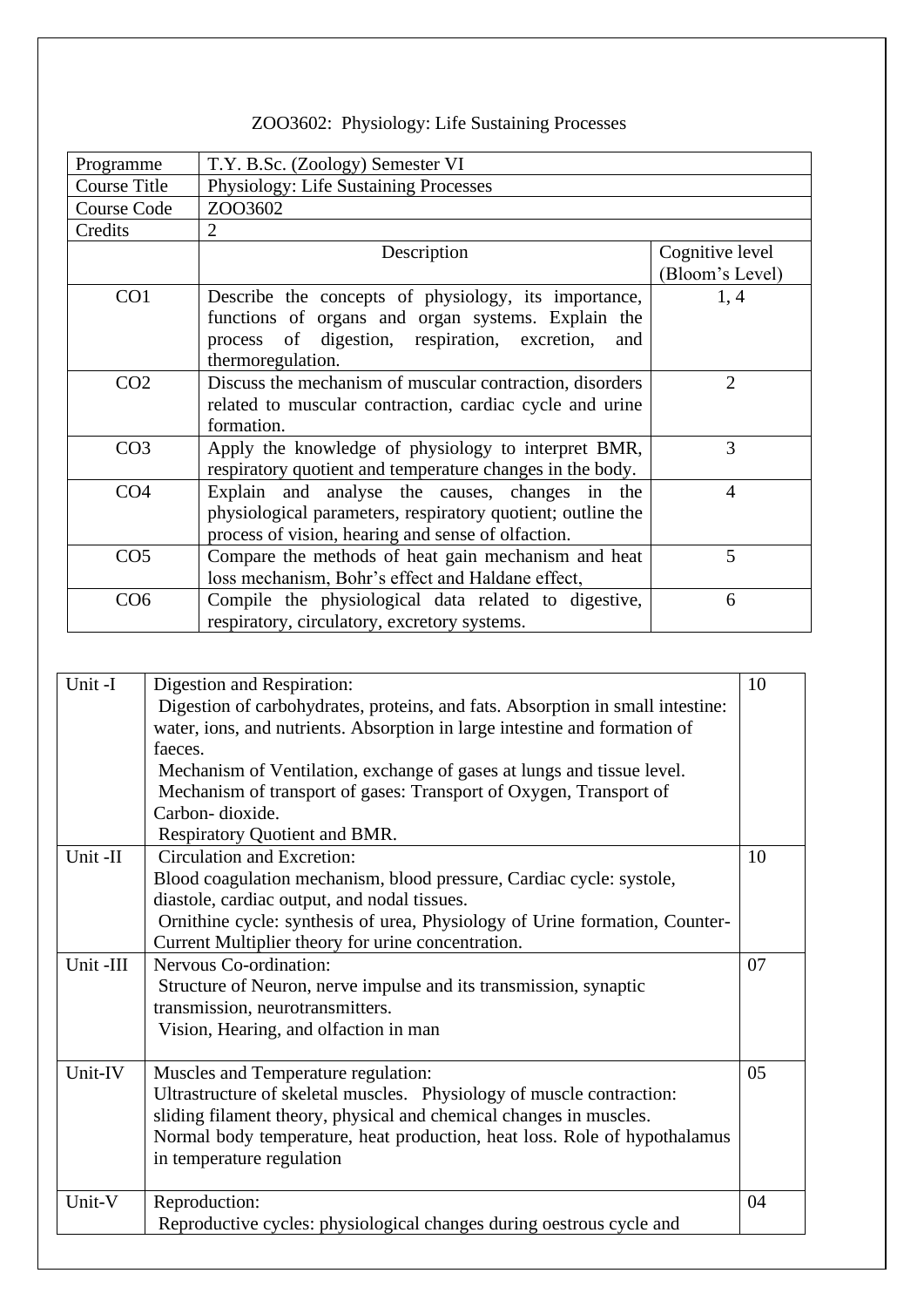menstrual cycle.

References:

- 1. Textbook of Medical Physiology, Guyton A.C. & Hall J. E., 2006, 11th Edition, Hercourt Asia Pvt. Ltd. / W.B. Saunders Company.
- 2. Principles of Anatomy and Physiology: G. J. Tortora and S.R. Grabowski, Harper Row Publishers
- 3. Human physiology, Vol. I & II, 1980, 12th Edn. Dr. C. C. Chatterjee, Medical applied agency, Kolkata.
- 4. Medical Physiology, 2006, Asis Das, Books and Allied Pvt. Ltd., Kolkata.
- 5. Endocrinology, 2005, Lohar P. S., M. J. P. Publishers, Chennai.
- 6. Animal Physiology (W. H. Freeman) Eckert R.
- 7. A Textbook of Animal Physiology K. A. Goel and K. V. Shastri (Rastogi Pub.)
- 8. A Textbook of Practical Physiology V. G. Ranade (P. V. G. Prakashan, Pune.)
- 9. Animal Physiology A. Maria Kyttikan and N. Armugam (Saras Pub.)
- 10. Medical Laboratory Techniques Ramni Sood, Jaypee Brothers medical Pub. Pvt. Ltd., New Delhi.
- 11. Williams Text Book of Endocrinology Tenth Edition, Saunders, 2003.
- 12. Endocrinology Mac E. Hadley, Fifth Edition, Pears on Education, 2004.
- 13. Molecular Endocrinology Bolander, F. F., Academic, San Diego, 1989.
- 14. Textbook of Endocrinology Griffin J.E., S. R. Ojeda, Oxford, New York, 1988.
- 15. Basic and Clinical Endocrinology Greenspan, F. S., 3rd ed., Appleton and Lange.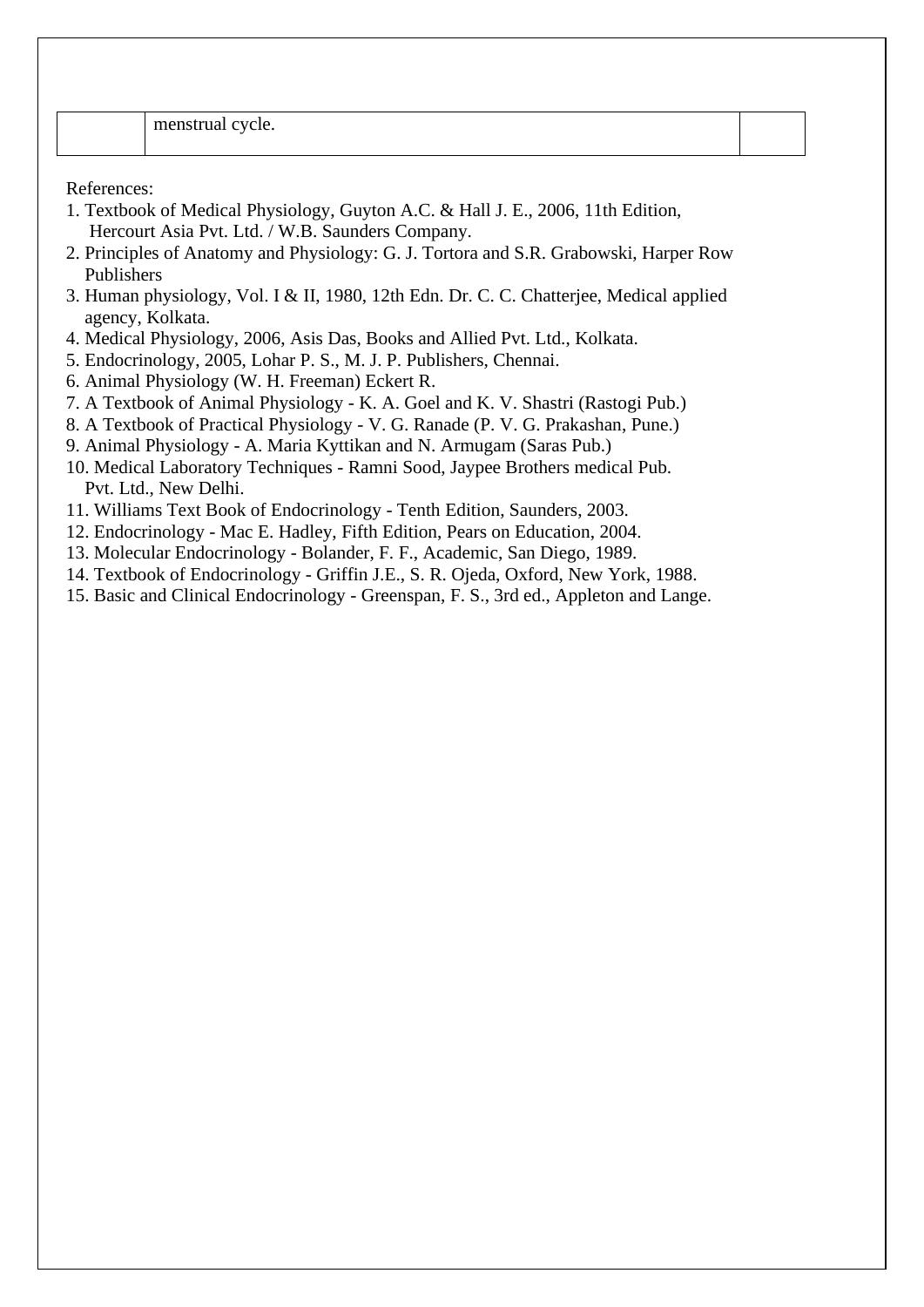## ZOO3603: Molecular Biology

| Programme           | T.Y. B.Sc. (Zoology) Semester VI                                                                      |                    |
|---------------------|-------------------------------------------------------------------------------------------------------|--------------------|
| <b>Course Title</b> | Molecular Biology                                                                                     |                    |
| Course              | ZOO3603                                                                                               |                    |
| Code                |                                                                                                       |                    |
| Credits             | $\overline{2}$                                                                                        |                    |
|                     | Description                                                                                           | Cognitive level    |
|                     |                                                                                                       | (Bloom's Level)    |
|                     |                                                                                                       | (Level1/2/3/4/5/6) |
| CO <sub>1</sub>     | Describe concept of chromatin, DNA packaging and its<br>importance.                                   |                    |
| CO <sub>2</sub>     | Classify types of DNA and explain prokaryotic<br>and                                                  | 2,3                |
|                     | eukaryotic DNA and plasmid's structure and function.                                                  |                    |
| CO <sub>3</sub>     | Explain mechanism of DNA replication, transcription and<br>translation in prokaryotes and eukaryotes. | 2,4                |
| CO <sub>4</sub>     | Categorize the types of DNA damage and explain DNA repair<br>mechanisms.                              | 4,2                |
| CO <sub>5</sub>     | Explain and assess the processes of post transcriptional and                                          | 4,5                |
|                     | post-translational modifications and their importance.                                                |                    |
| CO <sub>6</sub>     | Specify the processes of gene regulation and operon concepts.                                         | 6                  |
| $Unit - I$          | Nucleic acids:                                                                                        | 10                 |
|                     | Purine and Pyrimidine bases, nucleoside, nucleotide,                                                  |                    |
|                     | types of DNA, double helical structure of DNA, Physico-                                               |                    |
|                     | chemical properties of DNA [Tm, Hypo-chromacity &                                                     |                    |
|                     | Hyperchromacity].                                                                                     |                    |
|                     | DNA as genetic material – evidence: transformation,                                                   |                    |
|                     | transduction (specialised and generalised), conjugation                                               |                    |
|                     | (Hfr cells), molecular basis of recombination.                                                        |                    |
|                     | Chromatin-Heterochromatin, Euchromatin, histones,                                                     |                    |
|                     | coiling of DNA (positive and<br>nucleosome, super                                                     |                    |
|                     | negative).                                                                                            |                    |
|                     |                                                                                                       |                    |
| Unit - II           | Central Dogma of Molecular Biology:                                                                   | 14                 |
|                     | 1. Replication- Process and types of replication, (Semi-                                              |                    |
|                     | conservative replication, rolling circle type of replication)                                         |                    |
|                     |                                                                                                       |                    |
|                     |                                                                                                       |                    |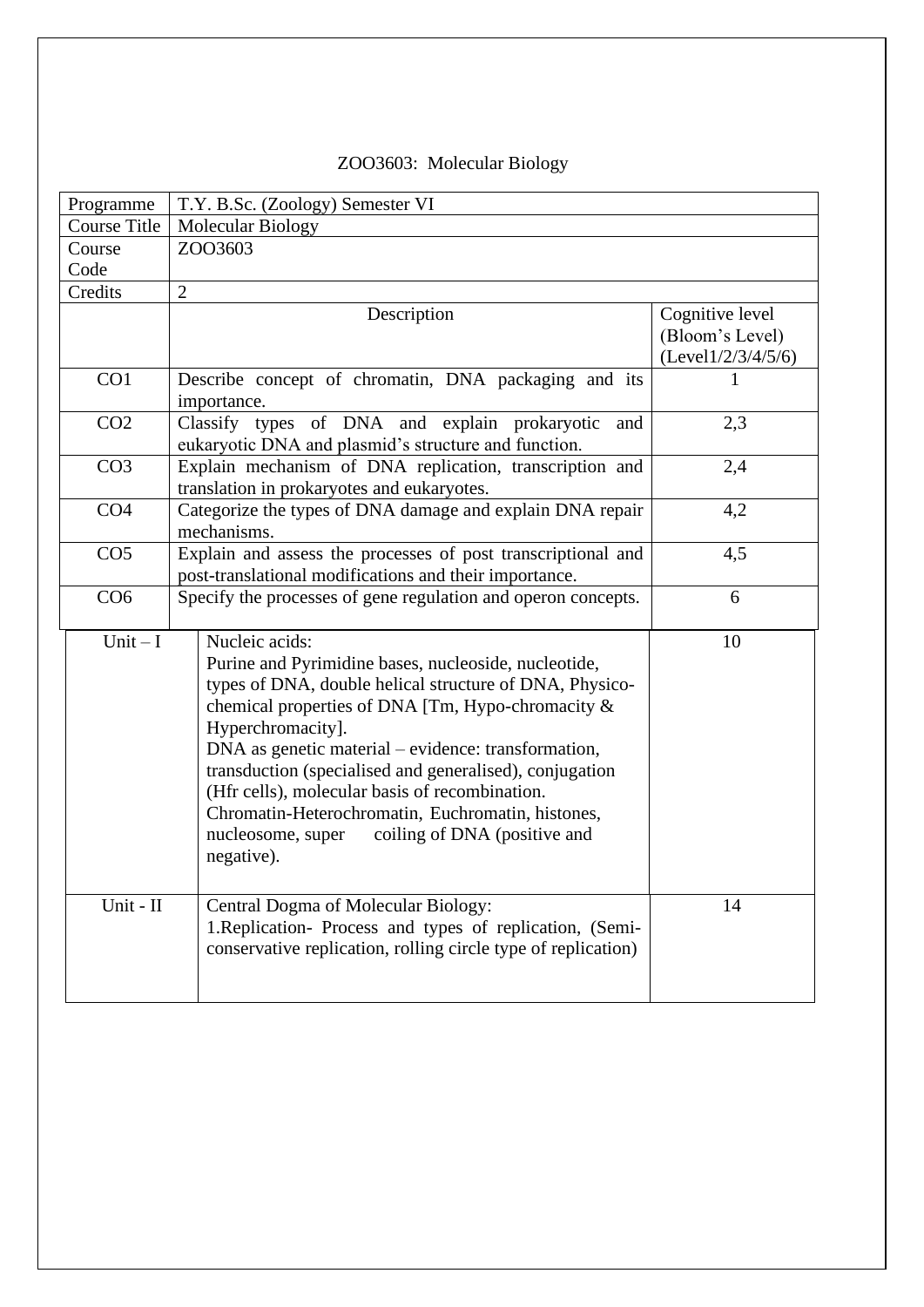|                |                                                                                                                                                                                                                                                                                                                                                                     | Replication in prokaryotes and eukaryotes Primosome<br>and replisome.<br>2. Transcription:<br>Synthesis of RNA, types of RNA, transcriptional unit,<br>RNA polymerase, Transcription in prokaryotes and<br>eukaryotes, post transcriptional modifications.<br>3. Translation:<br>Genetic code, properties of genetic code, deciphering of<br>genetic code. Structure of tRNA and role as an adaptor.<br>Ribosome structure (prokaryotes and eukaryotes).<br>Protein synthesis-Initiation, elongation, termination and<br>post translational modification. |    |
|----------------|---------------------------------------------------------------------------------------------------------------------------------------------------------------------------------------------------------------------------------------------------------------------------------------------------------------------------------------------------------------------|-----------------------------------------------------------------------------------------------------------------------------------------------------------------------------------------------------------------------------------------------------------------------------------------------------------------------------------------------------------------------------------------------------------------------------------------------------------------------------------------------------------------------------------------------------------|----|
|                | Unit III-                                                                                                                                                                                                                                                                                                                                                           | <b>Operon Concept:</b><br>Regulation of gene action, Lac operon, Trp operon                                                                                                                                                                                                                                                                                                                                                                                                                                                                               | 06 |
|                | Unit - IV                                                                                                                                                                                                                                                                                                                                                           | DNA damage and repair -                                                                                                                                                                                                                                                                                                                                                                                                                                                                                                                                   | 06 |
|                |                                                                                                                                                                                                                                                                                                                                                                     | Types and mechanism of DNA damage and repair                                                                                                                                                                                                                                                                                                                                                                                                                                                                                                              |    |
|                | <b>References:</b>                                                                                                                                                                                                                                                                                                                                                  |                                                                                                                                                                                                                                                                                                                                                                                                                                                                                                                                                           |    |
| 1.<br>2.<br>3. | Principles of Genetics, 1997, P. D. Snustad, M. L. Simmons J. B. Jenkins, John Wiley<br>Molecular Biology of the Cell, 2007, 5 <sup>th</sup> Edn. Bruce Alberts, Alexander Johnson, Julian<br>Lewis, Martin Raff, Keith Roberts, Taylor & Francis, UK.<br>Text Book of Cell and Molecular Biology, 2009, Second Edition, Ajoy Paul, Books<br>and<br>Allied (P) Ltd. |                                                                                                                                                                                                                                                                                                                                                                                                                                                                                                                                                           |    |
| 4.<br>5.       | Cell and Molecular Biology, 2010, Third Edition, P. K. Gupta, Rastogi Publications.<br>Fundamentals of Molecular Biology, 2005, First Edition, Avinash and Kakoli<br>Upadhyay,<br>Himalaya Publishing House.                                                                                                                                                        |                                                                                                                                                                                                                                                                                                                                                                                                                                                                                                                                                           |    |
| 6.             | Bartlett.                                                                                                                                                                                                                                                                                                                                                           | Molecular Biology Genes to Proteins, 2008, Third Edition, Burton Tropp. Jones and                                                                                                                                                                                                                                                                                                                                                                                                                                                                         |    |
| 7.             |                                                                                                                                                                                                                                                                                                                                                                     | Gene IX, X, XI, 1994, Lewin Oxford University Press, Oxford.                                                                                                                                                                                                                                                                                                                                                                                                                                                                                              |    |
| 8.             | Molecular Biology of the gene, 1993, Watson J. Hopkins, Roberts, Steitz and<br>Weiner, Benjamin Cummings.                                                                                                                                                                                                                                                           |                                                                                                                                                                                                                                                                                                                                                                                                                                                                                                                                                           |    |
| 9.             | Text book of Molecular biology, 1994, K. Shivrama Sastry, G. Padmanabhan &<br>C. Subramanyan, Mc. Millan India.                                                                                                                                                                                                                                                     |                                                                                                                                                                                                                                                                                                                                                                                                                                                                                                                                                           |    |
| 10.            |                                                                                                                                                                                                                                                                                                                                                                     | Cell and molecular biology, 2010, 8 <sup>th</sup> ed., De Robertis EDP and De Robertis EMF<br>Jr. Lippincott Williams & Wilkins, Philadelphia                                                                                                                                                                                                                                                                                                                                                                                                             |    |
|                |                                                                                                                                                                                                                                                                                                                                                                     | Principles of Biochemistry, 1993, 2 <sup>nd</sup> ed., Lehninger A. L. Nelson D.L. & Cox M. M.                                                                                                                                                                                                                                                                                                                                                                                                                                                            |    |
| 11.            |                                                                                                                                                                                                                                                                                                                                                                     | CBH Publisher and distributors, Delhi.                                                                                                                                                                                                                                                                                                                                                                                                                                                                                                                    |    |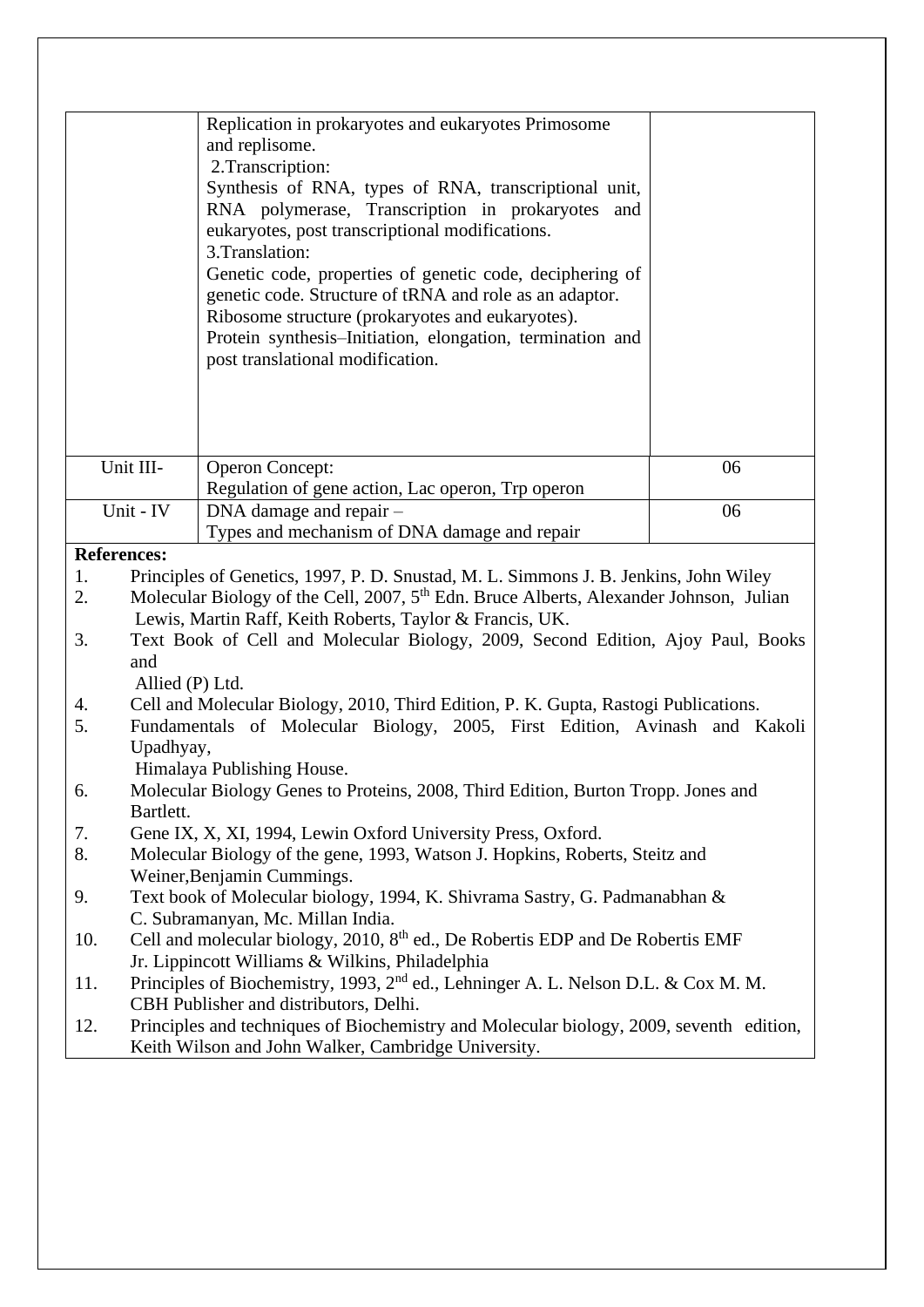| Name<br>of<br>Programme | T.Y.B.Sc. (Zoology) Semester VI                                                                                                                                            |                                       |
|-------------------------|----------------------------------------------------------------------------------------------------------------------------------------------------------------------------|---------------------------------------|
| Title of the            | <b>Organic Evolution</b>                                                                                                                                                   |                                       |
| Course                  |                                                                                                                                                                            |                                       |
| Course                  | ZOO3604                                                                                                                                                                    |                                       |
| Code                    |                                                                                                                                                                            |                                       |
| Number of<br>Credits    | $\overline{2}$                                                                                                                                                             |                                       |
|                         | Description                                                                                                                                                                | Cognitive level                       |
|                         |                                                                                                                                                                            | (Bloom's Level)<br>(Level1/2/3/4/5/6) |
| CO <sub>1</sub>         | Write about ancient and medieval beliefs of origin of life and<br>discuss origin of eukaryotic cell.                                                                       | 6,2                                   |
| CO <sub>2</sub>         | Differentiate and compile different evidences of organic<br>evolution and explain how they help in studying origin of<br>life.                                             | 2,4,6                                 |
| CO <sub>3</sub>         | Illustrate aspects and patterns of animal distribution.<br>Outline and describe the factors influencing<br>animal<br>distribution and discuss about barriers to dispersal. | 1,2,3                                 |
| CO <sub>4</sub>         | Differentiate and compare micro-evolutionary<br>changes,<br>adaptive radiation.<br>speciation<br>Classify<br>isolating<br>and<br>mechanisms.                               | 2,3,4                                 |
| CO <sub>5</sub>         | Discuss, classify, and evaluate role of different kinds of<br>adaptations in evolutionary pathway.                                                                         | 2,3,4,5                               |
| CO <sub>6</sub>         | Create/ prepare a world map of Zoogeographical distributions<br>of different animals. Describe and compare the data of<br>different realms                                 | 1,2,4,6                               |

# ZOO3604: Organic Evolution

| Unit - I   | Origin of life:                          | 5              |
|------------|------------------------------------------|----------------|
|            | Ancient and medieval beliefs.            |                |
|            | Origin of eukaryotic cell.               |                |
| Unit - II  | Evidences of organic evolution:          | 9              |
|            | Study of evidences from:                 |                |
|            | Morphology and comparative anatomy.      |                |
|            | Embryology.                              |                |
|            | Geographical distribution.               |                |
|            | Palaeontology.                           |                |
|            | Connecting links.                        |                |
| Unit - III | Adaptations:                             | $\overline{4}$ |
|            | Introduction.                            |                |
|            | Kinds of adaptations.                    |                |
|            | Divergent Evolution (Adaptive radiation) |                |
| $Unit -$   | Isolation:                               | $\overline{4}$ |
| IV         | Definition.                              |                |
|            | Classifications of isolating mechanism   |                |
|            | Types of isolating mechanism             |                |
| Unit - V   | The Origin of Species:                   | 5              |
|            | Concept of species                       |                |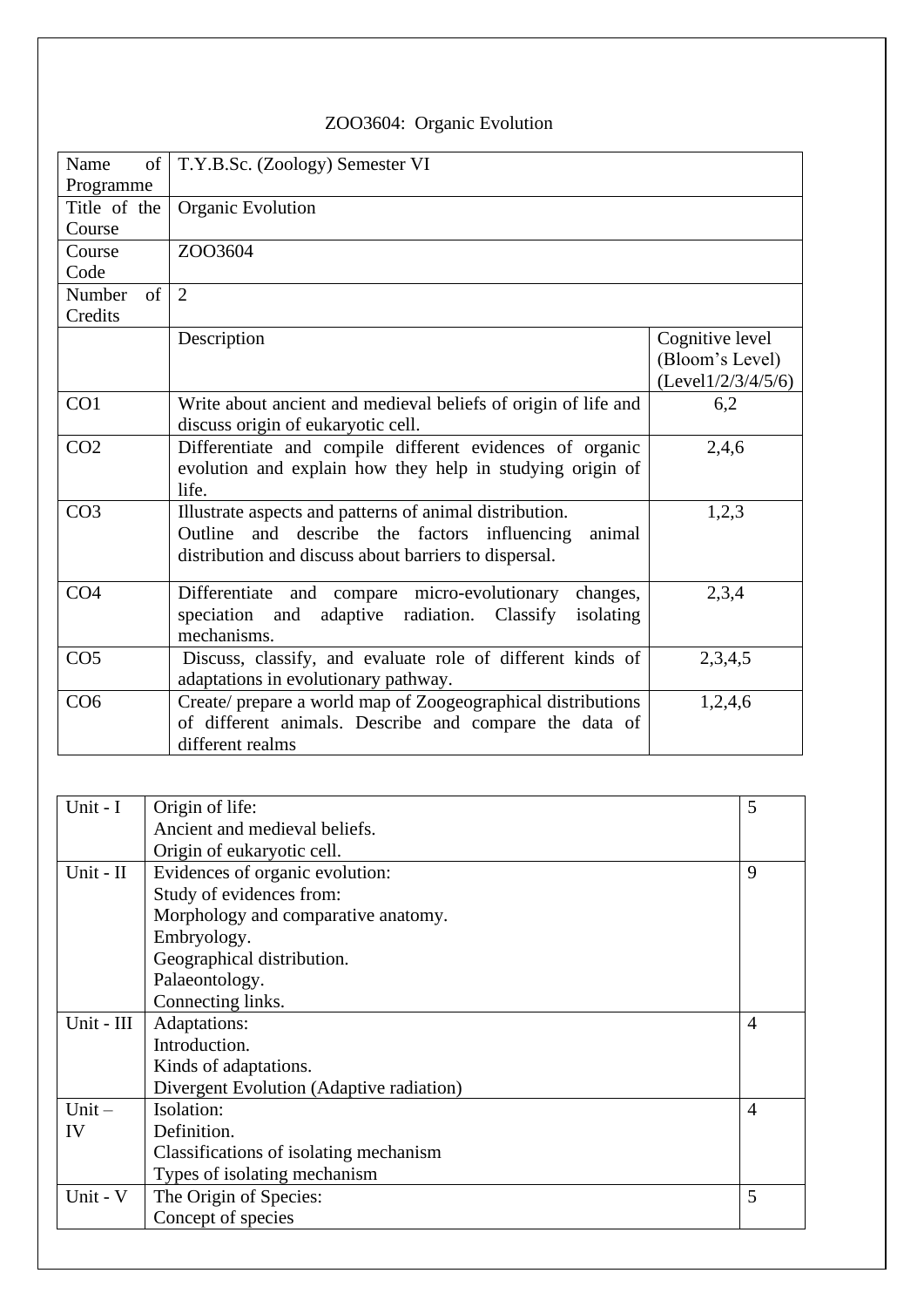|             | Categories of species.                            |                |
|-------------|---------------------------------------------------|----------------|
|             | Causative factors for speciation                  |                |
|             | Modes of speciation                               |                |
|             | Patterns of speciation                            |                |
|             | Types of speciation.                              |                |
| Unit - $VI$ | Animal Distribution and barriers to distribution: | 5              |
|             | Aspects of animal distribution.                   |                |
|             | Patterns of animal distribution.                  |                |
|             | Factors influencing animal distribution.          |                |
|             | Barriers to dispersal.                            |                |
|             | Means of dispersal.                               |                |
| Unit -      | Zoogeographical distributions:                    | $\overline{4}$ |
| <b>VII</b>  | Introduction.                                     |                |
|             | Types of zoogeographical distribution.            |                |
|             | Study of different regions.                       |                |

References:

- 1. Organic Evolution, 1991 T. S. Gopalkrishanan, I. Sambashivarab Publ. House.
- 2. Evolution, 2010 P. K. Gupta, Rastogi Publ., Meerut.
- 3. Evolutionary Biology, 2010, Mohan P. Arora, Himalaya Pub. House, Delhi.
- 4. Evolution, 1968, E. O. Dodson, Reinhold Pub. Corp., New York.
- 5. American Museum of Natural History. The First Humans [Volume 1 of The Illustrated History of Humankind]. Harper Collins, 1993.
- 6. Andrews, Peter, and Christopher B. Stringer. Human Evolution: An Illustrated Guide. University Press, 1989.
- 7. Berger, Lee. "The Dawn of Humans: Redrawing Our Family Tree?" National Geographic 194 (August 1998): 90-99.
- 8. Cartmill, Matt. "Lucy in the Sand with Footnotes," Natural History (April 1981): 90-95.
- 9. The origin of species, 1959, Charles Darwin, New American Library, New York. 15. Diamond, Jared. The Third Chimpanzee: The Evolution and Future of the Human Animal. Harper Collins, 1992.
- 10. Edey, Maitland A. and Donald C. Johanson. Blueprints: Solving the Mystery of Evolution. Viking, 1990
- 11. Brunet, M., et al. 2002. A new hominid from the Upper Miocene of Chad, Central Africa. Nature 418:145-151.

#### ONLINE READINGS: -

- 1. Evolution: An International Journal of Organic Evolution | Nature
- 2. THE HISTORY OF ORGANIC EVOLUTION | Science (sciencemag.org)
- 3. Adaptation, speciation and extinction in the Anthropocene | Proceedings of the Royal Society B: Biological Sciences (royalsocietypublishing.org)
- 4. Divergent adaptation promotes reproductive isolation among experimental populations of the filamentous fungus Neurospora | BMC Ecology and Evolution | Full Text (biomedcentral.com)
- 5. (PDF) Adaptation and The Origin of Species (researchgate.net)
- 6. Climate adaptation and speciation: particular focus on reproductive barriers in Ficedula flycatchers - Qvarnström - 2016 - Evolutionary Applications - Wiley Online Library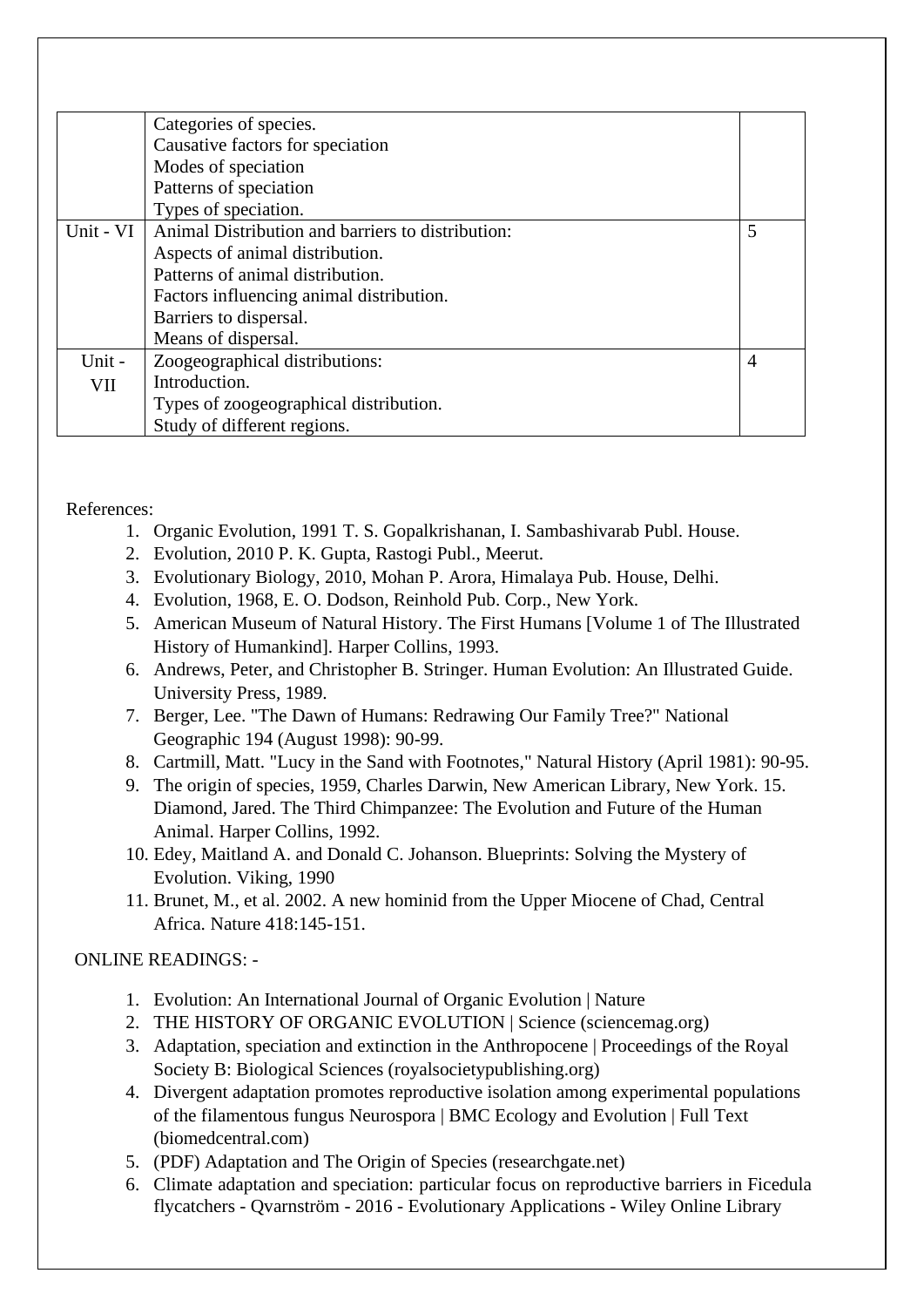|                     |           | ZOO3605: Animal Pathology                                                            |                 |    |
|---------------------|-----------|--------------------------------------------------------------------------------------|-----------------|----|
| Programme           |           | T.Y. B.Sc. (Zoology) Semester VI                                                     |                 |    |
| <b>Course Title</b> |           | <b>Animal Pathology</b>                                                              |                 |    |
| <b>Course Code</b>  |           | ZOO3605                                                                              |                 |    |
| Credits             |           | $\overline{2}$                                                                       |                 |    |
|                     |           | Description                                                                          | Cognitive level |    |
|                     |           |                                                                                      | (Bloom's Level) |    |
| CO1                 |           | Identify the functions of the whole body organs and their                            |                 |    |
|                     |           | mechanisms in diseased states.                                                       |                 |    |
| CO <sub>2</sub>     |           | Explain various health conditions and their effects in                               | $\overline{2}$  |    |
|                     |           | diseased state. Discuss the pathophysiology of diseases.                             |                 |    |
| CO <sub>3</sub>     |           | Define pathological conditions and apply their basic                                 | 1,3             |    |
|                     |           | concepts to understand deformities and diseases in the                               |                 |    |
|                     |           | human body.                                                                          |                 |    |
| CO <sub>4</sub>     |           | Differentiate between health and diseased state and                                  | 4               |    |
| CO <sub>5</sub>     |           | discriminate the diseases and their pathogenesis.                                    | 5               |    |
|                     |           | Review the pathological diseases and their processes in<br>fishes, cattle and birds. |                 |    |
| CO <sub>6</sub>     |           | Write about the mechanisms, mode of infection,                                       | 6               |    |
|                     |           | pathogenesis and effects of communicable and non-                                    |                 |    |
|                     |           | communicable diseases on animals.                                                    |                 |    |
|                     |           |                                                                                      |                 |    |
|                     |           |                                                                                      |                 |    |
| Unit-I              |           | Common diseases of animals: Introduction of Pathology: scope and branches            |                 | 8  |
|                     |           | Diseases of animals, Diseases of fishes (Dropsy, Fin rot, Argularis, Anchor          |                 |    |
|                     | worm).    |                                                                                      |                 |    |
|                     |           | Diseases of fowls. (Fowl pox, Newcastle disease, Avian influenza, Mereks             |                 |    |
|                     | disease). |                                                                                      |                 |    |
|                     |           | Diseases of cattle's (Anthrax, Foot and mouth disease, Mastitis, Milk fever),        |                 |    |
|                     |           |                                                                                      |                 |    |
| Unit-II             | Human     | diseases:<br>Communicable<br>diseases<br>in                                          | humans.         | 10 |
|                     |           | Pathogen, aetiology, pathogenesis of - Hepatitis, Tuberculosis, AIDS.                |                 |    |
|                     |           | Zoonotic diseases:                                                                   |                 |    |
|                     |           | Bacterial disease - Leptospirosis                                                    |                 |    |
|                     |           | Fungal disease - Histoplasmosis                                                      |                 |    |
|                     |           | Viral disease - Rabies                                                               |                 |    |
|                     |           | Protozoan disease-Toxoplasmosis                                                      |                 |    |
| Unit-III            |           | Common pathological processes:                                                       |                 | 8  |
|                     |           | Retrogressive changes:<br>Cloudy swelling,                                           |                 |    |
|                     |           | Degeneration - fatty degeneration, mucoid degeneration                               |                 |    |
|                     |           | and amyloid degeneration                                                             |                 |    |
|                     |           | Necrosis: Nuclear and cytoplasm changes, Types of necrosis                           |                 |    |
|                     |           | Gangrene: Definition and causes, Types of gangrene - dry, moist and gas              |                 |    |
|                     | gangrene  |                                                                                      |                 |    |
| Unit-IV             |           | Pathological disturbances and disorders:                                             |                 | 10 |
|                     |           | Circulatory disturbances-                                                            |                 |    |
|                     |           | Hyperaemia: active and passive (causes and effects)                                  |                 |    |
|                     |           | Ischaemia: causes and effects                                                        |                 |    |
|                     |           | Haemorrhage: causes, effects and haemorrhagic effects                                |                 |    |
|                     |           | Thrombosis: thrombus formation, its causes, and effects                              |                 |    |
|                     |           | Embolism: Definition, sources, types, and effects                                    |                 |    |
|                     |           |                                                                                      |                 |    |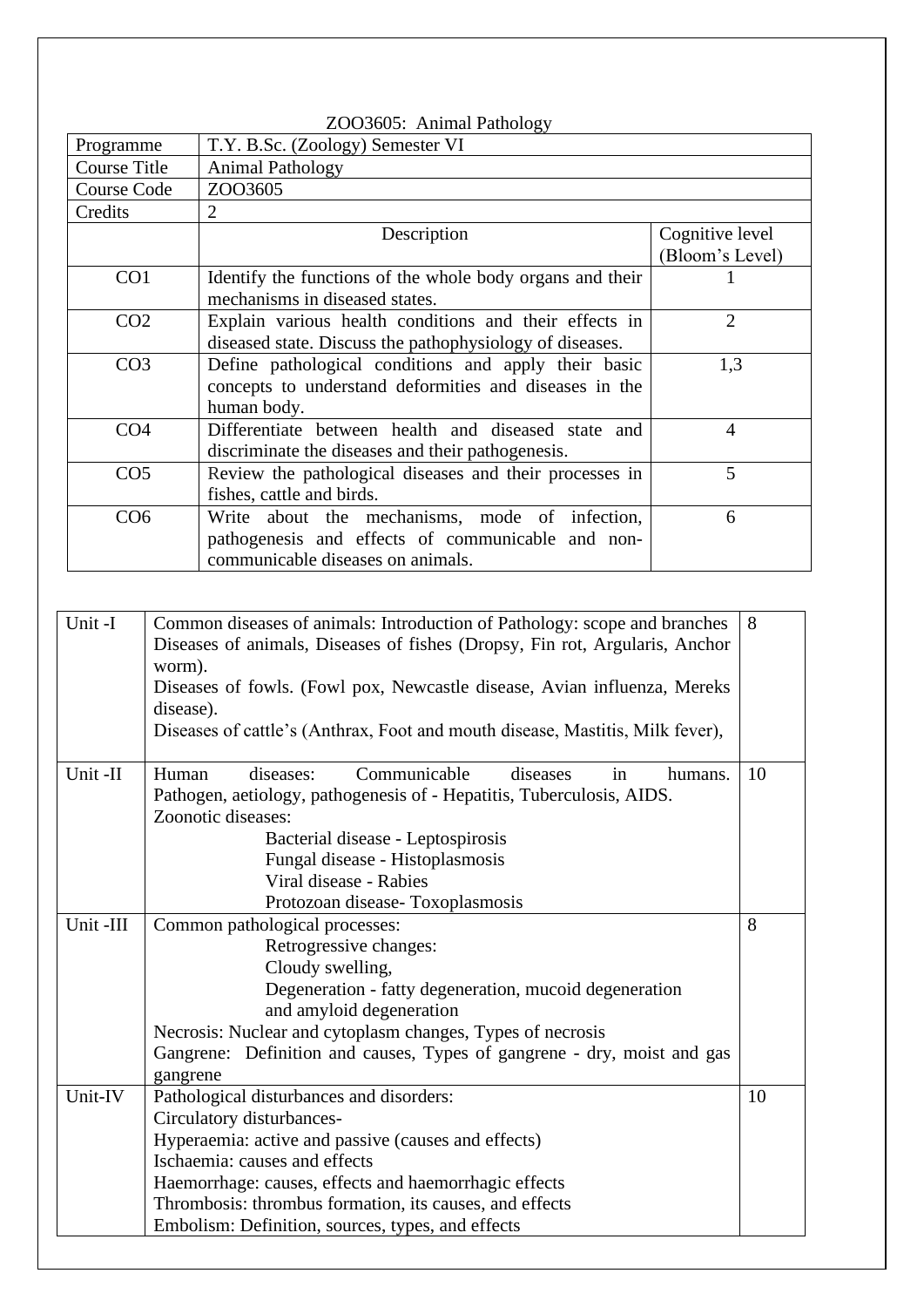Disorders of pigmentations: Causes and effects of pigmentation, melanises. Disorders of mineral metabolism: Mechanism of calcification, pathological calcification (dystrophic and metastatic) Causes and its effects. Gout aetiology and pathogenesis.

References:

- 1. A text book of Pathology, 2009, 15<sup>th</sup> Rev Edn., Dey N. C. and Dey T. K. Sinha Debashish, New central book agency, Kolkata.
- 2. General pathology and pathology of systems, 2008, 6<sup>th</sup> Edn., Bhende Y. M. and Deodhar S.G.; Popular Prakashan Ltd., India.
- 3. Robins Basic Pathology, 2012, 9th Edn., Vinay Kumar, Abul K. Abbas, Jon C. Aster, Saunders, Philadelphia.
- 4. Textbook of Pathology, 2014, 7<sup>th</sup> Edition, Harsh Mohan, Jaypee Brothers Medical Publishers (P) Ltd.
- 5. Essentials in Haematology & Clinical Pathology, 2012, 1st Edition, Ramadas Nayak, Sharada Rai, Astha Gupta.
- 6. Concise Book On Medical Laboratory Technology, 2005 reprint, 1st Edn., C. R. Maiti, New Central Book Agency (p) Ltd, Kolkata, India
- 7. Wiley: Diseases of poultry, 13th edition David E. Swayne.
- 8. Pathological basis of veterinary diseases,  $5<sup>th</sup>$  edition, Editor James Zachary Mc Gavin.
- 9. Wiley: Fish diseases diagnosis and treatment, Edward James,  $2<sup>nd</sup>$  edition.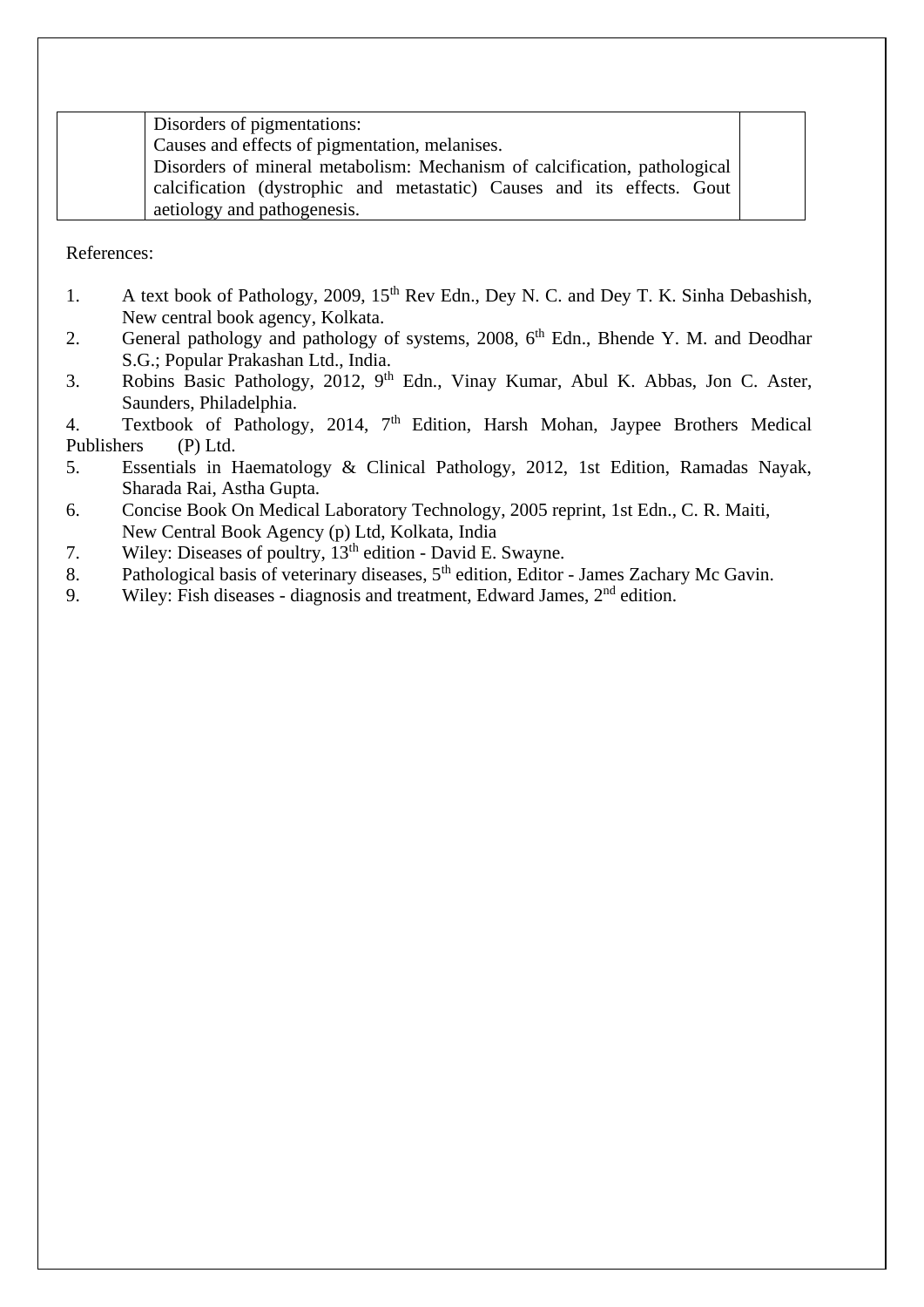## ZOO3614: Human Genetics

| Name<br>of<br>Programme      | <b>B.Sc Zoology</b>                                                                                                                                                                                                                                                                                                                                                                                                                                                                                                                                                                                                                                                                                                                                                                                                                                                                                                                                                                             |                                                          |
|------------------------------|-------------------------------------------------------------------------------------------------------------------------------------------------------------------------------------------------------------------------------------------------------------------------------------------------------------------------------------------------------------------------------------------------------------------------------------------------------------------------------------------------------------------------------------------------------------------------------------------------------------------------------------------------------------------------------------------------------------------------------------------------------------------------------------------------------------------------------------------------------------------------------------------------------------------------------------------------------------------------------------------------|----------------------------------------------------------|
| Title<br>of<br>the<br>Course | <b>Human Genetics</b>                                                                                                                                                                                                                                                                                                                                                                                                                                                                                                                                                                                                                                                                                                                                                                                                                                                                                                                                                                           |                                                          |
| <b>Course Code</b>           | ZOO3614                                                                                                                                                                                                                                                                                                                                                                                                                                                                                                                                                                                                                                                                                                                                                                                                                                                                                                                                                                                         |                                                          |
| Number<br>of<br>Credits      | 2                                                                                                                                                                                                                                                                                                                                                                                                                                                                                                                                                                                                                                                                                                                                                                                                                                                                                                                                                                                               |                                                          |
|                              | Description                                                                                                                                                                                                                                                                                                                                                                                                                                                                                                                                                                                                                                                                                                                                                                                                                                                                                                                                                                                     | Cognitive level<br>(Bloom's Level)<br>(Level1/2/3/4/5/6) |
| CO <sub>1</sub>              | Describe concept of Mendel's law of Inheritance and<br>importance.                                                                                                                                                                                                                                                                                                                                                                                                                                                                                                                                                                                                                                                                                                                                                                                                                                                                                                                              | -1                                                       |
| CO <sub>2</sub>              | Classify types Chromosomes and explain human karyotype,<br>explain flow karyotyping and FACS.                                                                                                                                                                                                                                                                                                                                                                                                                                                                                                                                                                                                                                                                                                                                                                                                                                                                                                   | 2,3                                                      |
| CO <sub>3</sub>              | Categorize Genetic diseases and explain mechanism of<br>inheritance pattern.                                                                                                                                                                                                                                                                                                                                                                                                                                                                                                                                                                                                                                                                                                                                                                                                                                                                                                                    | 2,4                                                      |
| CO <sub>4</sub>              | Explain Pedigree Studies and categorize stages of genetic<br>Counselling                                                                                                                                                                                                                                                                                                                                                                                                                                                                                                                                                                                                                                                                                                                                                                                                                                                                                                                        | 4,2                                                      |
| CO <sub>5</sub>              | Explain Dermatoglyphics and assess the processes of<br>parental diagnosis.                                                                                                                                                                                                                                                                                                                                                                                                                                                                                                                                                                                                                                                                                                                                                                                                                                                                                                                      | 4,5                                                      |
| CO <sub>6</sub>              | Specify the Genetics and Society (Eugenics, Euthenics,<br>Euphenics, Human genome project, Gene Therapy,<br>Stem Cells, Cord Blood Banking and Stem Cell Therapy.<br>processes of gene regulation and operon concepts).                                                                                                                                                                                                                                                                                                                                                                                                                                                                                                                                                                                                                                                                                                                                                                         | 6                                                        |
|                              |                                                                                                                                                                                                                                                                                                                                                                                                                                                                                                                                                                                                                                                                                                                                                                                                                                                                                                                                                                                                 |                                                          |
| Unit - I                     | Applications of Mendel's Laws to Human Inheritance:<br>Pigmentation versus albinism, Mechanism of melanin synthesis<br>Inheritance of albinism in human, Lethal genes in human,<br>Examples of dominant, recessive, semi-lethal genes in human.<br>Human Chromosomes:<br>Normal Human Karyotype: Paris Nomenclature, Flow karyotyping<br>(Quantification of DNA of individual chromosomes) FACS<br>Fluorescence activated cell sorter.<br>Genetic Diseases and Inheritance Pattern:<br>Autosomal inheritance- Dominant (E.g. - Adult polycystic kidney,<br>Achondroplasia, and Neurofibromatosis) Autosomal inheritance<br>Recessive, (E.g. - Sickle cell anaemia, Phenylketonuria), Sex linked<br>inheritance - The Lyon Hypothesis (X- Chromosome inactivation.<br>Recessive: (E.g. - Duchenne muscular dystrophy - DMD)<br>X-linked; Dominant (E.g. - Goetz's syndrome, Oral Facial - Digital<br>syndrome) Y-linked inheritance (Holandric gene - E.g. - Double Y<br>Syndrome (XYY Syndrome) | 12                                                       |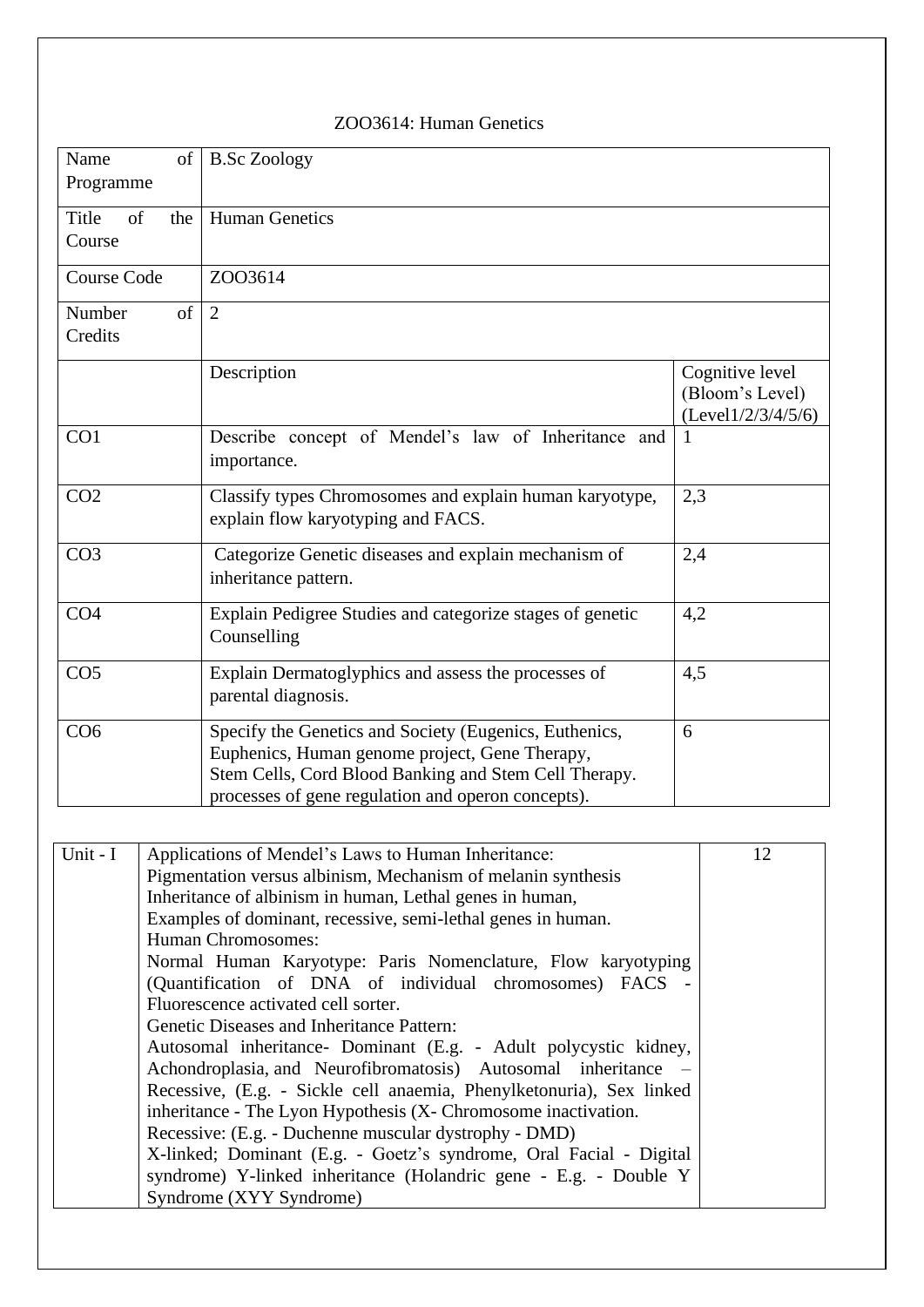| Unit - II | Pedigree Studies and Genetic Counselling:                                   | 10 |
|-----------|-----------------------------------------------------------------------------|----|
|           | Symbols used in pedigree studies, Pedigree analysis $\&$ construction,      |    |
|           | Pedigree analysis for the inheritance pattern of genetic diseases,          |    |
|           | Genetic Counselling.                                                        |    |
|           | Stage 1: History and pedigree construction                                  |    |
|           | Stage 2: Examination                                                        |    |
|           | Stage 3: Diagnosis                                                          |    |
|           | Stage 4: Counselling                                                        |    |
|           | Stage 5: Follow up                                                          |    |
|           | Oncogenetics:                                                               |    |
|           | Properties of malignant cells, Types of Genes - Proto-Oncogenes,            |    |
|           | Oncogenes, Cellular Oncogenes, Tumor Suppressor Genes,                      |    |
|           | Chromosomal abnormalities associated with the specific                      |    |
|           | malignancies - Burkitt's Lymphoma, CML & Retinoblastoma                     |    |
| Unit -III | Dermatoglyphics:                                                            | 08 |
|           | Introduction and classification, Flexion creases, Dermatoglyphics in        |    |
|           | clinical disorders, Clinical applications, its advantages, and limitations. |    |
|           | Prenatal Diagnosis:                                                         |    |
|           | Introduction and Definition, Various procedures used, such as               |    |
|           | Amniocentesis, Chorionic villus sampling, Ultrasonography and               |    |
|           | Fetoscopy.                                                                  |    |
|           | Genetics and Society:                                                       |    |
|           | Eugenics: Positive and negative, Euthenics, Euphenics, Human genome         |    |
|           | project, Gene Therapy with reference to Haemophilia, Stem Cells -           |    |
|           | Definition types and sources. A brief account on Cord Blood Banking         |    |
|           | and Stem Cell Therapy.                                                      |    |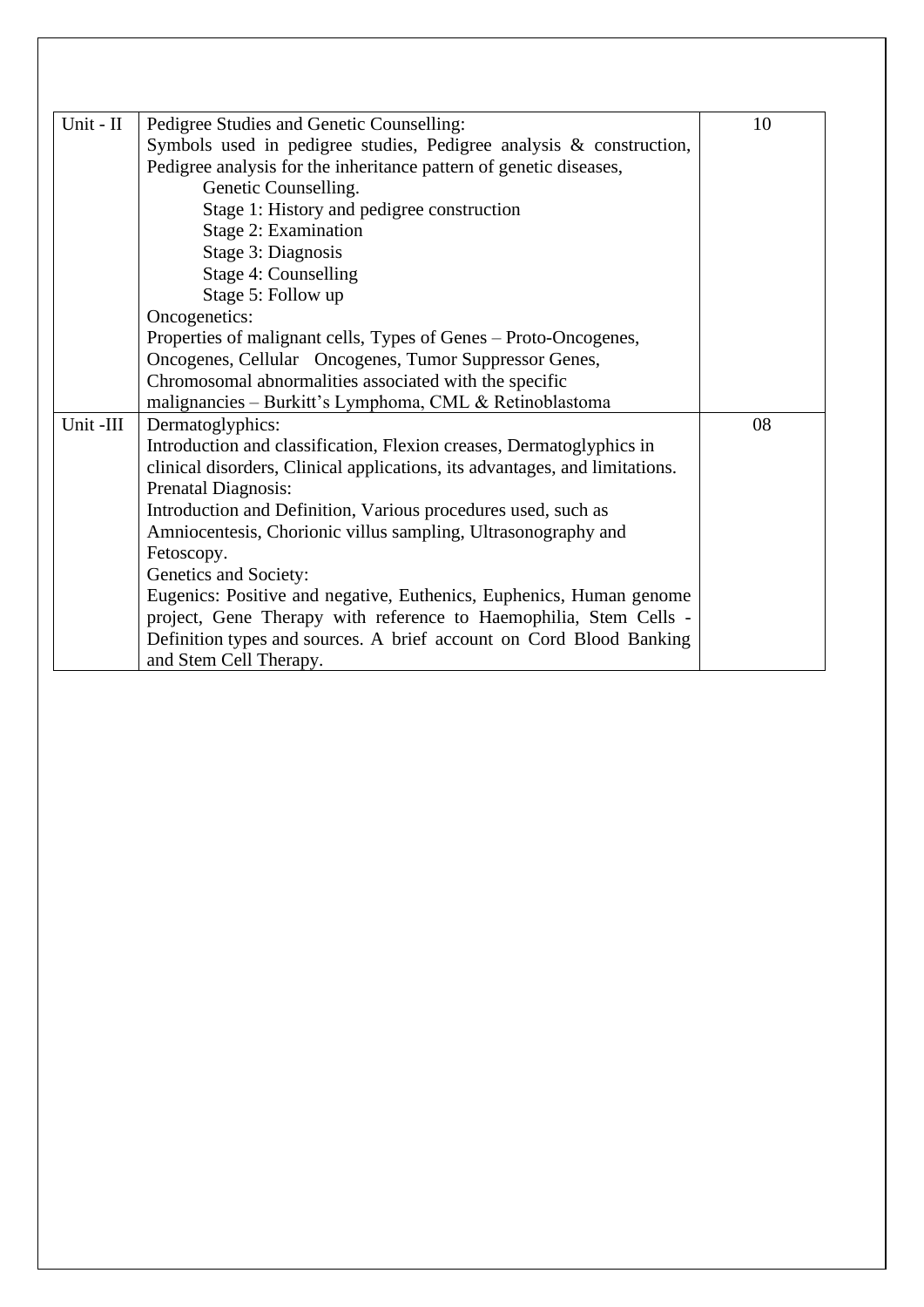|                 | ZOO3606: General Endocrinology                                                                                                       |                                    |
|-----------------|--------------------------------------------------------------------------------------------------------------------------------------|------------------------------------|
| Programme       | T.Y. B.Sc. (Zoology) Semester VI                                                                                                     |                                    |
| Course Title    | General Endocrinology                                                                                                                |                                    |
| Course Code     | ZOO3606                                                                                                                              |                                    |
| Credits         | 2                                                                                                                                    |                                    |
|                 | Description                                                                                                                          | Cognitive level<br>(Bloom's Level) |
| CO <sub>1</sub> | Describe endocrine glands and physiological functions of<br>hormones synthesized and secreted by them.                               |                                    |
| CO <sub>2</sub> | Explain hormonal regulations of different hormones.                                                                                  | $\overline{2}$                     |
| CO <sub>3</sub> | Illustrate feedback mechanism of hormones secreted by<br>Pituitary gland, other endocrine<br>glands<br>and<br>neuroendocrine system. | 3                                  |
| CO <sub>4</sub> | Classify different classes of hormones<br>their<br>and<br>mechanism of action.                                                       | 4                                  |
| CO <sub>5</sub> | Review different Assisted Reproductive technologies.                                                                                 | 5                                  |
| CO6             | Write a report on hormonal dysfunctions and disorders.                                                                               | 6                                  |

|              | <b>Title and Contents</b>                                            | No. of         |
|--------------|----------------------------------------------------------------------|----------------|
|              |                                                                      | Lectures       |
| Unit-I       | Introduction to Endocrinology                                        | 5              |
|              | Brief History and Scope of Endocrinology                             |                |
|              | Endocrine glands and hormones:                                       |                |
|              | Hypothalamus, Pituitary, Pineal, Thyroid, Parathyroid, Thymus,       |                |
|              | Pancreas, Adrenal, Ovaries and Testes                                |                |
| Unit-II      | The Concept of Homeostasis                                           | $\overline{2}$ |
|              | Feedback System for hormones and Hormones and Homeostasis            |                |
| Unit-III     | General characteristics of Hormones and Classes of Hormones:         | $\overline{3}$ |
|              | Definition of Hormone, Chemical Structure and Synthesis of           |                |
|              | Hormones, Control of Hormone Secretion, Physiological Roles of       |                |
|              | Hormones and Permissive Action of Hormones.                          |                |
|              | (Location, Structure and Function, Hypoactivity and Hyperactivity    |                |
|              | of Hormones)                                                         |                |
| Unit-IV      | Hormones of Adenohypophysis and Neurohypophysis                      | 3              |
|              | Physiological Role/Functions                                         |                |
| Unit-V       | Types of Hormone Receptors and the Mechanisms of Action of           | 3              |
|              | Hormones and Feedback mechanism                                      |                |
|              | Plasma membrane mediated actions as well as intracellular cAMP       |                |
|              | mediated actions                                                     |                |
| Unit - VI    | Role of Osmoregulatory Hormones                                      | 6              |
|              | ADH, Mineralocortocoids and renin- angiotensin mechanism.            |                |
| $Unit - VII$ | Neurotransmitters/Neurohormones                                      | $\overline{4}$ |
|              | Neurohormones: nature and mechanism of action; brief account of      |                |
|              | Neurotransmitters                                                    |                |
| Unit -VIII   | Assisted Reproductive Technologies                                   | $\overline{4}$ |
|              | brief account of Human Contraception<br>$\mathsf{A}$<br>and<br>Human |                |
|              | Reproductive Technologies.                                           |                |

## $ZOO3606$ : General Endocrinol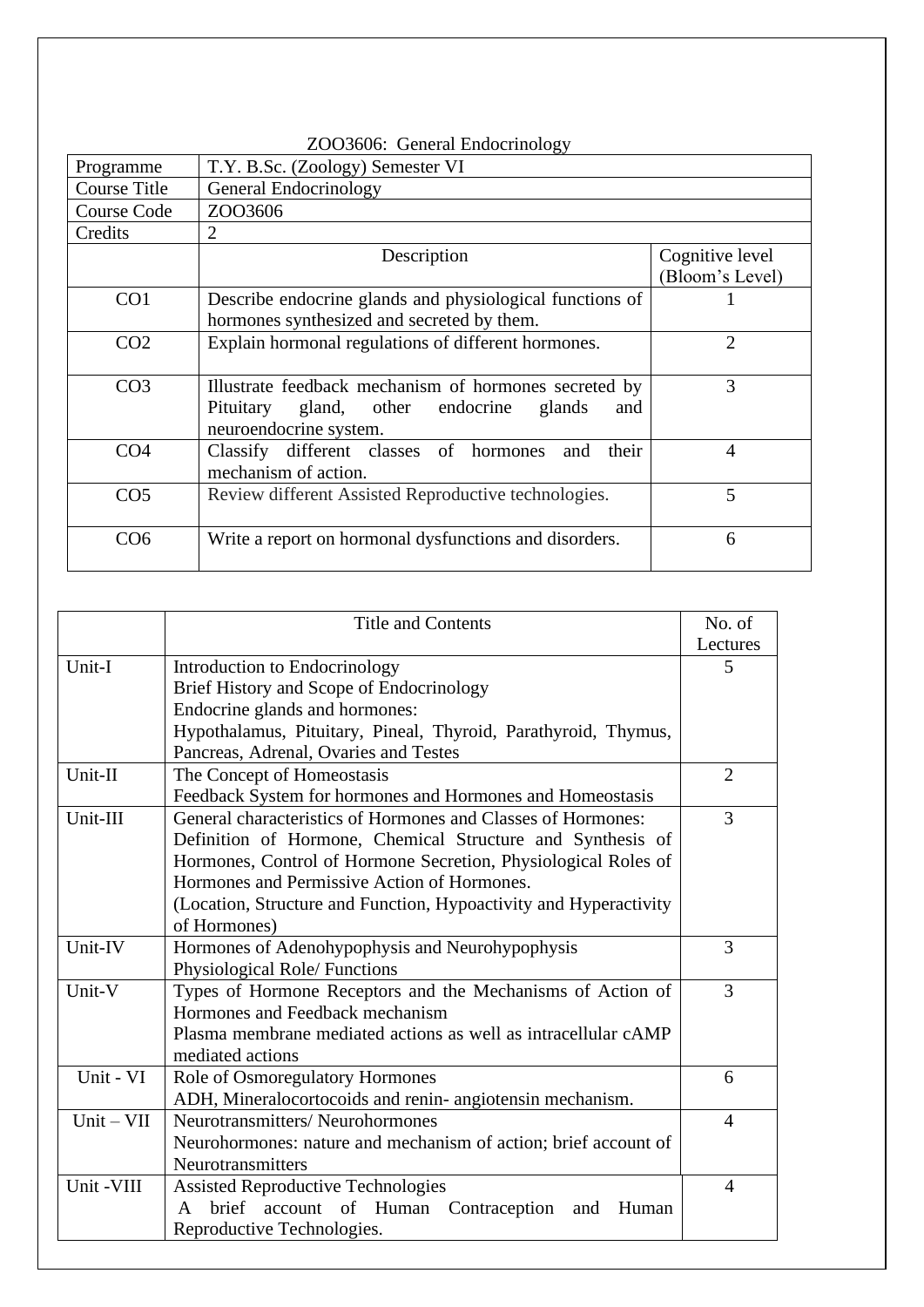References:

1.Chandra Negi. 2015. Introduction to Endocrinology, PHI Learning Private Limited, Delhi

2.Bentley, P. J. (1998). Comparative Vertebrate Endocrinology, edn.3, Cambridge University Press, London.

3.Bollander, F. (1994). Molecular Endocrinology, edn. 2, Acad. Press, San Diego.

4.Hadely, M. E. (1996). Endocrinology. Edn. 4, Prentice Hall, Upper Saddle Park.

5.Hoar, W. S. and Hickman, C.P., Jr. (1983). A laboratory companion for general and comparative physiology. Edn. 3, Prentice - Hall, Englewood Cliffs, N. J., USA.

6.Sastry K. V. Endocrinology and Reproductive Biology, Rastogi Publications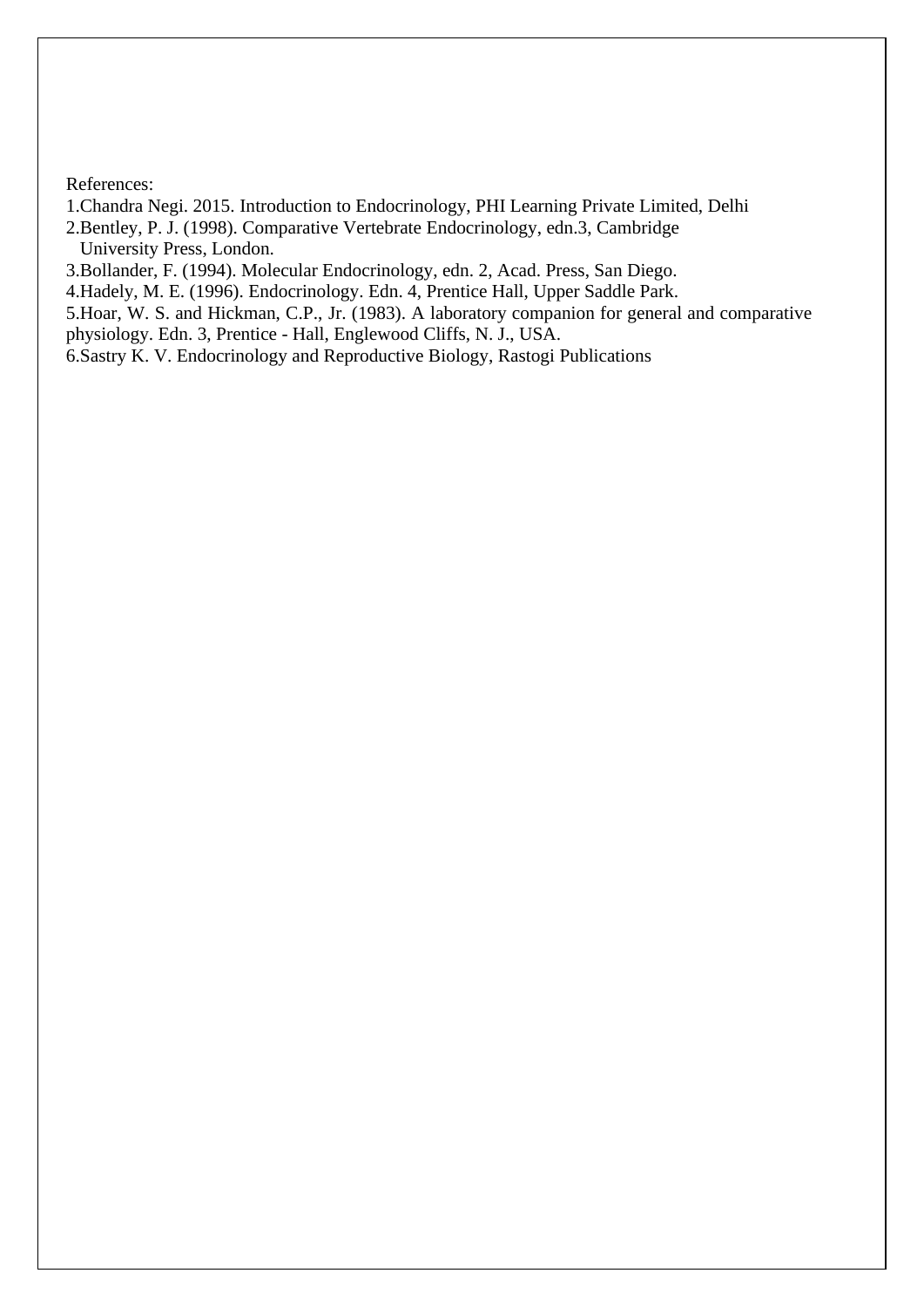| Programme       | T.Y. B.Sc. (Zoology) Semester VI                           |                 |
|-----------------|------------------------------------------------------------|-----------------|
| Course Title    | <b>Poultry Science</b>                                     |                 |
| Course Code     | ZOO3615                                                    |                 |
| Credits         | $\overline{2}$                                             |                 |
|                 | Description                                                | Cognitive level |
|                 |                                                            | (Bloom's Level) |
| CO <sub>1</sub> | Describe poultry science and different systems of fowl     |                 |
|                 | farming.                                                   |                 |
| CO <sub>2</sub> | Explain formation, structure, and nutritive value of eggs. | $\overline{2}$  |
|                 |                                                            |                 |
| CO <sub>3</sub> | Illustrate breeding mechanism of poultry.                  | 3               |
|                 |                                                            |                 |
| CO <sub>4</sub> | Classify different breeds of fowls                         | 4               |
|                 |                                                            |                 |
| CO <sub>5</sub> | Review of different poultry equipment's and poultry        | 5               |
|                 | feeding.                                                   |                 |
| CO <sub>6</sub> | Write a report on infectious and non-infectious diseases   | 6               |
|                 | of fowl.                                                   |                 |

#### ZOO3615: POULTRY SCIENCE (Elective Paper)

| Unit-I    | Introduction to poultry science.<br>Definition of poultry. Historical background of poultry farms.<br>Advantages of poultry farming. | 03 |
|-----------|--------------------------------------------------------------------------------------------------------------------------------------|----|
| Unit -II  | Classification of different fowls and study of different breeds.                                                                     | 06 |
| Unit -III | Breeding of poultry.<br>Natural mating, Artificial insemination                                                                      | 06 |
| Unit-IV   | Formation, structure, and nutritive value of eggs. Abnormal types of<br>eggs.                                                        | 05 |
| Unit-V    | Hatching of eggs. Brooding and rearing                                                                                               | 04 |
| Unit-VI   | Different systems of fowl farming.                                                                                                   | 04 |
| Unit-VII  | Study of poultry equipment's and poultry feeding.                                                                                    | 04 |
| Unit-VIII | Study of infectious and non-infectious diseases (two each)                                                                           | 04 |

References:

- 1. Mead, G. C. & Wells, R. G. 1999. Poultry meat science. Wallingford, UK, CAB International Publishing.
- 2. Scientific poultry production Book · January 2006, Edition III, ISBN 81-8189-1473, Publisher: International Book Distributing Co., Sreenivasaiah P.
- 3. Text Book of Poultry Science by Sreenivasaiah P. V. (2008).

ONLINE READINGS: -

- 1. Danish Poultry Network www.poultry.kvl.dk
- 2. Poultry Information Network www.wattnet.com
- 3. International Egg Commission www.internationalegg.com
- 4. Egg Nutrition Centre www.enc-online.org
- 5. American Egg Board www.aeb.org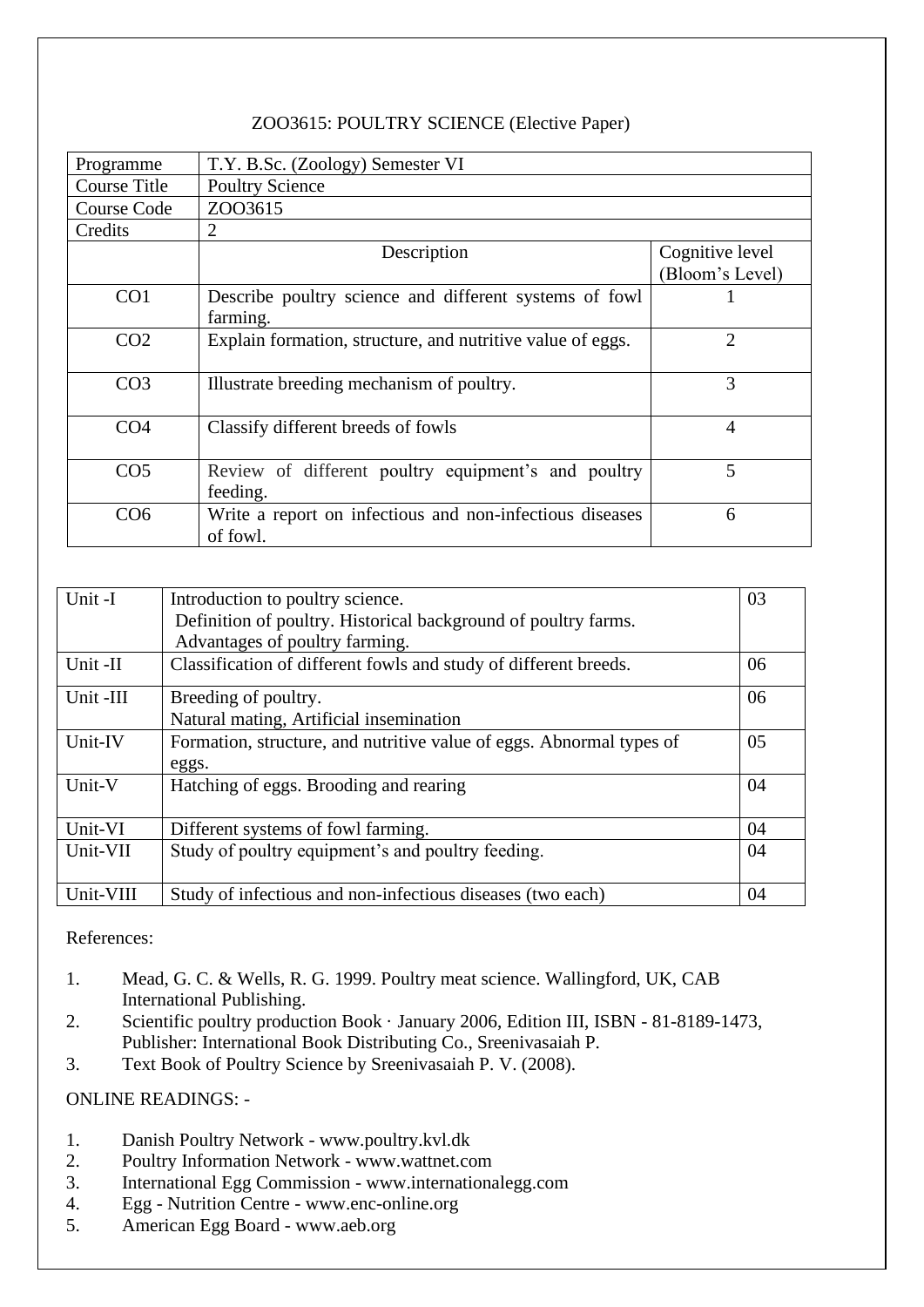## ZOO3611: Biostatistics

| Programme           |                 | T.Y. B.Sc. (Zoology) Semester VI                                                                                                                                                                                                                                                                                                                                                                                                                                                   |                                    |         |
|---------------------|-----------------|------------------------------------------------------------------------------------------------------------------------------------------------------------------------------------------------------------------------------------------------------------------------------------------------------------------------------------------------------------------------------------------------------------------------------------------------------------------------------------|------------------------------------|---------|
| <b>Course Title</b> |                 | <b>Biostatistics</b>                                                                                                                                                                                                                                                                                                                                                                                                                                                               |                                    |         |
| <b>Course Code</b>  |                 | ZOO3611                                                                                                                                                                                                                                                                                                                                                                                                                                                                            |                                    |         |
| Credits             |                 | $\overline{2}$                                                                                                                                                                                                                                                                                                                                                                                                                                                                     |                                    |         |
|                     |                 | Description                                                                                                                                                                                                                                                                                                                                                                                                                                                                        | Cognitive level<br>(Bloom's Level) |         |
| CO1                 |                 | Describe statistical data representation and interpretation<br>methods                                                                                                                                                                                                                                                                                                                                                                                                             |                                    |         |
| CO <sub>2</sub>     |                 | Explain collection, presentation of statistical data and<br>various methods of presenting data                                                                                                                                                                                                                                                                                                                                                                                     | $\overline{2}$                     |         |
| CO <sub>3</sub>     |                 | Illustrate descriptive statistical methods like Mean,<br>and Mode, measures of dispersion<br>Median<br>and<br>Probability                                                                                                                                                                                                                                                                                                                                                          | 3                                  |         |
| CO <sub>4</sub>     |                 | Classify various statistical methods and interpretation                                                                                                                                                                                                                                                                                                                                                                                                                            | $\overline{4}$                     |         |
| CO <sub>5</sub>     |                 | Review Concepts used in Testing of Hypothesis                                                                                                                                                                                                                                                                                                                                                                                                                                      | 5                                  |         |
| CO <sub>6</sub>     |                 | Application of statistical methods and prepare a report on<br>given statistical data and its analysis                                                                                                                                                                                                                                                                                                                                                                              | 6                                  |         |
|                     |                 |                                                                                                                                                                                                                                                                                                                                                                                                                                                                                    |                                    |         |
| Unit-I<br>Unit -II  | A.              | Introductory Biostatistics, Data Representation, and Interpretation<br>Importance of Statistics in Biology, Samples and Population<br>Types of data, Random sampling (SRSWR and SRSWOR),<br>Attributes and Variables, Collection and presentation of data,<br>representation (Simple bar diagram,<br>tabulation, Diagrammatic<br>sub-divided bar diagram and pie diagram). Graphical representation<br>(Histogram and frequency polygon)<br>Descriptive Statistics and Probability |                                    | 8<br>10 |
|                     | Β.              | A. Measures of central tendency-Mean, median, mode.<br>Measures of dispersion-Range, Standard deviation, and Variance<br>C. Concept of Probability – classical definition, discrete and continuous<br>random variable, concept of density and mass function.                                                                                                                                                                                                                       |                                    |         |
| Unit-III            |                 | Testing of Hypothesis<br>A. The concepts of null hypothesis, alternative hypothesis, significance<br>level, type I and type II errors, p-value, one tailed and two tailed<br>tests, degrees of freedom.<br>B. Equality of two population means - t-test, paired t-test.<br>C. $\chi^2$ (chi square) test –test for goodness of fit, independence of<br>attributes (2X2 contingency table)                                                                                          |                                    | 10      |
|                     | Hands on:<br>4. | Diagrammatic and graphical representation of data<br>in R.<br>2. Descriptive Statistics using R<br>3. $t -$ tests using R<br>$\chi^2$ (Chi square) tests using R                                                                                                                                                                                                                                                                                                                   |                                    | 8       |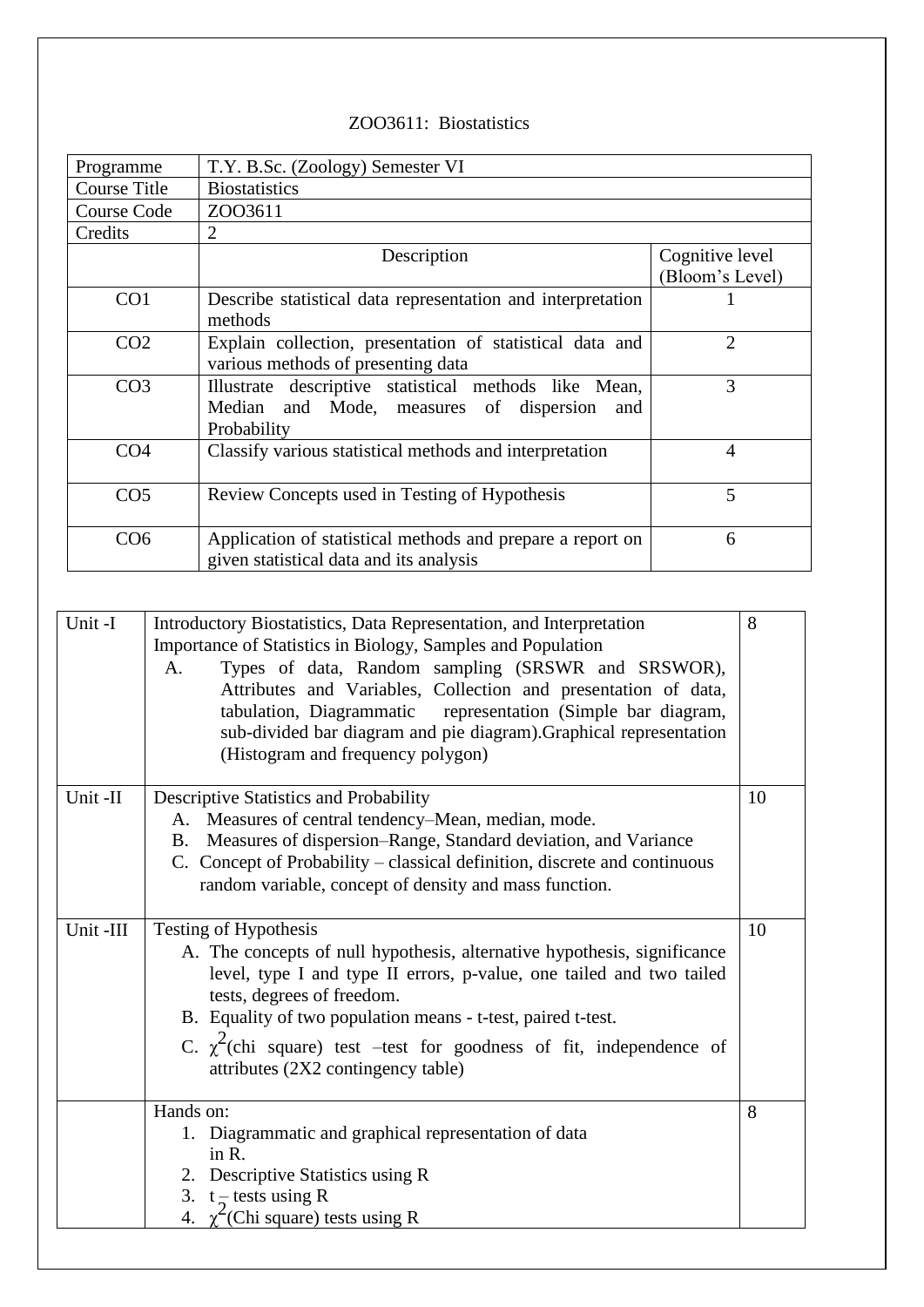#### References:

- 1. Goon, Gupta and Dasgupta Fundamentals of Statistics, World Press Kolkata
- 2. Gupta S. P. Statistical methods, Sultan Chand &Sons Publisher, New Delhi
- 3. Irfan Ali Khan andAtiya Khanum, Fundamentals of Biostatistics. 3<sup>rd</sup>Ed. Ukaaz, Publications, Hyderabad
- 4. Gupta S.P. Statistical methods, Sultanchand&Sons Publisher, New Delhi
- 5. Irfan Ali Khan and Atiya Khanum, Fundamentals of Biostatistics. 3<sup>rd</sup>Ed. Ukaaz, Publications, Hyderabad
- 6. Bernard Rosner Fundamentals of Biostatistics, 5<sup>th</sup>Ed. Duxbury Thomson
- 7. Irfan Ali Khan and Atiya Khanum, Fundamentals ofBiostatistics. 3<sup>rd</sup>Ed. Ukaaz, Publications, Hyderabad
- 8. Gupta S.P. Statistical methods, Sultan Chand &Sons Publisher, New Delhi
- 9. Norman T.J. Bailey Statistical methods in biology, 3<sup>rd</sup>Ed. Cambridge University Press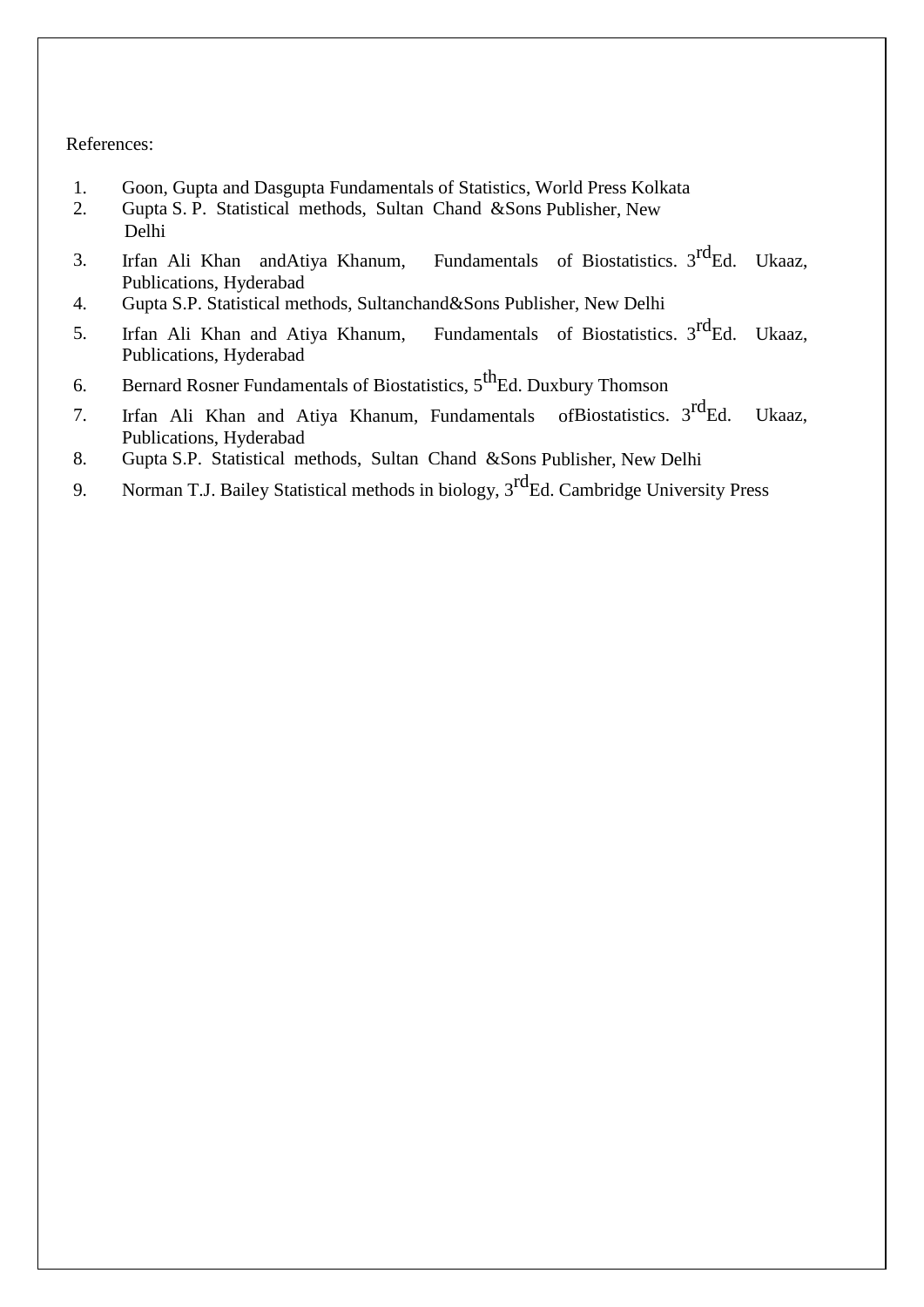| Programme           |                                                                                             | T.Y. B.Sc. (Zoology) Semester V                                                                                                                                      |                 |    |
|---------------------|---------------------------------------------------------------------------------------------|----------------------------------------------------------------------------------------------------------------------------------------------------------------------|-----------------|----|
| <b>Course Title</b> |                                                                                             | Public Health and Hygiene                                                                                                                                            |                 |    |
| <b>Course Code</b>  |                                                                                             | ZOO3512                                                                                                                                                              |                 |    |
| Credits             |                                                                                             | 2                                                                                                                                                                    |                 |    |
|                     |                                                                                             | Description                                                                                                                                                          | Cognitive level |    |
|                     |                                                                                             |                                                                                                                                                                      | (Bloom's Level) |    |
| CO1                 |                                                                                             | Identify air, water, and soil pollutants.                                                                                                                            |                 |    |
| CO <sub>2</sub>     |                                                                                             | Explain various health influencing factors and effects of<br>alcohol, tobacco, and drugs on personal and community<br>health.                                        | $\overline{2}$  |    |
| CO <sub>3</sub>     |                                                                                             | Apply the concepts gained during the study of personal<br>social and Industrial health during the study of<br>epidemiology.                                          | 3               |    |
| CO <sub>4</sub>     |                                                                                             | Discriminate between the communicable and non-<br>communicable diseases and their impact on health.                                                                  | $\overline{4}$  |    |
| CO <sub>5</sub>     |                                                                                             | Review the techniques for home and large-scale water<br>purification.                                                                                                | 5               |    |
| CO6                 |                                                                                             | Arrange different food adulterants and their impact on<br>human health.                                                                                              | 6               |    |
|                     |                                                                                             |                                                                                                                                                                      |                 |    |
| Unit-I              |                                                                                             | Introduction and scope of public health                                                                                                                              |                 | 10 |
|                     |                                                                                             | Health: Definition, factors affecting health (inborn, environmental)                                                                                                 |                 |    |
|                     |                                                                                             | Personal and community health, Effects of alcohol, tobacco and drugs                                                                                                 |                 |    |
|                     |                                                                                             | WHO and its programs                                                                                                                                                 |                 |    |
|                     |                                                                                             | Food: Deficiency diseases, types of food adulterants, effects of food<br>adulterants on health.                                                                      |                 |    |
| Unit-II             |                                                                                             | Air:Composition of air, effects of air pollutants on health                                                                                                          |                 | 08 |
|                     |                                                                                             | Water and water supplies: Quality of water for human consumption, methods<br>of water purification.                                                                  |                 |    |
|                     |                                                                                             | Soil: Diseases spread by contaminated soil.                                                                                                                          |                 |    |
| Unit-III            | Diseases:                                                                                   |                                                                                                                                                                      | 08              |    |
|                     |                                                                                             | Communicable diseases: causative organisms, signs and symptoms, modes<br>of transmission, prevention and control measures of: corona virus disease,<br>tuberculosis. |                 |    |
|                     | Non-Communicable diseases: rheumatic heart disease, coronary heart<br>disease and diabetes. |                                                                                                                                                                      |                 |    |

# ZOO 3612 - Public Health and Hygiene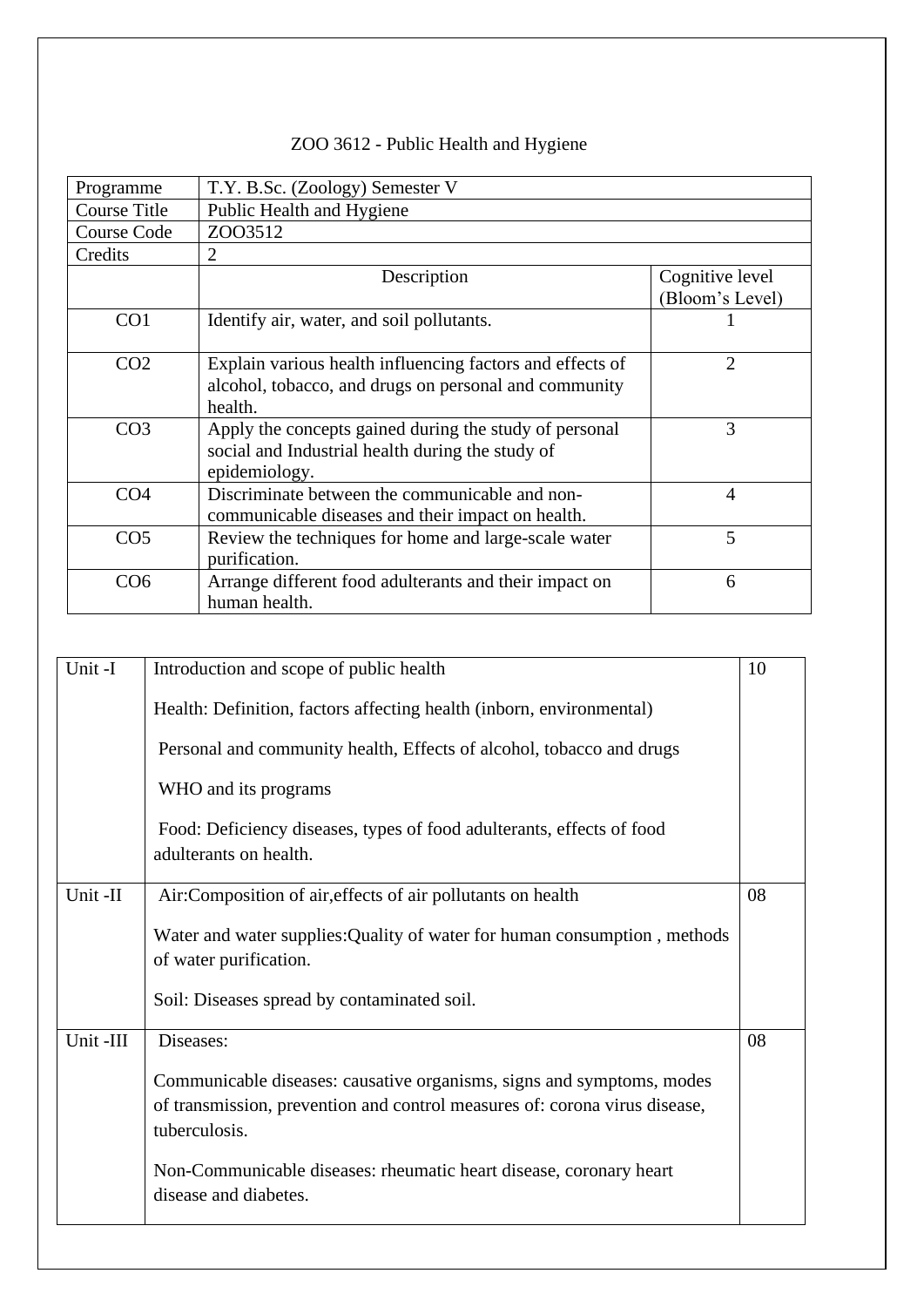| Unit - IV   Epidemiology-Causes of epidemics                              | 04 |
|---------------------------------------------------------------------------|----|
| Social and Industrial hygiene: Provisions for disabled and mental hygiene |    |

References:

1. A text book of preventive and social medicine 2011, 21st Edn., Park. K., Banarsidas Bhanot Publishers, Jabalpur, India

2. Preventive and social medicine in India, 2013, 4th Edn., B. K. Mahajan, M. C. Gupta, Jaypee Brothers Medical Publishers, New Delhi, India

3. Medical Zoology and Medical Technology. R.C. Sobti, Shobanlal and Co., Jalandhar

4. Review in community medicine, 2006, 2nd Edn., V. V. R. Seshu Babu, Paras Medical Books Pvt. Ltd., Hyderabad.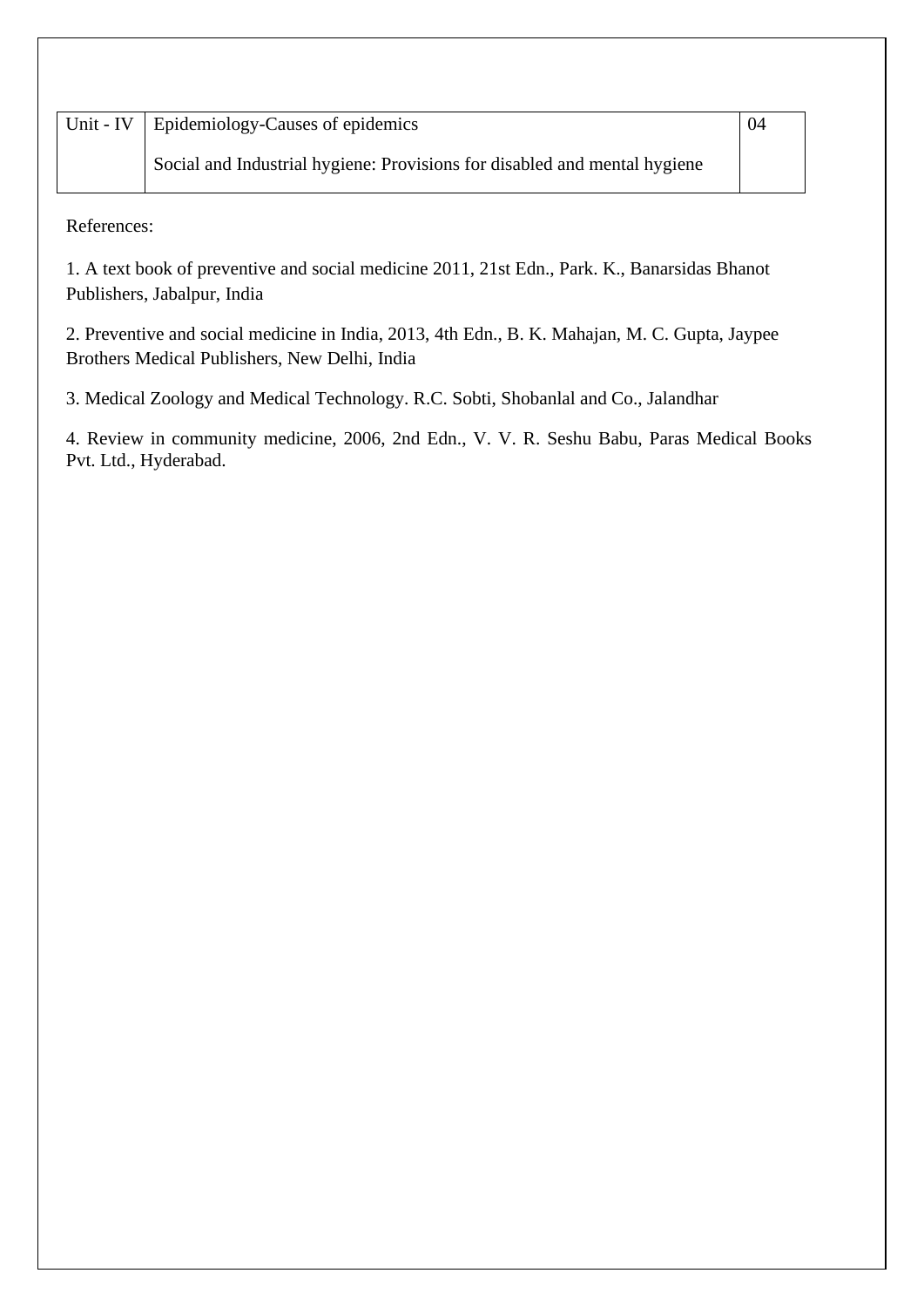|                 | (Life and Diversity of Annihals - v) and Fhysiology - Life Sustanning Flocess) |                 |
|-----------------|--------------------------------------------------------------------------------|-----------------|
| Programme       | T.Y. B.Sc. (Zoology) Semester VI                                               |                 |
| Course Title    | Zoology Practical - IV (Life and Diversity of Animals - VI and Physiology -    |                 |
|                 | <b>Life Sustaining Process)</b>                                                |                 |
| Course Code     | ZOO3607                                                                        |                 |
| Credits         | 2                                                                              |                 |
|                 | Description                                                                    | Cognitive level |
|                 |                                                                                | (Bloom's Level) |
| CO <sub>1</sub> | organs of digestive<br>Identify<br>and label<br>system,                        |                 |
|                 | reproductive system, arterial, venous system of Calotes                        |                 |
|                 | and neotenic forms of Axolotl larva.                                           |                 |
| CO <sub>2</sub> | Explain external characters of Branchiostoma, sectional                        | $\overline{2}$  |
|                 | view of buccal cavity, pharynx, intestine and tail.                            |                 |
| CO <sub>3</sub> | Demonstrate estimation of haemoglobin and preparation                          | 3               |
|                 | of the haemin crystals from haemoglobin                                        |                 |
| CO <sub>4</sub> | Compare the structure and functions of heart and brain of                      | 4               |
|                 | shark, frog, calotes, pigeon and rat.                                          |                 |
| CO <sub>5</sub> | Test the urine for physical and chemical properties.                           | 5               |
|                 |                                                                                |                 |
| CO6             | Compile the information obtained from the visit to                             | 6               |
|                 | biodiversity spot and write a report on diversity of life in                   |                 |
|                 | that area.                                                                     |                 |

ZOO3607: Zoology Practical – IV (Life and Diversity of Animals - VI and Physiology - Life Sustaining Process)

| $D^*$ = Demonstration, E = Experimental [Credits - 2] |                                                                                |  |  |
|-------------------------------------------------------|--------------------------------------------------------------------------------|--|--|
| Practical                                             | <b>Title and Contents</b>                                                      |  |  |
| No.                                                   |                                                                                |  |  |
| 1.                                                    | Study of external characters and digestive system of Calotes.* (D)             |  |  |
| 2.                                                    | Study of arterial and venous system of <i>Calotes</i> .* (D)                   |  |  |
| 3.                                                    | Study of male and female reproductive systems of <i>Calotes</i> .* (D)         |  |  |
| 4.                                                    | Comparative study of Heart: Shark, Frog, Calotes, Pigeon and Rat. (D)          |  |  |
| 5.                                                    | Comparative study of Brain: Shark, Frog, Calotes, Pigeon and Rat. (D)          |  |  |
| 6.                                                    | Study of accessory respiratory organs in fishes: Anabas, Labeo, Clarias. (D)   |  |  |
| 7.                                                    | Study of neotenic forms (Axolotl larva). (D)                                   |  |  |
| 8.                                                    | Visit to local Biodiversity spot and report writing. (E)                       |  |  |
| 9.                                                    | Estimation of muscle glycogen. (E)                                             |  |  |
| 10.                                                   | Estimation of haemoglobin using Sahli's haemoglobinometer. (E)                 |  |  |
| 11.                                                   | Preparation of haemin crystals. (E)                                            |  |  |
| 12.                                                   | Urine Analysis: Physical and chemical: Colour appearance, odour, urea, Ph. (E) |  |  |
| 13                                                    | Any other practical suggested by concerned teacher based on syllabus           |  |  |

#### **Notes:**

- 1. No live animals will be used for practical as per ethical guidelines.
- 2. wherever preserved specimen's stock is exhausted, virtual demonstrations are planned.
- 3. Any ten practicals to be conducted.
- 4. \*-with the help of images / charts.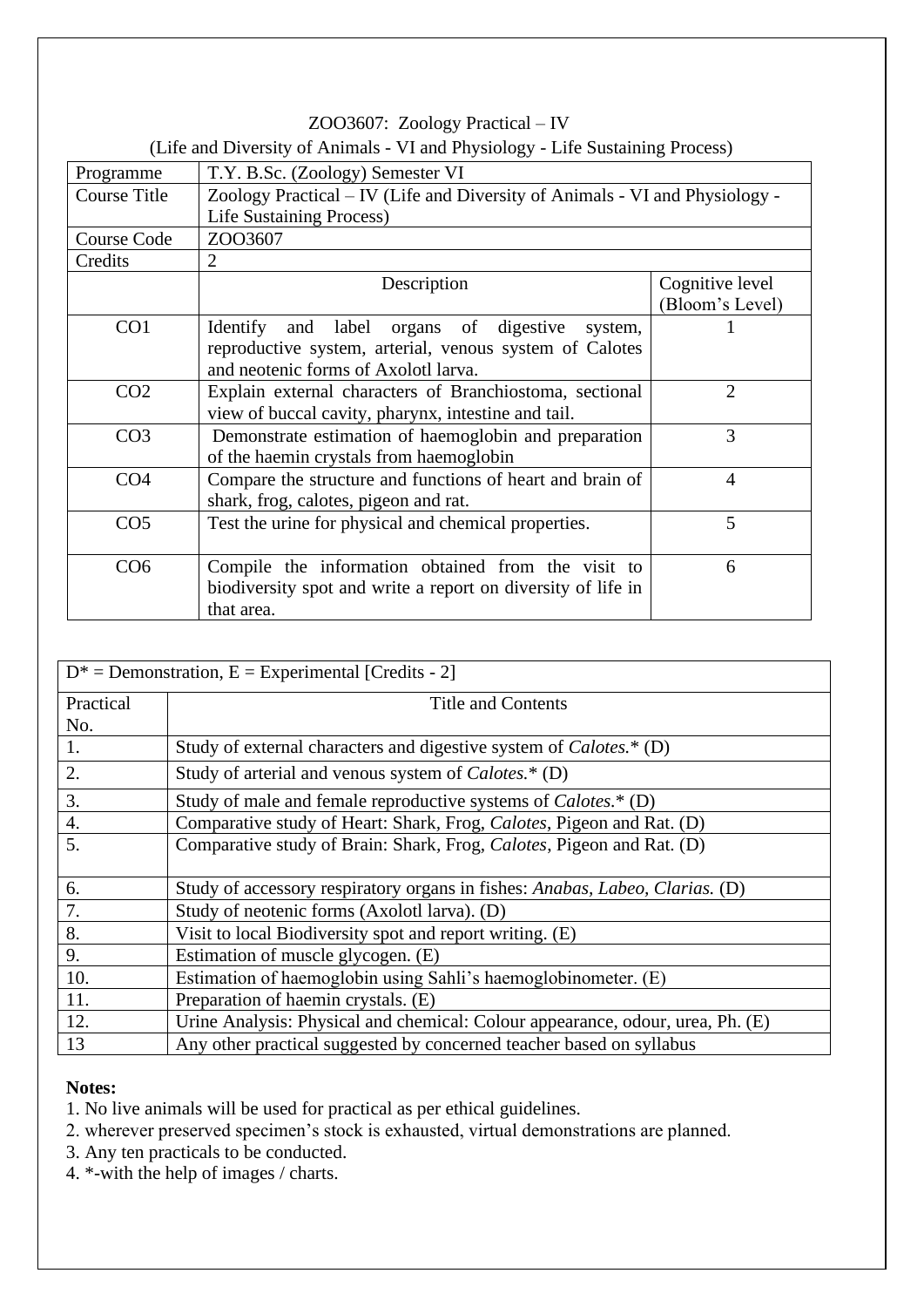### ZOO3608- ZOOLOGY PRACTICAL -V (Molecular Biology and Organic Evolution)

| Name<br>of      | T.Y.B.Sc. (Zoology) Semester VI                                    |                    |  |
|-----------------|--------------------------------------------------------------------|--------------------|--|
| Programme       |                                                                    |                    |  |
| Title of the    | Zoology Practical– V (Molecular Biology and Organic Evolution)     |                    |  |
| Course          |                                                                    |                    |  |
| Course Code     | ZOO3608                                                            |                    |  |
| Number<br>of    | $\overline{2}$                                                     |                    |  |
| Credits         |                                                                    |                    |  |
|                 | Description                                                        | Cognitive level    |  |
|                 |                                                                    | (Bloom's Level)    |  |
|                 |                                                                    | (Level1/2/3/4/5/6) |  |
| CO <sub>1</sub> | Determination of polytene chromosome from suitable material.       | 3,5                |  |
|                 | Carry out DNA and RNA estimation by Methyl Green Pyronin           |                    |  |
|                 | staining in living cell.                                           |                    |  |
| CO <sub>2</sub> | Classify types of DNA and preparation of DNA paper model.          | 1,2,3              |  |
|                 |                                                                    |                    |  |
| CO <sub>3</sub> | Evaluate and estimate DNA by Diphenylamine method.                 | 3,5,6              |  |
|                 | Prepare temporary preparation of Barr body by temporary            |                    |  |
|                 | mounting method.                                                   |                    |  |
| CO <sub>4</sub> | Explain and describe evidences from evolution. Determine           | 1,2,4,5,6          |  |
|                 | different zoogeographical realms. Compile and illustrate           |                    |  |
|                 | distribution of animals to respective zoogeographical realms on    |                    |  |
|                 | the world map.                                                     |                    |  |
| CO <sub>5</sub> | similarities<br>Tabulate<br>morphological<br>and<br>and<br>compare | 1.2.4.5            |  |
|                 | differences between man and ape.                                   |                    |  |
| CO6             | Identify and describe different types of fossils. Discriminate     | 1,2,4,5            |  |
|                 | between different structural adaptations Compare and discuss       |                    |  |
|                 | adaptations with examples.                                         |                    |  |

| Practical No.    | <b>Title and Contents</b>                                                       |     |
|------------------|---------------------------------------------------------------------------------|-----|
| 1.               | Temporary preparation of Polytene Chromosome from suitable material.            | (E) |
| 2.               | Estimation of DNA by Diphenylamine method.                                      | (E) |
| 3.               | Detection of DNA and RNA by Methyl Green Pyronin staining.                      | (E) |
| $\overline{4}$ . | Preparation of DNA paper model.                                                 | (E) |
| 5.               | Study of types of DNA.                                                          | (D) |
| 6.               | Temporary mounting of Barr body.                                                | (E) |
| 7.               | Study of continuous and discontinuous type of distribution with two examples    |     |
|                  | with the help of specimens / charts / photos.                                   | (D) |
| 8.               | Study of morphological similarities and differences between man and ape.        | (D) |
| 9.               | Study of types of fossils with the help of specimens / charts / photos.         | (D) |
| 10.              | Study of structural adaptations:                                                | (D) |
|                  | Terrestrial adaptations.<br>(a)                                                 |     |
|                  | Aquatic adaptations.<br>(b)                                                     |     |
|                  | Aerial adaptation.<br>(c)                                                       |     |
| 11.              | Study of evidences of evolution - embryological, paleontological, connecting-   |     |
|                  | links, comparative anatomy.                                                     | (D) |
| 13.              | To record Zoogeographical distribution of animals to respective zoogeographical |     |
|                  | realms on the world                                                             | E)  |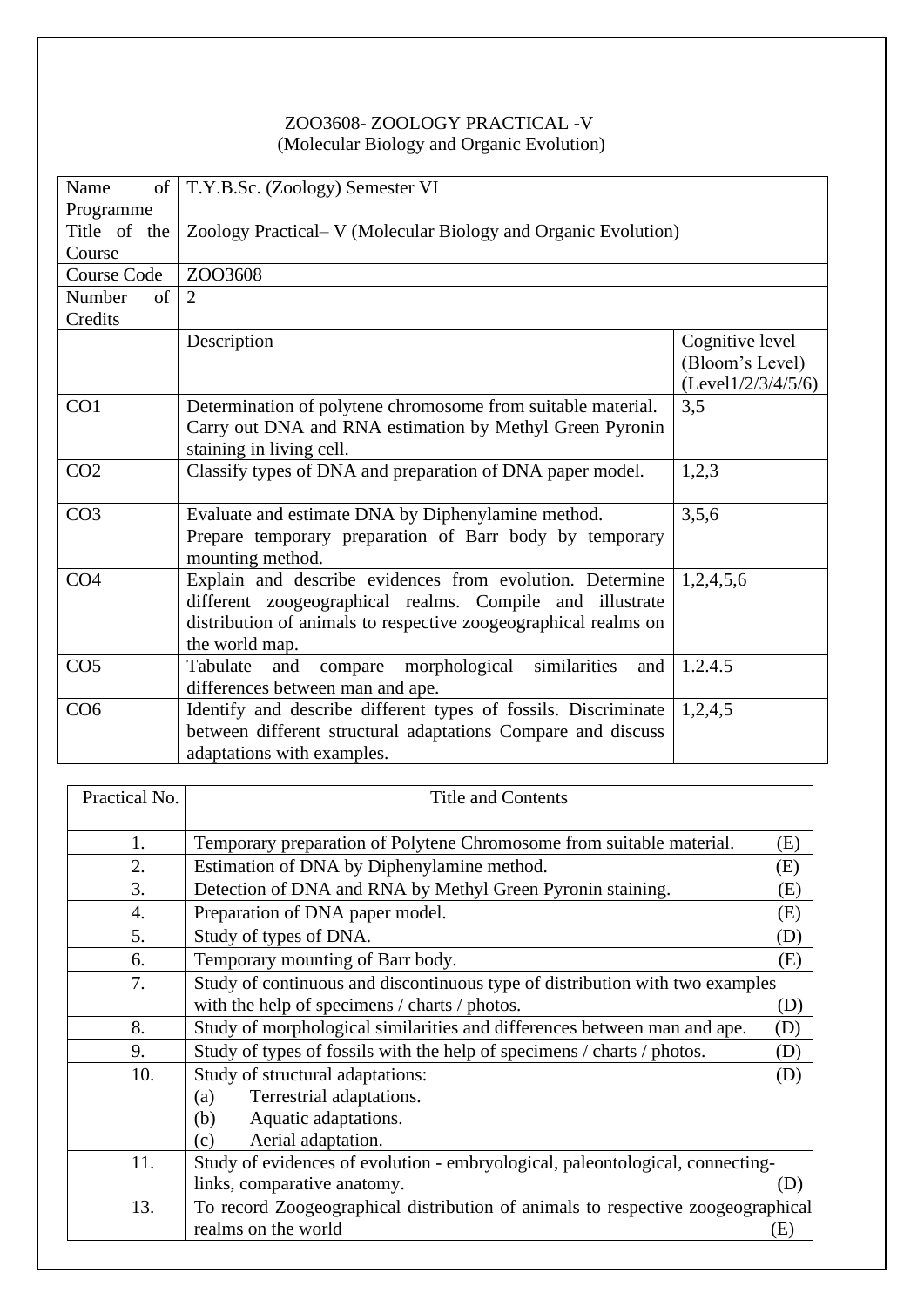| 14. | Prepare and submit a study report on adaptations of any three species present in<br>Pune district. |  | (P) |
|-----|----------------------------------------------------------------------------------------------------|--|-----|
|     |                                                                                                    |  |     |
|     |                                                                                                    |  |     |
|     |                                                                                                    |  |     |
|     |                                                                                                    |  |     |
|     |                                                                                                    |  |     |
|     |                                                                                                    |  |     |
|     |                                                                                                    |  |     |
|     |                                                                                                    |  |     |
|     |                                                                                                    |  |     |
|     |                                                                                                    |  |     |
|     |                                                                                                    |  |     |
|     |                                                                                                    |  |     |
|     |                                                                                                    |  |     |
|     |                                                                                                    |  |     |
|     |                                                                                                    |  |     |
|     |                                                                                                    |  |     |
|     |                                                                                                    |  |     |
|     |                                                                                                    |  |     |
|     |                                                                                                    |  |     |
|     |                                                                                                    |  |     |
|     |                                                                                                    |  |     |
|     |                                                                                                    |  |     |
|     |                                                                                                    |  |     |
|     |                                                                                                    |  |     |
|     |                                                                                                    |  |     |
|     |                                                                                                    |  |     |
|     |                                                                                                    |  |     |
|     |                                                                                                    |  |     |
|     |                                                                                                    |  |     |
|     |                                                                                                    |  |     |
|     |                                                                                                    |  |     |
|     |                                                                                                    |  |     |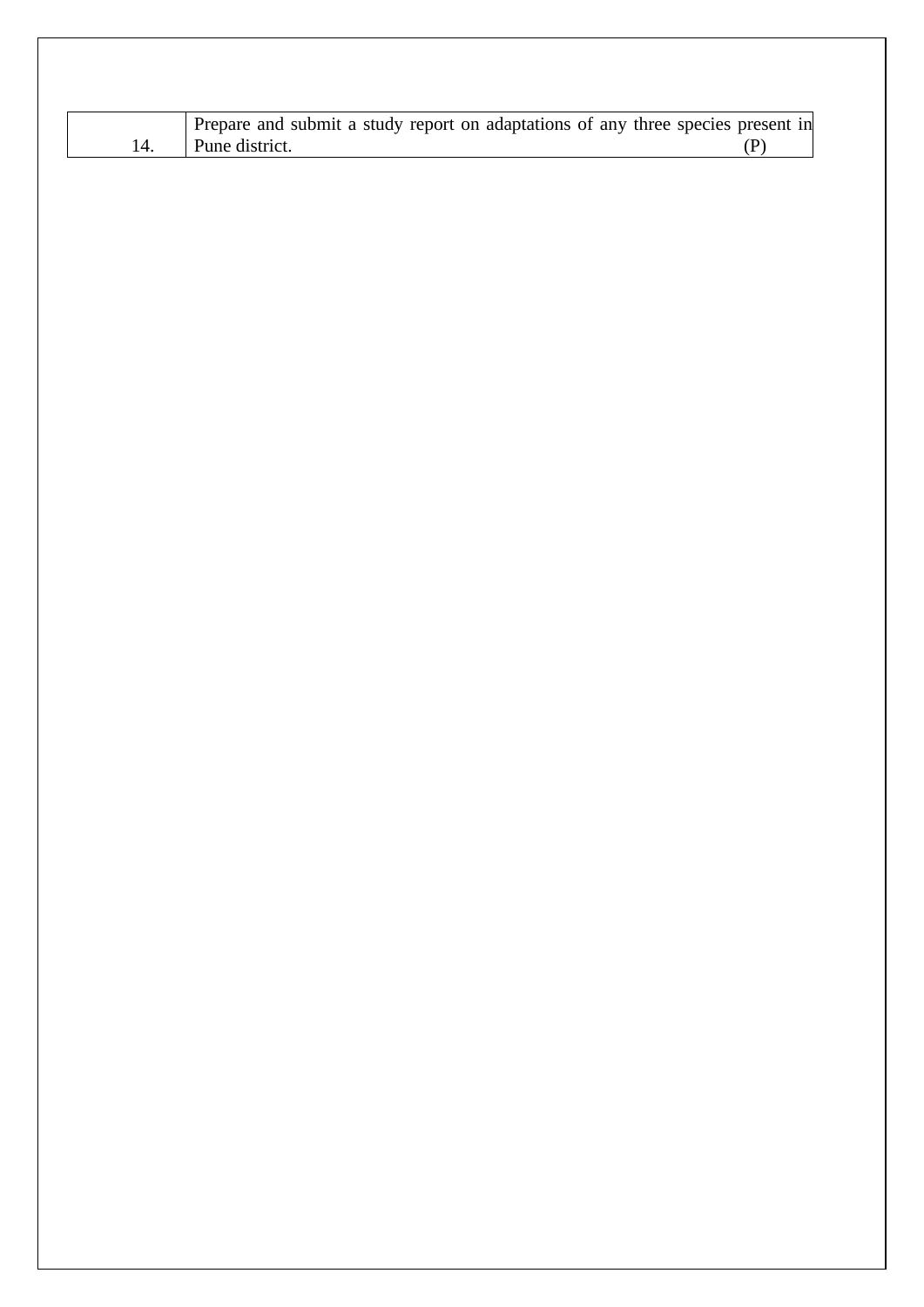### ZOO3609 Zoology Practical – VI mal pathology and General endocrinology)

| Name<br>Programme  | of                                                                                                                                    | T.Y.B.Sc. (Zoology) Semester VI                                                                                                 |                                                          |  |
|--------------------|---------------------------------------------------------------------------------------------------------------------------------------|---------------------------------------------------------------------------------------------------------------------------------|----------------------------------------------------------|--|
| Title of the       |                                                                                                                                       | Zoology Practical-VI (Animal pathology and General Endocrinology)                                                               |                                                          |  |
| Course             |                                                                                                                                       |                                                                                                                                 |                                                          |  |
| <b>Course Code</b> |                                                                                                                                       | ZOO3609                                                                                                                         |                                                          |  |
| Number<br>Credits  | of                                                                                                                                    | $\overline{2}$                                                                                                                  |                                                          |  |
|                    |                                                                                                                                       | Description                                                                                                                     | Cognitive level<br>(Bloom's Level)<br>(Level1/2/3/4/5/6) |  |
| CO <sub>1</sub>    |                                                                                                                                       | Determination of bone marrow cells and endocrine<br>disorders based on clinical features                                        | 3,5                                                      |  |
| CO <sub>2</sub>    |                                                                                                                                       | Classify<br>animal pathogens and animal<br>diseases,<br>neuroendocrine structures in invertebrates                              | 1,2                                                      |  |
| CO <sub>3</sub>    |                                                                                                                                       | Evaluate and estimate normal and abnormal constituents<br>in urine and its interpretation in terms of clinical<br>significance. | 3,5,6                                                    |  |
| CO <sub>4</sub>    |                                                                                                                                       | Explain and describe estrous cycle in mammal (rat)                                                                              | 1,2,4,5,6                                                |  |
| CO <sub>5</sub>    |                                                                                                                                       | Tabulate and compare human contraceptive devices                                                                                | 1.2.4.5                                                  |  |
| CO6                |                                                                                                                                       | Identify and describe different corticoids by using<br>suitable separation methods.                                             | 1,2,4,5                                                  |  |
|                    |                                                                                                                                       |                                                                                                                                 |                                                          |  |
| Sr.No              |                                                                                                                                       | Title of Experiment                                                                                                             |                                                          |  |
| $\mathbf{1}$       |                                                                                                                                       | Study of following pathogens:                                                                                                   | (D)                                                      |  |
|                    |                                                                                                                                       | Mycobacterium tuberculae, Pneumococcus Plasmodium.                                                                              |                                                          |  |
|                    |                                                                                                                                       | and Entamoeba.                                                                                                                  |                                                          |  |
| $\overline{2}$     | Mastitis.                                                                                                                             | Study of following diseases: Dropsy, Fin rot, Avian influenza, Fowl pox, Anthrax and                                            | (D)                                                      |  |
| 3                  |                                                                                                                                       | Study of following pathological slides / specimens:                                                                             |                                                          |  |
|                    |                                                                                                                                       | Fatty degeneration (Fatty liver), Cloudy degeneration / Swelling, Dying cell – necrosis,                                        |                                                          |  |
|                    |                                                                                                                                       | Lung lobar pneumonia, Lung tuberculosis.                                                                                        | (D)                                                      |  |
| $\overline{4}$     |                                                                                                                                       | Study of following pathological slides / specimens:                                                                             |                                                          |  |
|                    |                                                                                                                                       | Nutmeg liver, Organized thrombus, Breast Cancer, Spleen infarct and Liver cirrhosis (D)                                         |                                                          |  |
| 5<br>6             |                                                                                                                                       | Detection of the normal and abnormal constituents of urine                                                                      | (E)                                                      |  |
| $\boldsymbol{7}$   | Study of urine sediment<br>(E)<br>Study of Invertebrate Neuroendocrine Structures<br>(D)                                              |                                                                                                                                 |                                                          |  |
| 8                  | Study of Estrous cycle in rat by observation of slides.<br>(D)                                                                        |                                                                                                                                 |                                                          |  |
|                    |                                                                                                                                       |                                                                                                                                 |                                                          |  |
| 9                  | Study<br>(D)                                                                                                                          | Demonstration<br>of<br>and                                                                                                      | devices<br>contraceptive                                 |  |
| 10                 | Isolation<br>(E)                                                                                                                      | Observation<br>of<br>and<br>Bone                                                                                                | Cells<br>marrow                                          |  |
| 11                 | Study of endocrine disorders:<br>(D)<br>Hypothyroidism and Hyperthyroidism, Gigantism, Acromegaly, Dwarfism and Cushing's<br>syndrome |                                                                                                                                 |                                                          |  |
| 12                 |                                                                                                                                       | Observation of permanent slides,<br>Comparative morphology of Ovary and Comparative morphology of Testes                        |                                                          |  |
|                    |                                                                                                                                       |                                                                                                                                 | (D)                                                      |  |
| 13                 | Paper<br>(E)                                                                                                                          | chromatographic<br>separation                                                                                                   | corticoids<br>of                                         |  |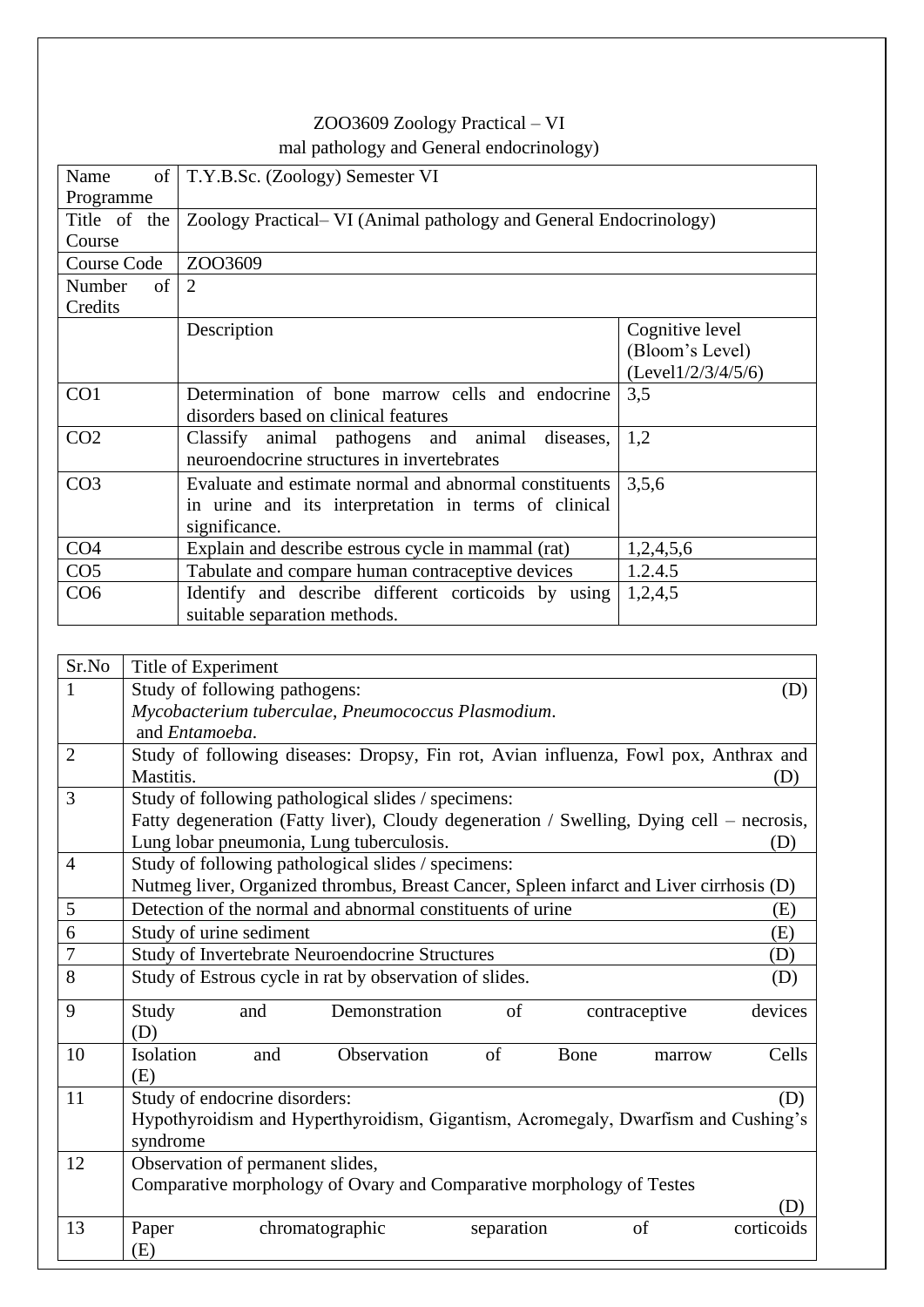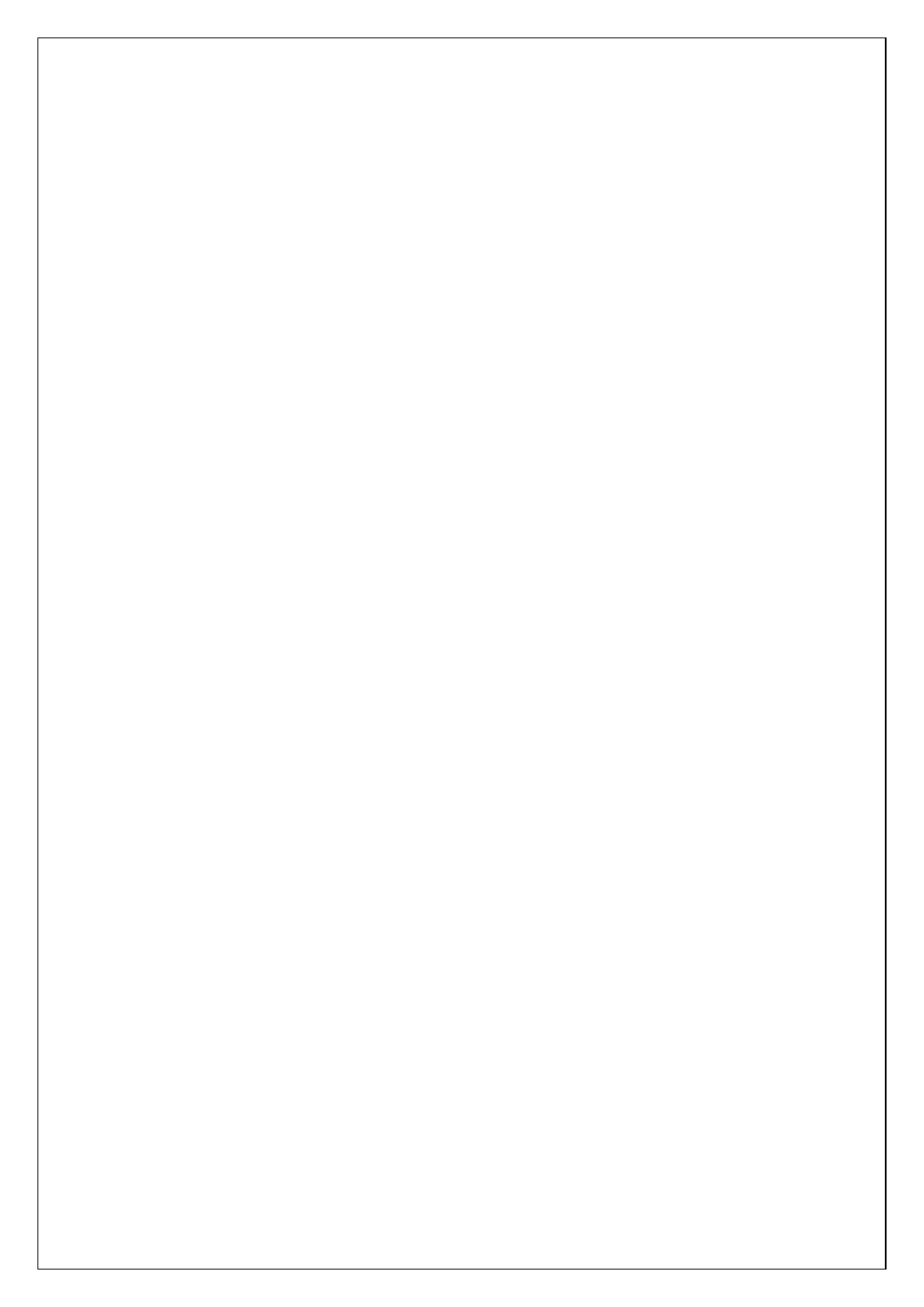## **OR**

# ZOO3609- Zoology Practical -VI

# (Human Genetics and Poultry Science)

| Programme       | T.Y. B.Sc. (Zoology) Semester VI                                                                     |                                    |
|-----------------|------------------------------------------------------------------------------------------------------|------------------------------------|
| Course Title    | <b>Zoology Practical -VI</b>                                                                         |                                    |
| Course Code     | ZOO3609                                                                                              |                                    |
| Credits         | 2                                                                                                    |                                    |
|                 | Description                                                                                          | Cognitive level<br>(Bloom's Level) |
| CO <sub>1</sub> | Describe Karyotypes, structure of egg of fowl.                                                       |                                    |
| CO <sub>2</sub> | Explain different systems of fowl and different syndromes<br>in humans                               | $\overline{2}$                     |
| CO <sub>3</sub> | Illustrate Dermatoglyphics, staining methods for Barr<br><b>Bodies</b>                               | 3                                  |
| CO <sub>4</sub> | Classify different stages of development of fowl with the<br>help of permanent slides.               | 4                                  |
| CO <sub>5</sub> | Review of pedigree, development of chick embryo.                                                     | 5                                  |
| CO <sub>6</sub> | Prepare blood Smear of Drumsticks in Neutro, print of<br>fingertips and palm, model of poultry house | 6                                  |

| Practical No.    | Title of the practical                                                               |        |
|------------------|--------------------------------------------------------------------------------------|--------|
| 1.               | Study of Karyotypes I: Normal Karyotyping in Humans Male (46, XY), Female (46,       |        |
|                  | $XX$ ).                                                                              | (D)    |
| 2.               | Study of Karyotypes II: Abnormal Karyotypes, Down Syndrome (Autosomal), Turner       |        |
|                  | Syndrome (Sex chromosomal), Klinefelter Syndrome (Sex chromosomal).                  | (D)    |
| 3.               | Buccal Smear Study and staining methods for Barr Bodies.                             | (E)    |
| $\overline{4}$ . | Blood Smear Study of Drumsticks in Neutrophils.                                      | (E)    |
| 5.               | Pedigree Analysis: Symbols used in autosomal recessive disorder, autosomal.          |        |
|                  | dominant disorder, Sex chromosomal (X & Y linked).                                   | (D)    |
| 6.               | Dermatoglyphics 1: Recording of print of fingertips and palm. Classify ridges on the |        |
|                  | fingertips arch, loop and whorl.                                                     | (E)    |
| 7.               | Dermatoglyphics 2: Recording of palm print - area demark as hypothenar, thenar and   |        |
|                  | inter-digital areas, record presence or absence of Simian Crease, Ridge Counting and |        |
|                  | atd angle calculation.                                                               | (E)    |
| 8.               | Study of chick embryo whole mounts with reference to staging method in chick         |        |
|                  | development (By Hamburger & Hamilton, given the book by Belinsky): 18 h              |        |
|                  | (primitive streak), 21h, 24h, 33h, 48h, 72h & 96h of incubation.                     | (D)    |
| 9.               | Study of permanent histological slides of chick embryo: Primitive streak (T. S), 24h |        |
|                  | (T. S. through neural tube) and 33H (T. S. Through heart).                           | (D)    |
| 10.              | Study of permanent histological slides of chick embryo: 48h (T. S. through pharynx   |        |
|                  | S.<br>through<br>embryonic<br>membrane),72h<br>and<br>T.<br>extra<br>embryo          | (T.S.) |
|                  | (D)                                                                                  |        |
| 11.              | To study various equipment's used in poultry (fowl).                                 | (D)    |
| 12.              | To Study the Circulatory system of Poultry(fowl).                                    | (D)    |
| 13.              | Temporary preparation of chick embryo                                                | (E)    |